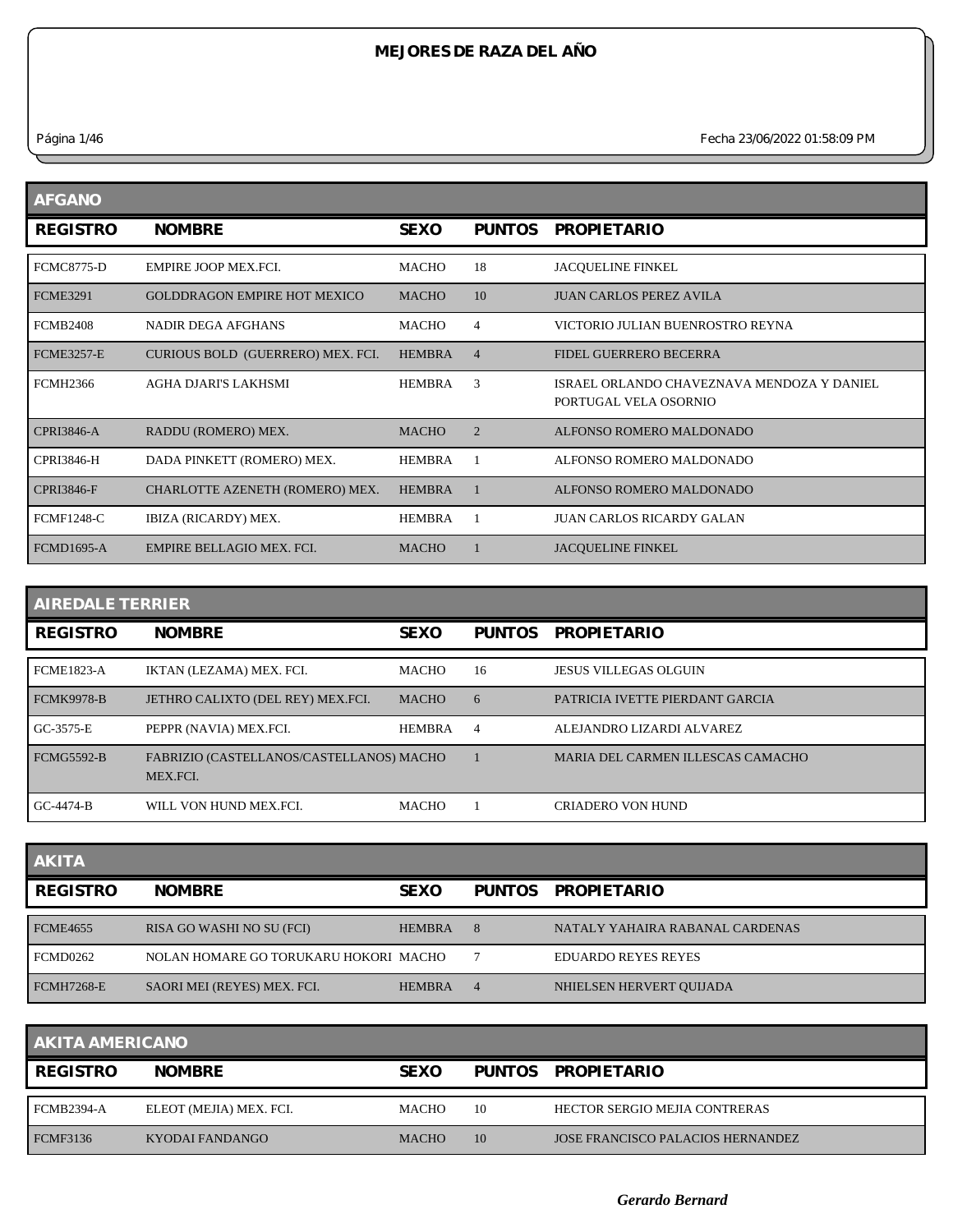*Página 2/46 Fecha 23/06/2022 01:58:09 PM*

| <b>AKITA AMERICANO</b> |                                                      |               |                |                                    |  |  |
|------------------------|------------------------------------------------------|---------------|----------------|------------------------------------|--|--|
| <b>REGISTRO</b>        | <b>NOMBRE</b>                                        | <b>SEXO</b>   | <b>PUNTOS</b>  | <b>PROPIETARIO</b>                 |  |  |
| <b>FCME6266-C</b>      | CANEK (MARTINEZ) MEX.FCI.                            | <b>MACHO</b>  | 6              | <b>GABRIELA MARTINEZ GONZALEZ</b>  |  |  |
| <b>FCMB5319</b>        | <b>RUTHDALE DIAMOND SHINE</b>                        | <b>HEMBRA</b> | 6              | FRANCISCO JAVIER PEREZ GARZA       |  |  |
| <b>FCMB7051-A</b>      | GUTBEL THE SOUL HARPER (GUTIERREZ) MACHO<br>MEX.FCI. |               | 5              | <b>MARTIN IVAN GUTIERREZ PIO</b>   |  |  |
| <b>FCME2697-C</b>      | ARACNE (CANTO) MEX.FCI.                              | <b>HEMBRA</b> | 5              | LIZBETH DANIELA ARZALUZ PEREZ      |  |  |
| <b>FCMG5211-B</b>      | AMERICAN LEGEND GORDON (HERRERA) MACHO<br>MEX. FCI.  |               | $\overline{4}$ | <b>JOAN ANDRES URBIOLA CARDONA</b> |  |  |
| <b>FCMC4440</b>        | ZVEZDNAYA KAPEL ENJOY ET GONVAR                      | <b>MACHO</b>  | 3              | ALBERTO GONZALEZ DE LA PARRA       |  |  |
| <b>FCMC2980-B</b>      | EL AZTECA YUMA (GRANADOS) MEX.FCI. MACHO             |               | 2              | RAUL ALEJANDRO GRANADOS BECERRA    |  |  |
| <b>FCMF8303-A</b>      | VENOM THE BLACK BEAST (GRANADOS) MACHO<br>MEX.FCI.   |               | $\overline{2}$ | RAUL ALEJANDRO GRANADOS BECERRA    |  |  |
| <b>FCME4356-C</b>      | ROY ZIZU (GONZALEZ) MEX.FCI.                         | <b>MACHO</b>  | 2              | <b>APOLINAR OSORIO REYES</b>       |  |  |
| <b>FCMF7372-C</b>      | CASH (CHAPUL) MEX.FCI.                               | <b>MACHO</b>  | $\overline{2}$ | <b>DENIS CAS</b>                   |  |  |
| <b>FCMB6423-D</b>      | MATI BOND (ROMO) MEX.FCI.                            | <b>HEMBRA</b> | 2              | MARAH PATRICIA ROMO CANTÚ          |  |  |
| <b>FCMB5320</b>        | <b>ESTAVA RAIN SNATCHING TROPHIES</b>                | <b>MACHO</b>  | $\mathbf{1}$   | FRANCISCO JAVIER PEREZ GARZA       |  |  |
| <b>FCMI1998-A</b>      | ZEUS (GONZALEZ/LOPEZ) MEX.FCI.                       | <b>MACHO</b>  | 1              | CARLOS RAMIREZ ANGUIANO            |  |  |
| <b>FCMB8779</b>        | REDIENT ENERGY AND FLAIR                             | <b>HEMBRA</b> | $\mathbf{1}$   | CARLOS MANUEL BECERRA RAMIREZ      |  |  |
| <b>FCMB4536-A</b>      | SORU (FLORES) MEX.FCI.                               | <b>MACHO</b>  | 1              | FRANCISCO JAVIER ORTA MEJIA        |  |  |
| <b>FCMB9801-A</b>      | KONGO (CANTO) MEX.FCI.                               | <b>MACHO</b>  | 1              | <b>GENARO CANTO ARVIZU</b>         |  |  |
| FCME3917-A             | MICHEL MON'S RAKSHA MEX.FCI.                         | <b>HEMBRA</b> | 1              | <b>CRIADERO MICHEL MON'S</b>       |  |  |

| <b>ANTIGUO PASTOR INGLES</b> |                                  |               |                |                              |  |  |
|------------------------------|----------------------------------|---------------|----------------|------------------------------|--|--|
| <b>REGISTRO</b>              | <b>NOMBRE</b>                    | <b>SEXO</b>   | PUNTOS         | <b>PROPIETARIO</b>           |  |  |
| <b>FCMC8318</b>              | <b>MARGARET OND BRANDFORD</b>    | <b>HEMBRA</b> | 12             | PADILLA MORALES DAVID        |  |  |
| <b>FCMC6442</b>              | <b>GWYNEDD'S GAME OF THRONES</b> | <b>HEMBRA</b> | $\overline{4}$ | <b>ALLENE HUTCHESON</b>      |  |  |
| <b>FCMD0935-A</b>            | ROTSEN (ARRIAGA) MEX.FCI.        | <b>MACHO</b>  | 4              | ARRIAGA LUNA GENOVEVO NESTOR |  |  |

| <b>BASENJI</b>  |                               |               |                |                                     |
|-----------------|-------------------------------|---------------|----------------|-------------------------------------|
| <b>REGISTRO</b> | <b>NOMBRE</b>                 | <b>SEXO</b>   | PUNTOS         | <b>PROPIETARIO</b>                  |
| FCMB7381-E      | AMNERIS (MIRANDA) MEX.FCI.    | <b>HEMBRA</b> | 8              | MIRANDA GUTIERREZ JAVIER ALAM       |
| <b>FCMC8123</b> | <b>SILVER CIRCLE BENJAMIN</b> | <b>MACHO</b>  | $\overline{4}$ | MIRANDA GUTIERREZ JAVIER ALAM       |
| FCME5770-B      | ASHA (MORALES) MEX.FCI.       | <b>HEMBRA</b> | 3              | <b>JOSE ARMANDO MORALES FUENTES</b> |

*Gerardo Bernard*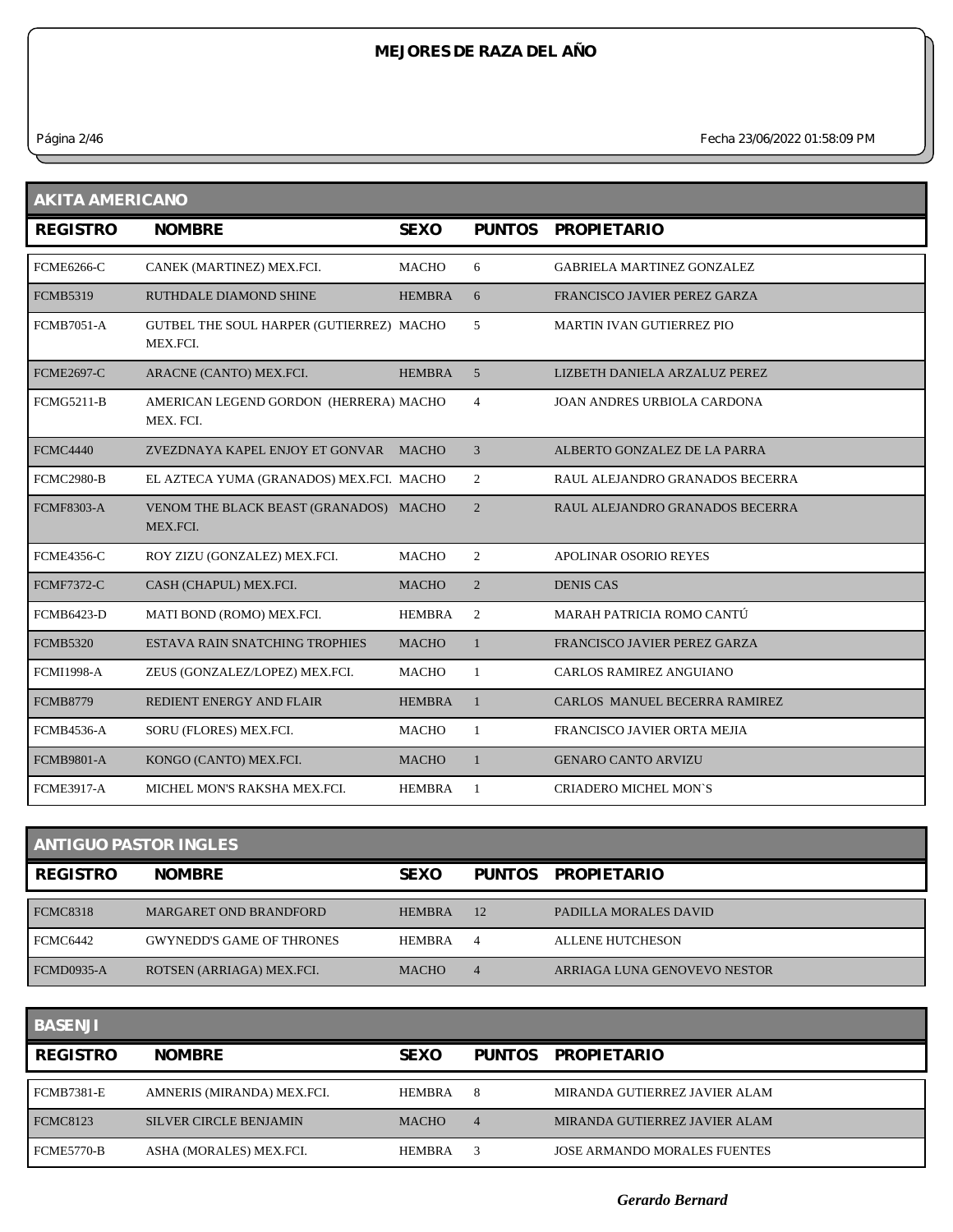*Página 3/46 Fecha 23/06/2022 01:58:09 PM*

| <b>BASENJI</b>    |                                   |               |                               |
|-------------------|-----------------------------------|---------------|-------------------------------|
| <b>REGISTRO</b>   | <b>NOMBRE</b>                     | <b>SEXO</b>   | PUNTOS PROPIETARIO            |
| <b>FCMG8337-A</b> | CHIOKE (DEVORA) MEX.FCI.          | <b>MACHO</b>  | MIRANDA GUTIERREZ JAVIER ALAM |
| FCME0004-A        | LUZIA BASHIRA (MIRANDA) MEX. FCI. | <b>HEMBRA</b> | MIRANDA GUTIERREZ JAVIER ALAM |
| <b>FCMB7381-A</b> | MASHETE (MIRANDA) MEX.FCI.        | <b>MACHO</b>  | MIRANDA GUTIERREZ JAVIER ALAM |

| <b>BASSET HOUND</b> |                                                     |               |                |                                                                           |  |  |  |
|---------------------|-----------------------------------------------------|---------------|----------------|---------------------------------------------------------------------------|--|--|--|
| <b>REGISTRO</b>     | <b>NOMBRE</b>                                       | <b>SEXO</b>   | <b>PUNTOS</b>  | <b>PROPIETARIO</b>                                                        |  |  |  |
| <b>FCME9777-C</b>   | DON'T STOP ME NOW (ALMAZAN)<br>MEX.FCI.             | <b>HEMBRA</b> | 12             | <b>CESAR ANTONIO ALMAZAN MACIAS</b>                                       |  |  |  |
| <b>FCMC6522-C</b>   | JUST CALL ME CRAZY (FARIAS/OSORIO)<br>MEX. FCI.     | <b>HEMBRA</b> | 6              | HOLDA M. NOVELO Y RODOLFO FARIAS RUIZ Y JONATHAN<br>ANDRES OSORIO ABELLO  |  |  |  |
| <b>FCME8576-F</b>   | LA SANTA (ALMAZAN) MEX.FCI.                         | <b>HEMBRA</b> | 5              | CESAR ANTONIO ALMAZAN MACIAS                                              |  |  |  |
| <b>FCMB4709</b>     | INUYASHAMAVIE-ARGENTINA                             | <b>HEMBRA</b> | $\overline{4}$ | <b>MATEO JIMENEZ SOANCATL</b>                                             |  |  |  |
| <b>FCMC2300-A</b>   | DUPA SUPA FLY (PADRON/RODRIGUEZ)<br>MEX.FCI.        | <b>HEMBRA</b> | $\overline{4}$ | JESUS GUADALUPE PADRON SALINAS Y EDGAR OSWALDO<br><b>RODRIGUEZ FLORES</b> |  |  |  |
| <b>FCMC2938-A</b>   | JAIME (ALMAZAN) MEX.FCI.                            | <b>MACHO</b>  | $\overline{4}$ | IVONNE DANIELA CAMPOS CASTRO Y CESAR ANTONIO<br><b>ALMAZAN MACIAS</b>     |  |  |  |
| <b>CPRPI4807</b>    | <b>BONAS YUYU TATA&amp;MELLIE</b>                   | <b>HEMBRA</b> | $\overline{4}$ | MARICELA GONZALEZ MUÑOZ                                                   |  |  |  |
| <b>FCMF5599</b>     | <b>GOLPAIR JEAN PREMIER</b>                         | <b>MACHO</b>  | $\overline{4}$ | <b>JESUS GUADALUPE PADRON SALINAS</b>                                     |  |  |  |
| <b>FCME9777-B</b>   | ONLY GOD KNOWS WHY (ALMAZAN)<br>MEX.FCI.            | <b>HEMBRA</b> | $\mathcal{R}$  | CESAR ANTONIO ALMAZAN MACIAS                                              |  |  |  |
| <b>FCMG5990</b>     | <b>MORNING DEW SWEEPERS CALL ME</b><br><b>LUCKY</b> | <b>MACHO</b>  | $\overline{2}$ | RODOLFO FARIAS RUIZ Y JONATHAN ANDRES OSORIO<br>ABELLO Y HOLDA M. NOVELO  |  |  |  |
| <b>FCMB3900-B</b>   | DORIAN GRAY CAMBLANC<br>(ALMAZAN/CAMPOS) MEX.FCI.   | <b>MACHO</b>  | 2              | CESAR ANTONIO ALMAZAN MACIAS Y IVONNE DANIELA<br><b>CAMPOS CASTRO</b>     |  |  |  |
| <b>FCMB5338-B</b>   | MAGIA NEGRA (ALMAZAN) MEX.FCI.                      | <b>HEMBRA</b> | $\overline{1}$ | CESAR ANTONIO ALMAZAN MACIAS                                              |  |  |  |
|                     |                                                     |               |                |                                                                           |  |  |  |

| <b>BEAGLE</b>     |                                            |               |                |                                                                       |
|-------------------|--------------------------------------------|---------------|----------------|-----------------------------------------------------------------------|
| <b>REGISTRO</b>   | <b>NOMBRE</b>                              | <b>SEXO</b>   | <b>PUNTOS</b>  | <b>PROPIETARIO</b>                                                    |
| <b>FCMB0667-B</b> | <b>OUEST FOR RAIN (DEL VALLE) MEX.FCI.</b> | MACHO         |                | <b>DAVID BERNAL CORTES</b>                                            |
| <b>FCMC0183-B</b> | SB BOWSER (SANCHEZ) MEX.FCI.               | <b>MACHO</b>  | 6              | SANCHEZ PALOMEQUE DIEGO                                               |
| <b>FCMB1495-A</b> | LIGHT (MEDINA) MEX.FCI.                    | <b>MACHO</b>  | 5              | <b>GABRIEL ALBERTO MEDINA SANCHEZ</b>                                 |
| <b>FCMB3034-B</b> | FLOR DE LIZ (CANO) MEX.FCI.                | <b>HEMBRA</b> | $\overline{4}$ | <b>JUAN FRANCISCO CANO ARJONA</b>                                     |
| <b>FCMB0318-A</b> | MG MADRID (MARTINEZ/GALVEZ)<br>MEX.FCI.    | <b>HEMBRA</b> | 4              | MAURO ERNESTO MARTINEZ SANCHEZ Y GABRIELA GALVEZ<br><b>VILLANUEVA</b> |

*Gerardo Bernard*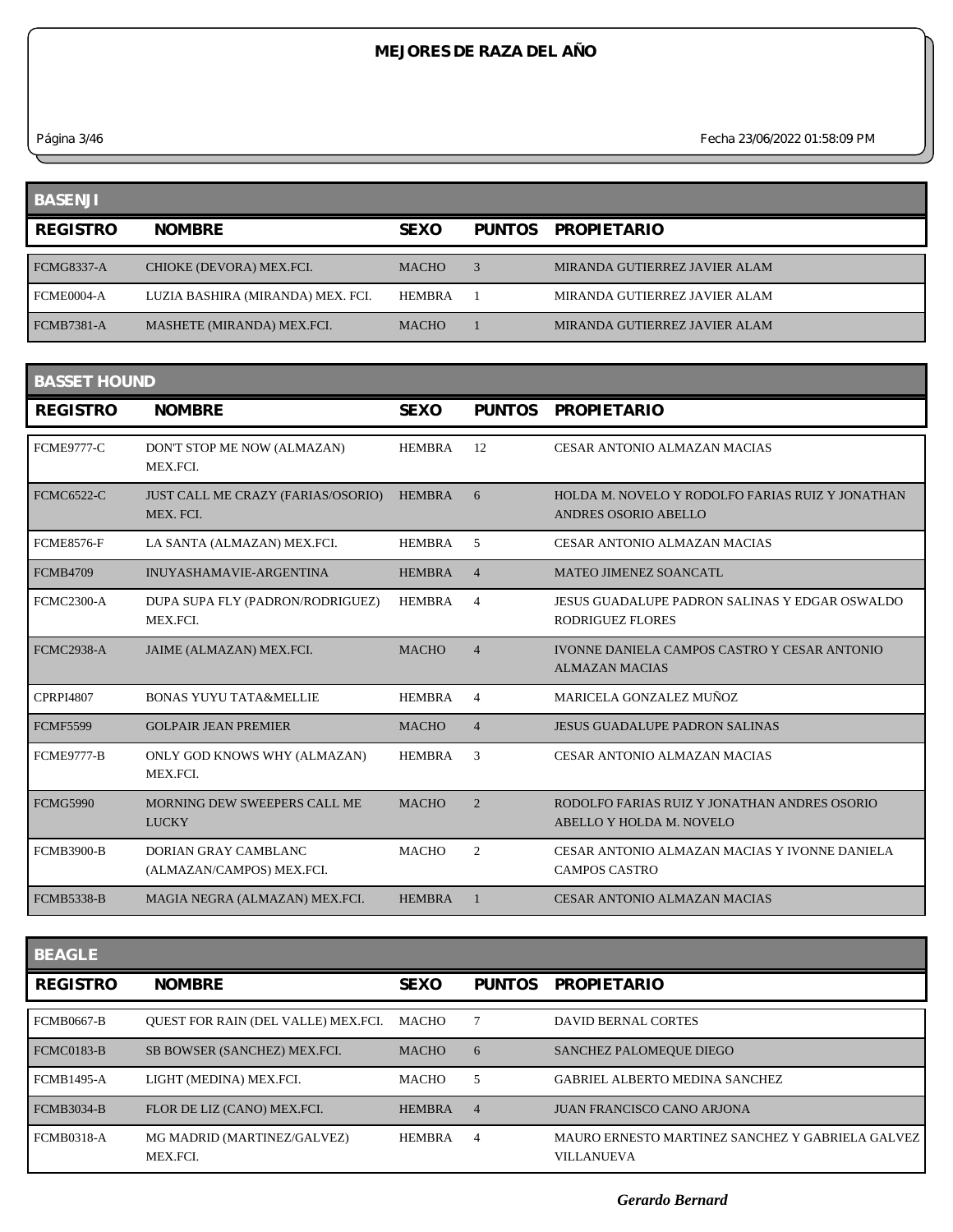*Página 4/46 Fecha 23/06/2022 01:58:09 PM*

| <b>NOMBRE</b>                             | <b>SEXO</b>   | <b>PUNTOS</b>  | <b>PROPIETARIO</b>                      |
|-------------------------------------------|---------------|----------------|-----------------------------------------|
| <b>GINGER KINGDOM WILL SMITH</b>          | <b>MACHO</b>  | $\overline{4}$ | <b>JUAN ENRIQUE LOERA CONTRERAS</b>     |
| SOFIA (MEDINA) MEX.FCI.                   | <b>HEMBRA</b> | $\overline{4}$ | <b>GABRIEL ALBERTO MEDINA SANCHEZ</b>   |
| JAGGER ROLLING'S (QUIJANO) MEX. FCI.      | <b>MACHO</b>  | 3              | JOSE LUIS JUAREZ VASQUEZ                |
| FINESSE (GUTIERREZ) MEX.FCI.              | <b>HEMBRA</b> | 3              | RUBEN ALEJANDRO GUTIERREZ CASTRO        |
| HOPE (SANCHEZ) MEX.FCI.                   | <b>MACHO</b>  | 3              | SANCHEZ PALOMEQUE DIEGO                 |
| <b>BREICA KEY FOR LOVE</b>                | <b>MACHO</b>  | 3              | CARLOS MANUEL DEL VALLE RUIZ            |
| SIMONA (CANO) MEX.FCI.                    | <b>HEMBRA</b> | $\overline{2}$ | SALVADOR ESPINOSA DE LOS MONTEROS MEJIA |
| MARK A.WHIPPET TANK (QUIJANO)<br>MEX.FCI. | <b>MACHO</b>  | $\overline{2}$ | <b>MARTIN JAVIER CALDERON CORRALES</b>  |
| KINICH (MENDEZ/ROMERO) MEX.FCI.           | <b>HEMBRA</b> | $\overline{2}$ | SALVADOR ESPINOSA DE LOS MONTEROS MEJIA |
| KIRA (DURAN) MEX.FCI.                     | <b>HEMBRA</b> | 2              | <b>JOSE LUIS DURAN RODRIGUEZ</b>        |
| BEEHONEY (QUINTANA) MEX.FCI.              | <b>HEMBRA</b> | 1              | <b>JOSE LUIS FERNANDEZ ROCA</b>         |
| BUBBLES PIPER (PEREZ) MEX. FCI.           | <b>HEMBRA</b> | -1             | <b>JOSE LUIS FERNANDEZ ROCA</b>         |
| MILROC KEEP THE CHANGE                    | <b>MACHO</b>  | $\mathbf{1}$   | FELIPE QUIJANO ALEGRIA                  |
| CLARA (CANO) MEX.FCI.                     | <b>HEMBRA</b> |                | JUAN FRANCISCO CANO ARJONA              |
|                                           |               |                |                                         |

| <b>BEDLINGTON TERRIER</b> |                                    |               |  |                              |  |  |
|---------------------------|------------------------------------|---------------|--|------------------------------|--|--|
| <b>REGISTRO</b>           | <b>NOMBRE</b>                      | <b>SEXO</b>   |  | PUNTOS PROPIETARIO           |  |  |
| <b>FCME0487-C</b>         | MIRANDA'S HILDA (LLOVERA) MEX.FCI. | <b>HEMBRA</b> |  | <b>SALVADOR MIRANDA MENA</b> |  |  |

| <b>BERNES DE LA MONTAÑA</b> |                                           |               |                |                                     |  |  |
|-----------------------------|-------------------------------------------|---------------|----------------|-------------------------------------|--|--|
| <b>REGISTRO</b>             | <b>NOMBRE</b>                             | <b>SEXO</b>   | <b>PUNTOS</b>  | <b>PROPIETARIO</b>                  |  |  |
| <b>FCMB1709-I</b>           | MAKAROCKANDROLL (ROJAS) MEX.FCI.          | HEMBRA        | -6             | LUIS ERNESTO ROMO RUIZ              |  |  |
| <b>FCMH5108</b>             | <b>ANGYALOSI BERNI EMIR</b>               | <b>MACHO</b>  | 6              | RODRIGO JIMENEZ SANCHEZ             |  |  |
| <b>FCME2741</b>             | TERRA DE BERN REMBRANDT                   | MACHO         | 4              | BERTHA HILDA ROJAS DE AGUINAGA      |  |  |
| <b>FCMB9048</b>             | CASA BATLLO Z DEIKOWEJ DOLINY (FCI. MACHO |               | $\overline{4}$ | <b>MARTIN TAMES FERNANDEZ</b>       |  |  |
| <b>FCMA1588</b>             | KAIMON GERHEIL QUETZAL                    | MACHO         | $\overline{4}$ | ETHEL MICHELLE ROBLES VARGAS        |  |  |
| <b>FCMC4888-A</b>           | RIO (SANCHEZ) MEX.FCI.                    | <b>MACHO</b>  | $\mathcal{R}$  | <b>GABRIEL SANCHEZ CORTES</b>       |  |  |
| <b>CPRPI4801</b>            | <b>BERNES GREAT HOME BONGO</b>            | MACHO         | 3              | <b>JUAN GUILLERMO FLOREZ</b>        |  |  |
| <b>FCMH1525-C</b>           | HUENTECO JENNIFER MEX.FCI.                | <b>HEMBRA</b> | 2              | <b>FABIO CESAR GUERRERO BENITEZ</b> |  |  |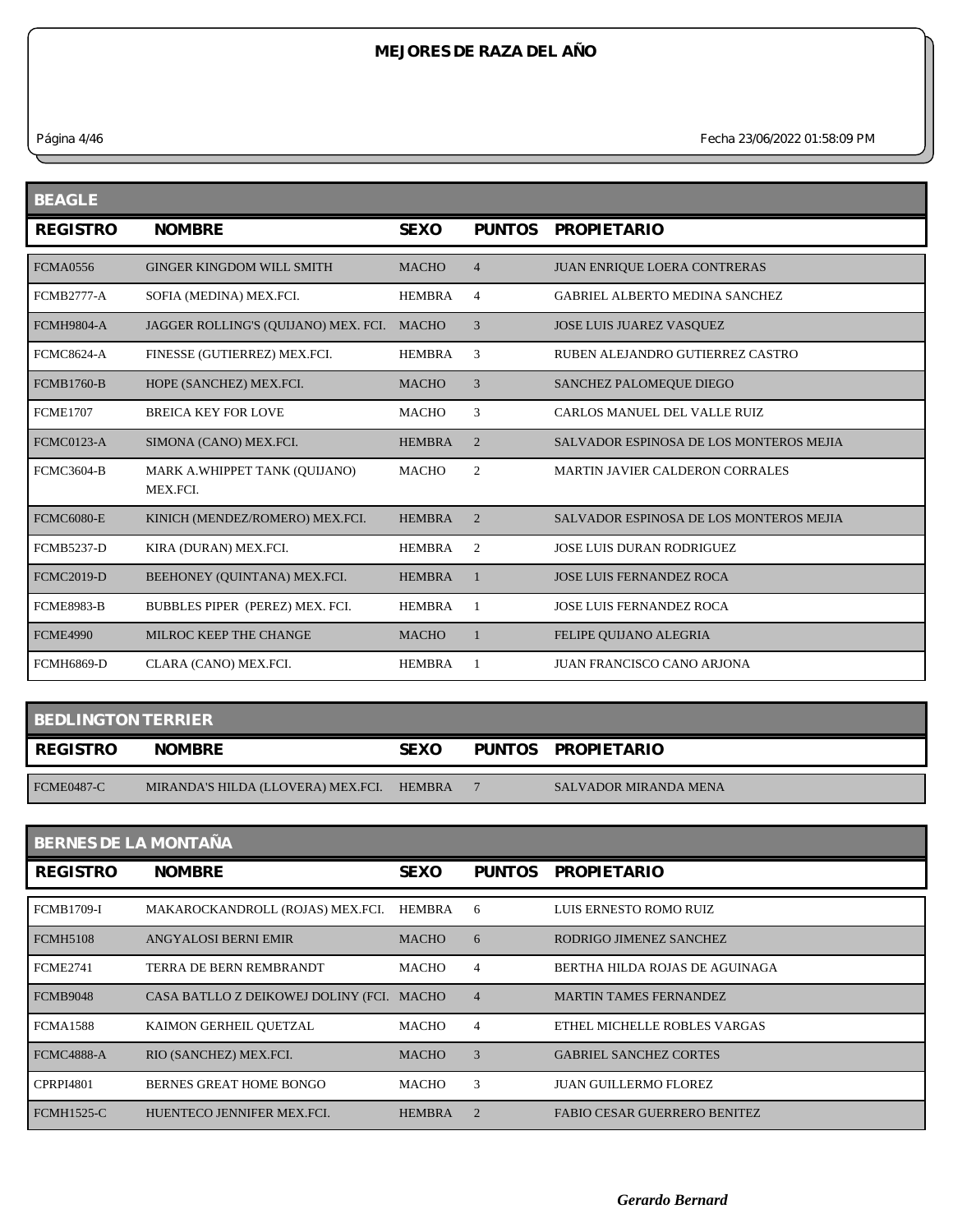*Página 5/46 Fecha 23/06/2022 01:58:09 PM*

| <b>BICHON FRISE</b> |                                    |               |                       |                                   |  |
|---------------------|------------------------------------|---------------|-----------------------|-----------------------------------|--|
| <b>REGISTRO</b>     | <b>NOMBRE</b>                      | <b>SEXO</b>   | <b>PUNTOS</b>         | <b>PROPIETARIO</b>                |  |
| <b>FCMC7528-B</b>   | ATENEA (ALVARADO) MEX. FCI.        | <b>HEMBRA</b> | 13                    | ANDREA MOTA VARGAS                |  |
| <b>FCMD2968</b>     | MON TOUT I VE GOT MY EYES ON YOU   | <b>MACHO</b>  | 8                     | NOE G. CARBAJAL CADENA            |  |
| <b>FCMB1260-D</b>   | CHARLIE DO IT (CARBAJAL) MEX. FCI. | <b>HEMBRA</b> | $\mathcal{R}$         | CARLA PATRICIA CARBAJAL RODRIGUEZ |  |
| <b>FCME8083-E</b>   | MELEK (DUARTE) MEX.FCI.            | <b>HEMBRA</b> | $\mathcal{D}_{\cdot}$ | <b>CELESTINO DUARTE RAMIREZ</b>   |  |
| <b>FCME3508</b>     | DRUMHILL'S MEXICAN CONECTION       | <b>MACHO</b>  |                       | <b>CELESTINO DUARTE RAMIREZ</b>   |  |

| <b>BICHON HABANERO</b> |                                            |              |                |                                     |  |
|------------------------|--------------------------------------------|--------------|----------------|-------------------------------------|--|
| <b>REGISTRO</b>        | <b>NOMBRE</b>                              | <b>SEXO</b>  | <b>PUNTOS</b>  | <b>PROPIETARIO</b>                  |  |
| <b>FCMH9479-B</b>      | BALERO CHEETO (LOPEZ) MEX. FCI.            | <b>MACHO</b> | 18             | MA. DEL CARMEN LOPEZ MORENO         |  |
| <b>FCMB3451-A</b>      | ROD STEWART (OSORIA) MEX.FCI.              | <b>MACHO</b> | 11             | JESUS DE LOS SANTOS OSORIA ESPINOSA |  |
| <b>FCME6533-B</b>      | ELEANOR GO BABY GO (LOPEZ) MEX.FCI. HEMBRA |              | $\overline{2}$ | MA. DEL CARMEN LOPEZ MORENO         |  |
| <b>FCME6533-A</b>      | ETHAN LIGHHT THE FUZE (LOPEZ)<br>MEX.FCI.  | <b>MACHO</b> | 2              | MA. DEL CARMEN LOPEZ MORENO         |  |

| <b>BLOODHOUND</b> |                              |              |  |                                  |  |
|-------------------|------------------------------|--------------|--|----------------------------------|--|
| <b>REGISTRO</b>   | <b>NOMBRE</b>                | <b>SEXO</b>  |  | PUNTOS PROPIETARIO               |  |
|                   |                              |              |  |                                  |  |
| <b>FCMH9738-A</b> | SET PEPPER (LERIN) MEX. FCI. | <b>MACHO</b> |  | <b>LERIN MARTINEZ JORGE LUIS</b> |  |

| <b>BORDER COLLIE</b> |                                           |               |                |                                                   |  |  |
|----------------------|-------------------------------------------|---------------|----------------|---------------------------------------------------|--|--|
| <b>REGISTRO</b>      | <b>NOMBRE</b>                             | <b>SEXO</b>   | <b>PUNTOS</b>  | <b>PROPIETARIO</b>                                |  |  |
| <b>FCME6017</b>      | WORK OF ART DEJA VU                       | <b>HEMBRA</b> | 12             | SANTOS LOZANO JUAN CARLOS Y MELANY LINDER PICAULT |  |  |
| <b>FCMF1156-B</b>    | DUKE (HILL/BERKAU/SANTOS) MEX.FCI.        | МАСНО         | 8              | SANTOS LOZANO JUAN CARLOS                         |  |  |
| <b>FCMF6053-A</b>    | VITO CORLEONE LEGACY (SERVIN)<br>MEX.FCI. | <b>MACHO</b>  | $\overline{4}$ | <b>RICARDO SERVIN TORRES</b>                      |  |  |
| <b>FCMB0001-B</b>    | SHURI (FERNANDEZ) MEX.FCI.                | <b>HEMBRA</b> | 3              | ADRIAN FERNANDEZ YESAKI                           |  |  |
| <b>FCMJ8572-E</b>    | DARIA (FERNANDEZ) MEX.FCI.                | <b>HEMBRA</b> |                | ADRIAN FERNANDEZ YESAKI                           |  |  |

| <b>BORZOI</b>   |                                    |             |    |                       |
|-----------------|------------------------------------|-------------|----|-----------------------|
| <b>REGISTRO</b> | <b>NOMBRE</b>                      | <b>SEXO</b> |    | PUNTOS PROPIETARIO    |
| FCME9976-C      | ATLAS PLEIADES (MARTINEZ) MEX.FCI. | MACHO       | 10 | RICARDO MARTINEZ RUIZ |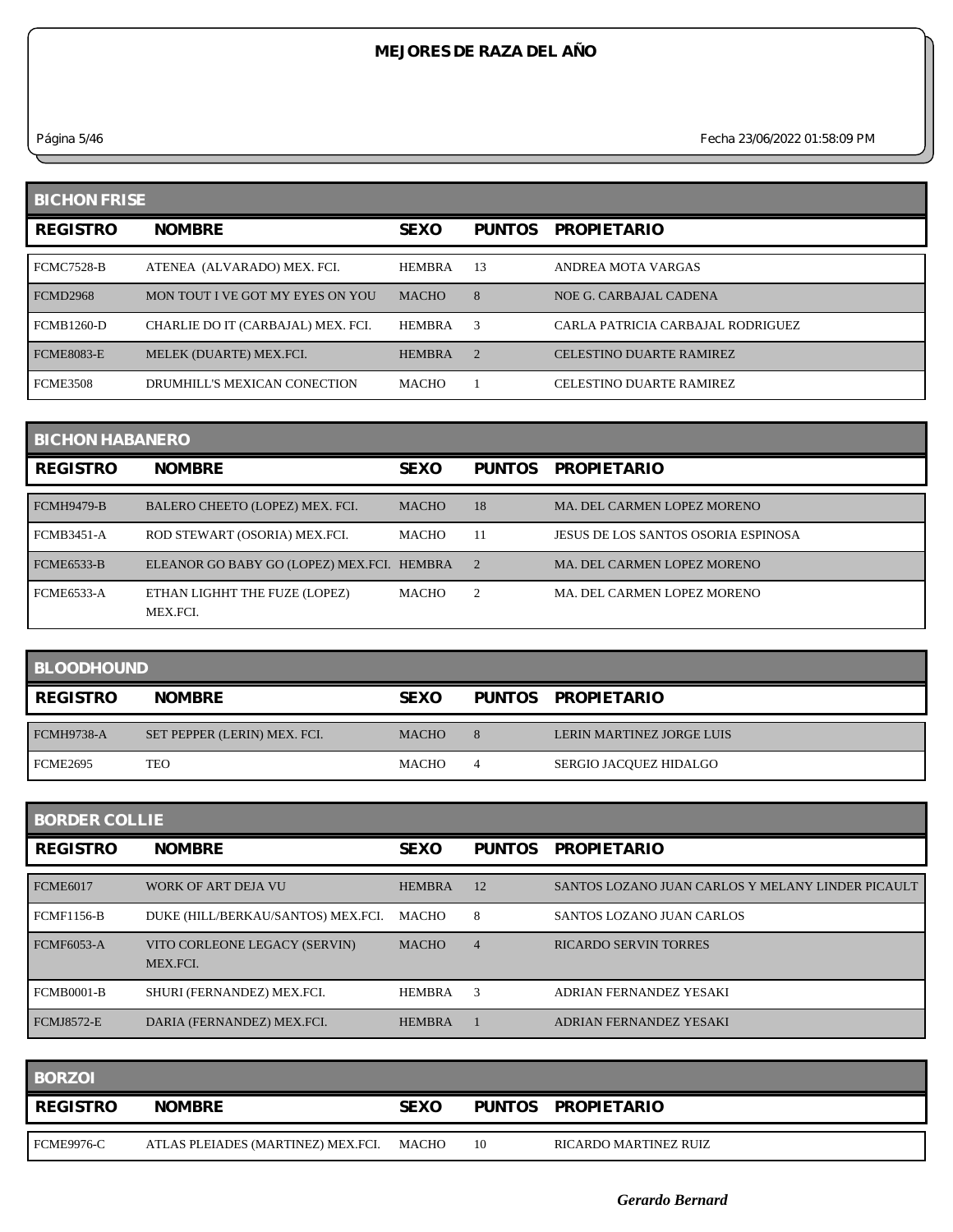*Página 6/46 Fecha 23/06/2022 01:58:09 PM*

| <b>BORZOI</b>     |                                            |               |               |                              |
|-------------------|--------------------------------------------|---------------|---------------|------------------------------|
| <b>REGISTRO</b>   | <b>NOMBRE</b>                              | <b>SEXO</b>   | <b>PUNTOS</b> | <b>PROPIETARIO</b>           |
| <b>FCME9976-F</b> | ALULA BOREALIS (MARTINEZ) MEX.FCI.         | <b>HEMBRA</b> | $\mathcal{R}$ | <b>RICARDO MARTINEZ RUIZ</b> |
| <b>FCMF5564-B</b> | I WILL SURVIVE (CHAPA) MEX.FCI.            | <b>HEMBRA</b> |               | DAVID FLORES FARFAN          |
| FCMC4521-B        | ABRACADABRA (NUÑEZ) MEX.FCI.               | <b>HEMBRA</b> |               | <b>GUSTAVO NUÑEZ SERRATO</b> |
| <b>FCME9976-E</b> | ALTAIR ACQUILAE (MARTINEZ) MEX.FCI. HEMBRA |               |               | <b>RICARDO MARTINEZ RUIZ</b> |
| <b>FCMK7374</b>   | PASKOVA HIGH SOCIETY                       | <b>HEMBRA</b> |               | <b>RICARDO MARTINEZ RUIZ</b> |

| <b>BOSTON TERRIER</b> |                                          |               |                |                                |  |
|-----------------------|------------------------------------------|---------------|----------------|--------------------------------|--|
| <b>REGISTRO</b>       | <b>NOMBRE</b>                            | <b>SEXO</b>   | <b>PUNTOS</b>  | <b>PROPIETARIO</b>             |  |
| <b>FCMB6498</b>       | <b>JULLI CD NT OF J PASSARELLI</b>       | <b>HEMBRA</b> | 12             | KATERYNA VARHANOVA             |  |
| <b>CPRH9169</b>       | <b>BOSS (RICTER) MEX.</b>                | <b>MACHO</b>  |                | VITO ANTONIO RICTER CAPESTRAMI |  |
| <b>FCMB1914-E</b>     | CASA DOCE NAKIA (VELAZQUEZ) MEX.<br>FCI. | <b>HEMBRA</b> | $\mathcal{D}$  | DANA LUISA ARENAS MARRUFO      |  |
| <b>FCMB7479</b>       | <b>LM CANES JOVANKA</b>                  | <b>HEMBRA</b> | $\overline{2}$ | DANA LUISA ARENAS MARRUFO      |  |

| <b>BOUVIER DES FLANDES</b> |                                         |               |   |                             |
|----------------------------|-----------------------------------------|---------------|---|-----------------------------|
| <b>REGISTRO</b>            | <b>NOMBRE</b>                           | <b>SEXO</b>   |   | PUNTOS PROPIETARIO          |
| <b>FCME3660-C</b>          | ONY ONE KENNOBI (GONZALEZ) MEX.<br>FCI. | <b>HEMBRA</b> | 4 | <b>BAEZ MIJANGOS CARLOS</b> |

| <b>BOXER</b>      |                                                  |               |                |                                                                |
|-------------------|--------------------------------------------------|---------------|----------------|----------------------------------------------------------------|
| <b>REGISTRO</b>   | <b>NOMBRE</b>                                    | <b>SEXO</b>   | <b>PUNTOS</b>  | <b>PROPIETARIO</b>                                             |
| <b>FCME8052-A</b> | <b>JAMIESON'S DAKOTA MEX.FCL</b>                 | <b>MACHO</b>  | 17             | CRIADERO "JAMIESON BOXERS"                                     |
| <b>FCMC9066</b>   | RASTALAND'S E SHAMROCK'S M. S.<br><b>OUILMES</b> | <b>MACHO</b>  | 14             | EDUARDO CORTINA DE LA PARRA Y RAFAEL GRECO<br><b>GUIMARAES</b> |
| <b>FCME7941</b>   | <b>JAGUAR DE SAN RICARDO</b>                     | <b>MACHO</b>  | 5              | KEVIN ALEJANDRO MARIN MEJIA                                    |
| <b>FCMC1641-B</b> | <b>ECOT BRUNO MEX FCL</b>                        | <b>MACHO</b>  | 4              | ENRIQUE TRAPAGA JIMENEZ                                        |
| <b>FCMB3281-A</b> | FRIDA (SUAREZ) MEX. FCI.                         | <b>HEMBRA</b> | 3              | ERNESTO SUAREZ ESQUIVIAS                                       |
| <b>FCMH9491-B</b> | MATEMATICO (GONZALEZ) MEX.FCI.                   | <b>MACHO</b>  | 3              | MARTINEZ DIAZ SERGIO Y ENRIQUE GONZALEZ DIAZ                   |
| <b>FCME6971</b>   | DRACO'S NATASHA                                  | <b>HEMBRA</b> | $\overline{2}$ | MARIO HUMBERTO ARANDA ANTILLON                                 |
| <b>FCMB4518-D</b> | CAROLINE (RAMOS) MEX.FCI.                        | <b>HEMBRA</b> | $\overline{2}$ | JORGE ANTONIO VALLES RUIZ                                      |
| <b>FCMC3166-B</b> | WOTAN (ZAGAL) MEX.FCI.                           | <b>MACHO</b>  | $\overline{2}$ | ELIAS ZAGAL VILCHIS                                            |
| <b>FCMK7999-C</b> | MB VAN GOGH (MEZA) MEX. FCI.                     | <b>MACHO</b>  |                | ANGEL IVAN MEZA GARCIA                                         |

*Gerardo Bernard*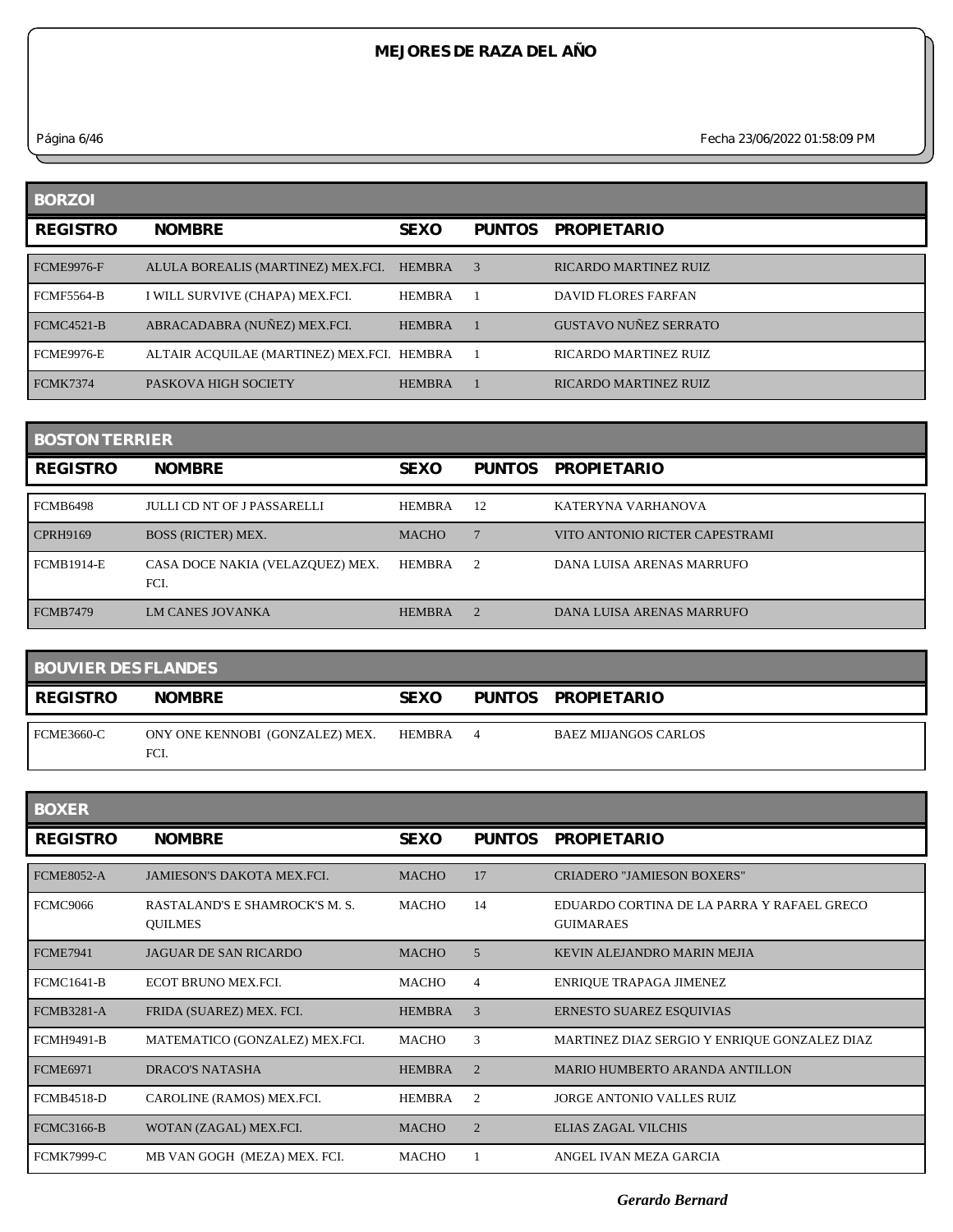*Página 7/46 Fecha 23/06/2022 01:58:09 PM*

| <b>BOXER</b>      |                                        |               |               |                                          |
|-------------------|----------------------------------------|---------------|---------------|------------------------------------------|
| <b>REGISTRO</b>   | <b>NOMBRE</b>                          | <b>SEXO</b>   | <b>PUNTOS</b> | <b>PROPIETARIO</b>                       |
| <b>FCMC1303-A</b> | BALTIC (HERNANDEZ) MEX. FCI.           | <b>MACHO</b>  |               | <b>MARCO POLO HERNANDEZ ESPINOSA</b>     |
| <b>CPRPI4239</b>  | A1 HOMER DO PVCF                       | <b>MACHO</b>  |               | JUAN ALFONSO TRISTAN UBARIO              |
| <b>FCMD3262</b>   | DRACO S TERRASANTA AGATHA              | <b>HEMBRA</b> |               | <b>GUISEPPE GUECCIA Y CLEMENTE PEREZ</b> |
| <b>CPRPJ6185</b>  | <b>GERCO'S REINA ISABEL</b>            | <b>HEMBRA</b> |               | KEVIN ALEJANDRO MARIN MEJIA              |
| <b>CPRPJ5487</b>  | <b>POSEIDON PUCF</b>                   | <b>MACHO</b>  |               | ENRIQUE MANUEL AZUAGA ROMERO             |
| <b>FCMB1415-B</b> | <b>OUEBEC (SOTO/MERCADO) MEX. FCI.</b> | <b>HEMBRA</b> |               | EFREN SOTO Y ABNER MERCADO               |
| <b>FCMF2510-C</b> | LAZARUS (ROCHA) MEX. FCI.              | <b>MACHO</b>  |               | ERNESTO SUAREZ ESQUIVIAS                 |

| <b>BULL TERRIER</b> |                                                      |               |                |                                    |  |  |
|---------------------|------------------------------------------------------|---------------|----------------|------------------------------------|--|--|
| <b>REGISTRO</b>     | <b>NOMBRE</b>                                        | <b>SEXO</b>   | <b>PUNTOS</b>  | <b>PROPIETARIO</b>                 |  |  |
| <b>FCMC6376-B</b>   | PEATY (SANTOS) MEX.FCI.                              | <b>MACHO</b>  | 43             | <b>JORGE SANTOS LIMA</b>           |  |  |
| <b>FCMB2748-A</b>   | THE POWER OF MAGNE (PALAFOX)<br>MEX.FCI.             | <b>MACHO</b>  | 3              | RUBEN PALAFOX HERNANDEZ            |  |  |
| <b>FCMA0529</b>     | OTHERSIDE OF THE MOON GOLD<br><b>DYNASTY</b>         | <b>HEMBRA</b> | 3              | <b>GERMAN OTERO FRAUD</b>          |  |  |
| <b>FCMD1032-D</b>   | LAST NIGHT (ROMERO) MEX.FCI.                         | <b>MACHO</b>  | $\overline{2}$ | <b>JUAN ANTONIO RIVAS SAAVEDRA</b> |  |  |
| <b>FCMC6376-F</b>   | SOFIA (SANTOS) MEX.FCI.                              | <b>HEMBRA</b> | 2              | <b>JORGE SANTOS LIMA</b>           |  |  |
| <b>FCMC1839-A</b>   | ATREYU (GONZALEZ) MEX.FCI.                           | <b>MACHO</b>  | $\overline{2}$ | RODOLFO GONZALEZ RUIZ              |  |  |
| <b>FCMF7233-B</b>   | MILA (SANCHEZ) MEX. FCI.                             | <b>HEMBRA</b> | $\mathbf{1}$   | CARLOS EDUARDO SANCHEZ LARA        |  |  |
| <b>FCMC7606-A</b>   | ROCKO (CHAIREZ) MEX.FCI.                             | <b>MACHO</b>  | $\mathbf{1}$   | HIRAM FRANCISCO PARTIDA LOPEZ      |  |  |
| <b>FCMB5269-H</b>   | HUBERT'S MOLLY DORETH MEX.FCL                        | <b>HEMBRA</b> | $\mathbf{1}$   | ROGELIO DELGADO FURET              |  |  |
| <b>CPRPI4533</b>    | OTHERSIDE OF THE MOON OF GOLD<br><b>DINASTY</b>      | <b>HEMBRA</b> | 1              | <b>GERMAN OTERO FRAUD</b>          |  |  |
| <b>FCME1829</b>     | <b>GARNATA ALVEIUD ELTON</b>                         | <b>MACHO</b>  | $\mathbf{1}$   | HUMBERTO LARA ROMERO               |  |  |
| <b>FCMD0452</b>     | <b>GREAT TREASURE GOLD DYNASTY</b>                   | <b>MACHO</b>  | $\mathbf{1}$   | LEONEL ARREOLA LEON                |  |  |
| <b>FCMC7730-B</b>   | ROSBIF (SOLIS) MEX.FCI.                              | <b>HEMBRA</b> | 1              | <b>JOSE ANTONIO SOLIS VILLEGAS</b> |  |  |
| <b>FCMB3434-A</b>   | ESCANOR QUINTA OF BULL (QUINTANA) MACHO<br>MEX. FCI. |               | 1              | ISMAEL OUINTANA PEREZ              |  |  |

| <b>BULL TERRIER MINIATURA</b> |                                  |              |  |                              |  |  |
|-------------------------------|----------------------------------|--------------|--|------------------------------|--|--|
| <b>REGISTRO</b>               | <b>NOMBRE</b>                    | <b>SEXO</b>  |  | PUNTOS PROPIETARIO           |  |  |
| <b>FCME5193-A</b>             | KARLITOS JR (VELAZQUEZ) MEX.FCI. | <b>MACHO</b> |  | LUIS ISRAEL VELAZQUEZ JUAREZ |  |  |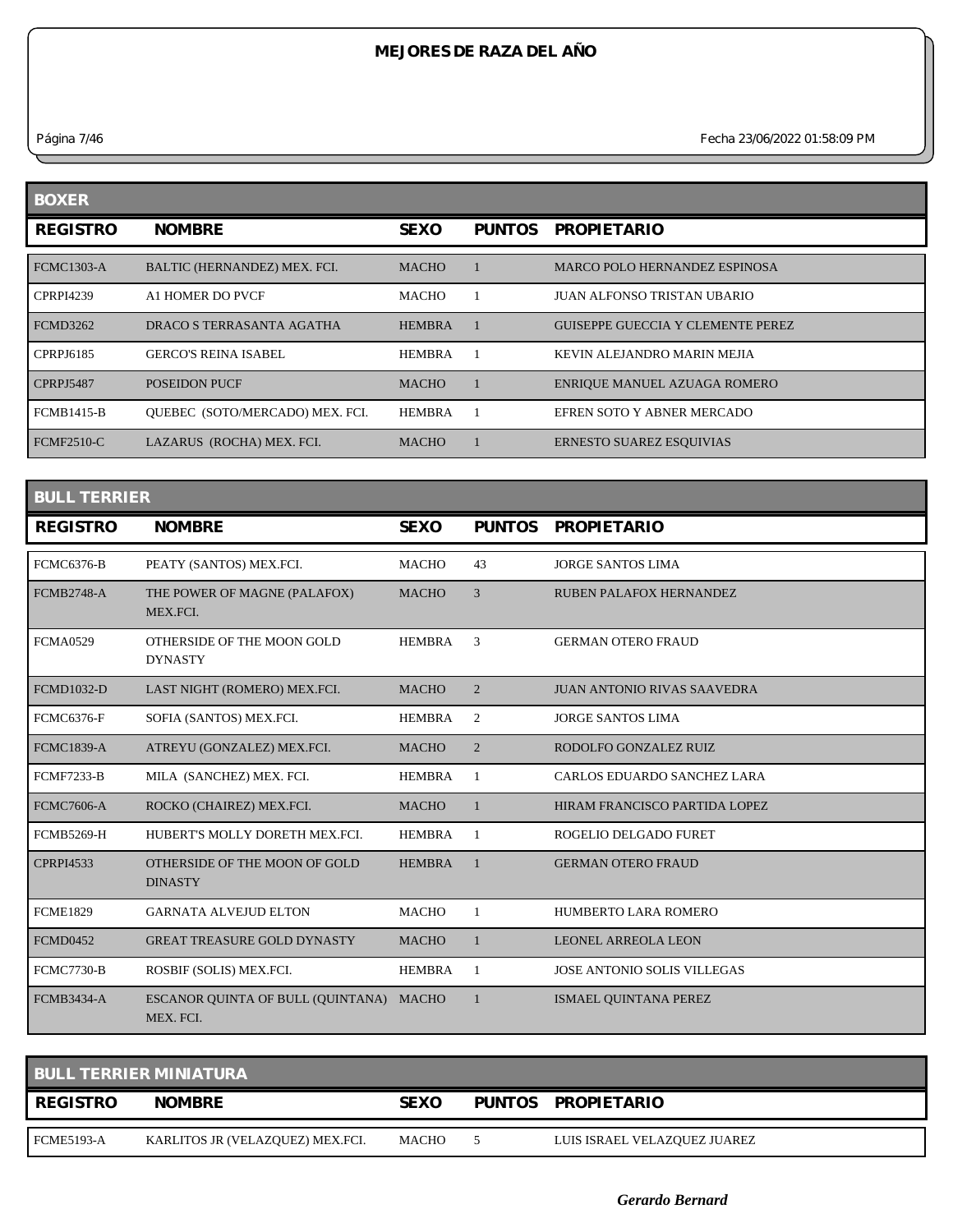*Página 8/46 Fecha 23/06/2022 01:58:09 PM*

| <b>BULL TERRIER MINIATURA</b> |                                           |              |                |                                                |  |  |
|-------------------------------|-------------------------------------------|--------------|----------------|------------------------------------------------|--|--|
| <b>REGISTRO</b>               | <b>NOMBRE</b>                             | <b>SEXO</b>  | <b>PUNTOS</b>  | <b>PROPIETARIO</b>                             |  |  |
| <b>FCME5193-B</b>             | CHILLI-ISR (VELAZQUEZ) MEX.FCI.           | <b>MACHO</b> | $\overline{4}$ | LUIS ISRAEL VELAZQUEZ JUAREZ                   |  |  |
| <b>FCME5193-C</b>             | IVAR (VELAZQUEZ) MEX.FCI.                 | <b>MACHO</b> | $\overline{4}$ | LUIS ISRAEL VELAZQUEZ JUAREZ                   |  |  |
| <b>FCMB7194-B</b>             | <b>BULLICOR JACK DANIELS MEX.FCI.</b>     | <b>MACHO</b> | $\overline{4}$ | <b>GABRIEL LIMA JULIAN</b>                     |  |  |
| <b>FCME3783-B</b>             | ARES (MEJIA) MEX.FCI.                     | <b>MACHO</b> |                | MAYRA VALERIA BRAVO GOMEZ                      |  |  |
| <b>FCMB5323-C</b>             | TEXANO 21 BLACKJACK (CANO) MEX.FCI. MACHO |              |                | ORLANDO CANO RESENDEZ Y GERARDO GARZA GONZALEZ |  |  |

| <b>BULLDOG FRANCES</b> |                                           |               |                |                                                                         |  |  |
|------------------------|-------------------------------------------|---------------|----------------|-------------------------------------------------------------------------|--|--|
| <b>REGISTRO</b>        | <b>NOMBRE</b>                             | <b>SEXO</b>   | <b>PUNTOS</b>  | <b>PROPIETARIO</b>                                                      |  |  |
| <b>CPRPI4495</b>       | <b>BULLAGAMO A BLACK MAMBA</b>            | <b>MACHO</b>  | 8              | OSCAR ALEJANDRO REYNA GARZA                                             |  |  |
| <b>FCMB8948</b>        | <b>BULLAGAMO A-BLACK MAMBA</b>            | <b>MACHO</b>  | 8              | OSCAR ALEJANDRO REYNA GARZA FERNANDO DUARTE &<br><b>MARINA BESEDINA</b> |  |  |
| <b>FCMF7965-B</b>      | DAYTONA (KUECHEL) MEX.FCI.                | <b>HEMBRA</b> | 6              | ERWIN FEDERICO KUECHEL VAZQUEZ                                          |  |  |
| <b>FCMH5582</b>        | <b>ARUK DO COTIBULL</b>                   | <b>MACHO</b>  | $\overline{4}$ | <b>HUGO BERNAL ZEPEDA</b>                                               |  |  |
| <b>FCMH9049</b>        | LEVANT SOLEIL DISNEY                      | MACHO         | $\overline{4}$ | <b>GONZALEZ MEDINA GUILLERMO EDUARDO</b>                                |  |  |
| <b>FCMC7891</b>        | JOHN WICK GALLUS AMORE-ARGENTINA MACHO    |               | $\overline{4}$ | <b>DANIEL CASTILLO</b>                                                  |  |  |
| <b>FCME8907-B</b>      | MIKKEL (GUIZAR) MEX. FCI.                 | MACHO         | 3              | FERNANDO BECERRIL LARA                                                  |  |  |
| <b>FCMC2048-A</b>      | TOSTAO MINEIRADO (GONZALEZ)<br>MEX.FCI.   | <b>MACHO</b>  | 3              | JOSE GENARO GONZALEZ DE LA GARZA                                        |  |  |
| <b>FCMB7602-A</b>      | ANTON (CONSTANTINO) MEX.FCI.              | MACHO         | 3              | YAZMIN CONSTANTINO MARIN                                                |  |  |
| <b>FCMB3484-B</b>      | FOREST FOG FRENCHIES KIRO MEX. FCI. MACHO |               | 3              | <b>CRIADERO FOREST FOG FRENCHIES</b>                                    |  |  |
| <b>FCMB1165-E</b>      | BULMA OF ADNARIM (MIRANDA)<br>MEX.FCI.    | <b>HEMBRA</b> | 2              | MIRANDA MIRANDA JESUS ALAN                                              |  |  |
| <b>FCMC8473</b>        | PED FUROR MILO                            | <b>MACHO</b>  | $\overline{2}$ | <b>JOSE MANUEL ALVAREZ FONT</b>                                         |  |  |
| <b>FCMC6338-D</b>      | HARLEY QUINN (SANCHEZ) MEX. FCI.          | <b>HEMBRA</b> | 2              | JOSE MANUEL ALVAREZ FONT                                                |  |  |
| <b>CPRPI4743</b>       | <b>JCRV OH THE PLACES YOU'LL GO</b>       | <b>MACHO</b>  | $\mathbf{1}$   | <b>JACQUELINE FINKEL</b>                                                |  |  |
| <b>FCMC2651</b>        | <b>AVIGDORS ABEL</b>                      | <b>MACHO</b>  | $\mathbf{1}$   | OSCAR ALEJANDRO REYNA GARZA Y GERARDO GARZA<br><b>GONZALEZ</b>          |  |  |
| <b>FCME1436</b>        | LEAFRE GRAN BEAGA GG KENNEL               | <b>HEMBRA</b> | $\mathbf{1}$   | JOSE GENARO GONZALEZ DE LA GARZA                                        |  |  |
| <b>FCMC8329</b>        | PETI LLEVR SABRINA                        | <b>HEMBRA</b> | $\mathbf{1}$   | <b>JUAN JOSE VILA DOSAL</b>                                             |  |  |
| <b>FCMC8145</b>        | CANE GUARDIANO KLEITOS                    | <b>MACHO</b>  | $\mathbf{1}$   | KARLA JULIETA GARZA CASTRO                                              |  |  |
| <b>FCMB1619-A</b>      | DERECK (EGREMY) MEX. FCI.                 | MACHO         | $\mathbf{1}$   | HECTOR ALEJANDRO EGREMY GOMEZ                                           |  |  |
| <b>FCMD2651-D</b>      | SELENA (HERNANDEZ) MEX. FCI.              | <b>HEMBRA</b> | $\mathbf{1}$   | <b>MARIA ESTELA VEGA MATEO</b>                                          |  |  |
|                        |                                           |               |                |                                                                         |  |  |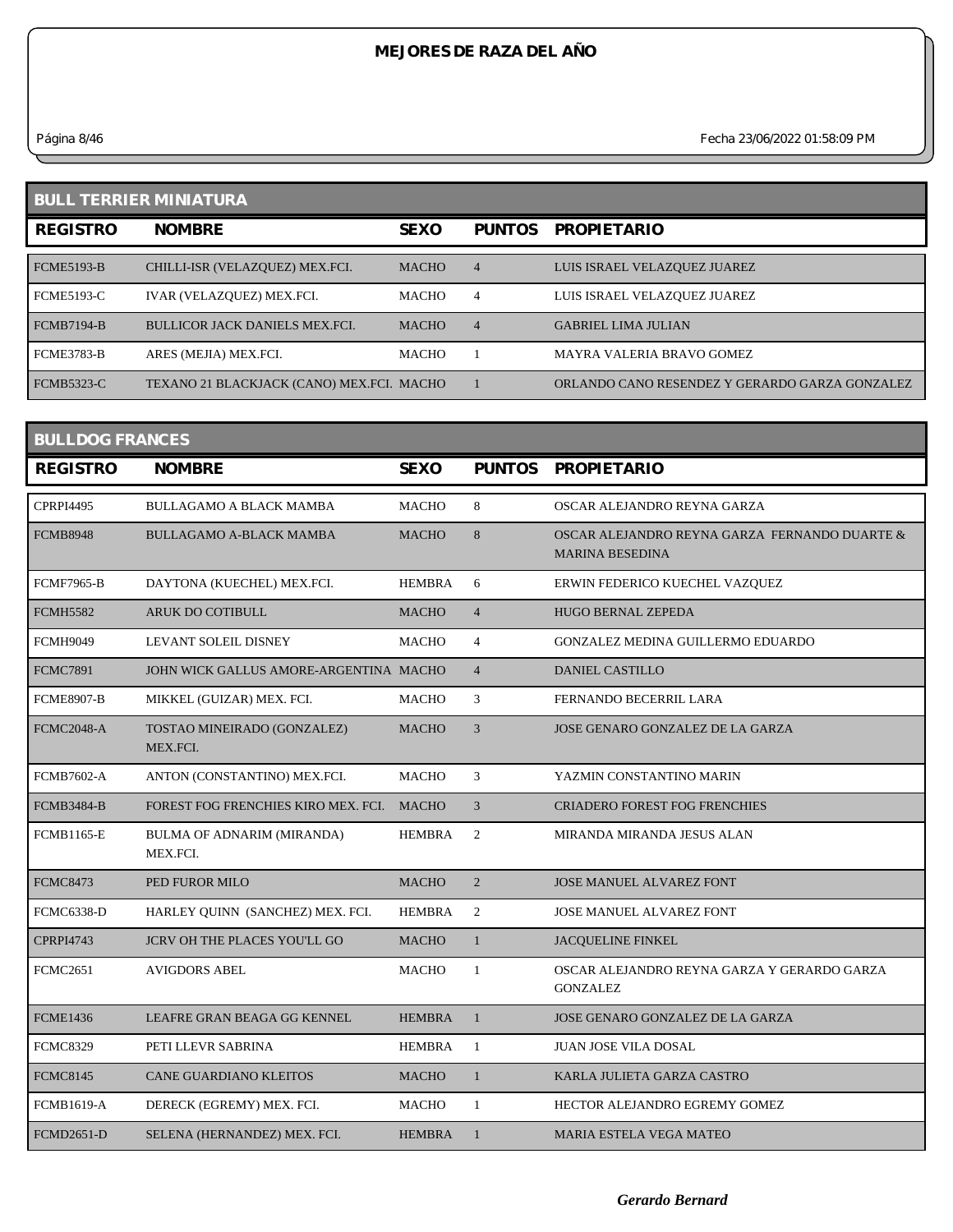*Página 9/46 Fecha 23/06/2022 01:58:09 PM*

| <b>BULLDOG FRANCES</b> |                          |              |               |                                                                |  |  |
|------------------------|--------------------------|--------------|---------------|----------------------------------------------------------------|--|--|
| <b>REGISTRO</b>        | <b>NOMBRE</b>            | <b>SEXO</b>  | <b>PUNTOS</b> | <b>PROPIETARIO</b>                                             |  |  |
| <b>FCMC8475</b>        | MOKAODC WAKU TERRASANTA  | <b>MACHO</b> |               | MIRANDA MIRANDA JESUS ALAN Y ERWIN FEDERICO<br>KUECHEL VAZQUEZ |  |  |
| <b>FCMB0609-B</b>      | ARES (ARAMBULA) MEX.FCI. | <b>MACHO</b> |               | SERGIO ALBERTO ARAMBULA BAÑALES                                |  |  |
| <b>FCMC6081-B</b>      | CALYSTO (VELEZ) MEX.FCI. | MACHO        |               | HUMBERTO ALEJANDRO VELEZ JUAREZ                                |  |  |

| <b>BULLDOG INGLES</b> |                                              |               |                |                                                                            |  |  |  |
|-----------------------|----------------------------------------------|---------------|----------------|----------------------------------------------------------------------------|--|--|--|
| <b>REGISTRO</b>       | <b>NOMBRE</b>                                | <b>SEXO</b>   | <b>PUNTOS</b>  | <b>PROPIETARIO</b>                                                         |  |  |  |
| <b>FCME6722</b>       | <b>FAST AND FURIOUS PISKO</b>                | <b>MACHO</b>  | 36             | JONATHAN DAVID FLORES SIGUAS JOSE EDUARDO REZA<br><b>ZARATE</b>            |  |  |  |
| <b>FCME8873-A</b>     | SIR ANGUS YOUNG (GUTIERREZ)<br>MEX.FCI.      | <b>MACHO</b>  | $\overline{4}$ | <b>LUIS EFRAIN PEREZ FLORES</b>                                            |  |  |  |
| <b>FCMC5671-D</b>     | LILIBETH WINDSOR (BLANCO) MEX.FCI.           | <b>HEMBRA</b> | 3              | SERGIO EDUARDO VERGARA LEE                                                 |  |  |  |
| <b>FCMF3307-A</b>     | ASHTON (CASTAÑEDA) MEX.FCI.                  | <b>MACHO</b>  | $\overline{2}$ | ROBERTO FRANCISCO CASTAÑEDA NAVARRETE                                      |  |  |  |
| <b>FCMB1343-A</b>     | THE KING ARTHUR (ARANGO/VANEGAS)<br>MEX.FCI. | <b>MACHO</b>  | $\overline{2}$ | <b>JASSIEL DE JESUS ARANGO AYUSO Y LUIS MARIO VANEGAS</b><br><b>RIVERO</b> |  |  |  |
| <b>FCME8575-A</b>     | D'NAHROS STAR CAIN MEX. FCI.                 | <b>MACHO</b>  | 2              | <b>HUGO MARTINEZ BRITO</b>                                                 |  |  |  |
| <b>FCMC5445-B</b>     | NENE TYRION (LEZA) MEX.FCI.                  | <b>MACHO</b>  | $\overline{2}$ | <b>OMAR JAIME LEZA AGUILAR</b>                                             |  |  |  |
| FCMC6986-B            | CHOCKY EL MUÑECO (SALCEDO) MEX.<br>FCI.      | <b>MACHO</b>  | $\overline{2}$ | <b>ISRAEL SALCEDO GARCIA</b>                                               |  |  |  |
| <b>FCME6511</b>       | <b>D'NAHROS STAR JACOB</b>                   | <b>MACHO</b>  | $\overline{2}$ | <b>HUGO MARTINEZ BRITO</b>                                                 |  |  |  |
| <b>FCMB3298-B</b>     | GEMINIS (D'AGOSTINO) MEX.FCI.                | <b>HEMBRA</b> | $\overline{2}$ | D'AGOSTINO VALDEZ OSCAR                                                    |  |  |  |
| <b>CPRPI3652</b>      | EMPIRE THE ONE AND ONLY ARMANI               | <b>MACHO</b>  |                | <b>SAUL HERRERA</b>                                                        |  |  |  |
| <b>FCMD1691-A</b>     | JOSH (ARENAS) MEX.FCI.                       | <b>MACHO</b>  | 1              | JOSUE ARMANDO CASTILLO RAZO Y MARIA TERESA JUANA<br><b>RAZO ROJAS</b>      |  |  |  |
| <b>FCMG7192-A</b>     | MAUI (BERNAL) MEX.FCI.                       | <b>MACHO</b>  |                | EYNER RIKVAN CONTRERAS DIAZ                                                |  |  |  |
| FCME4394-A            | TYRION (TORRES) MEX.FCI.                     | <b>MACHO</b>  | 1              | <b>ALFONSO TORRES CISNEROS</b>                                             |  |  |  |

| <b>BULLMASTIFF</b> |                                             |               |                |                            |  |  |
|--------------------|---------------------------------------------|---------------|----------------|----------------------------|--|--|
| <b>REGISTRO</b>    | <b>NOMBRE</b>                               | <b>SEXO</b>   | PUNTOS         | <b>PROPIETARIO</b>         |  |  |
| <b>FCMC6911-A</b>  | DART IN THE RING (MALTCEVA) MEX.L<br>FCI.   | <b>MACHO</b>  | 16             | <b>MALTCEVA EKATERINA</b>  |  |  |
| <b>FCMB3266-B</b>  | NICKY FERRARI CAPRICHITO (VEGA)<br>MEX.FCI. | <b>HEMBRA</b> | 8              | RICARDO ISAAC VEGA SANCHEZ |  |  |
| <b>FCMC8224</b>    | TOROS DEL SUR DELILAH                       | <b>HEMBRA</b> | $\overline{4}$ | RICARDO ISAAC VEGA SANCHEZ |  |  |

*Gerardo Bernard*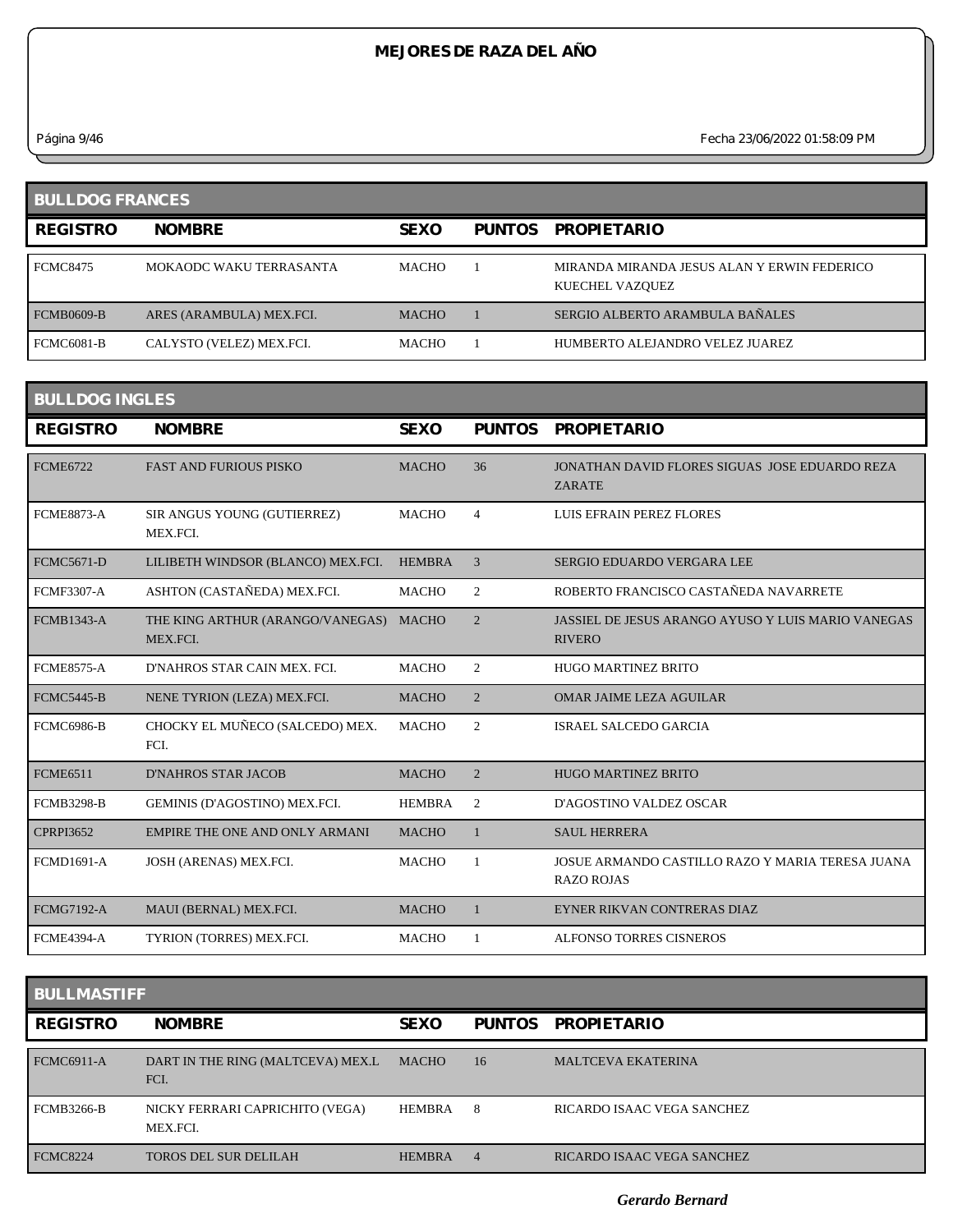*Página 10/46 Fecha 23/06/2022 01:58:09 PM*

| <b>BULLMASTIFF</b> |               |      |               |                    |
|--------------------|---------------|------|---------------|--------------------|
| <b>REGISTRO</b>    | <b>NOMBRE</b> | SEXO | <b>PUNTOS</b> | <b>PROPIETARIO</b> |

| <b>BULLY AMERICANO ESTANDAR</b> |                          |               |    |                                  |  |  |
|---------------------------------|--------------------------|---------------|----|----------------------------------|--|--|
| <b>REGISTRO</b>                 | <b>NOMBRE</b>            | <b>SEXO</b>   |    | PUNTOS PROPIETARIO               |  |  |
| XIPZ0310                        | ZOA (RAMIREZ) MEX.       | <b>HEMBRA</b> | -6 | GUILLERMO EMMANUEL RAMIREZ AYALA |  |  |
| XIPPZ0359                       | <b>SBK MUSKELN ARUS</b>  | <b>MACHO</b>  |    | CARLA ROSA MEJIA AVILES          |  |  |
| <b>XIGA0241</b>                 | UBK'S WALLACE AKA JUNIOR | <b>MACHO</b>  |    | URIEL GUERRERO ZAVALA            |  |  |

| <b>BULLY AMERICANO POCKET</b> |               |              |  |                                     |  |
|-------------------------------|---------------|--------------|--|-------------------------------------|--|
| <b>REGISTRO</b>               | <b>NOMBRE</b> | <b>SEXO</b>  |  | PUNTOS PROPIETARIO                  |  |
| XIPZ0316                      | <b>DENVER</b> | <b>MACHO</b> |  | <b>FERNANDO JOSUE RAMOS ARGULIO</b> |  |

| <b>BULLY AMERICANO XL</b> |               |              |  |                          |  |  |
|---------------------------|---------------|--------------|--|--------------------------|--|--|
| <b>REGISTRO</b>           | <b>NOMBRE</b> | <b>SEXO</b>  |  | PUNTOS PROPIETARIO       |  |  |
| XIPZ0322                  | ANDRADES TYR  | <b>MACHO</b> |  | LIZBETH TOLEDANO MONTERO |  |  |

| <b>CAIRN TERRIER</b> |                         |              |    |                               |  |  |
|----------------------|-------------------------|--------------|----|-------------------------------|--|--|
| <b>REGISTRO</b>      | <b>NOMBRE</b>           | SEXO         |    | PUNTOS PROPIETARIO            |  |  |
|                      |                         |              |    |                               |  |  |
| <b>FCMC2169-A</b>    | SIMON (LOMELI) MEX.FCI. | <b>MACHO</b> | 44 | JOSE MARIANO LOMELI VELAZQUEZ |  |  |

| <b>CALUPOH</b>    |                                |               |                |                                   |
|-------------------|--------------------------------|---------------|----------------|-----------------------------------|
| <b>REGISTRO</b>   | <b>NOMBRE</b>                  | <b>SEXO</b>   | <b>PUNTOS</b>  | <b>PROPIETARIO</b>                |
| <b>FCMF3337-D</b> | <b>OBSIDIANA CALIENTE MEX.</b> | <b>HEMBRA</b> | 34             | CRIADERO "CALIENTE"               |
| <b>FCME8964-B</b> | CALVIN (HELGUERA) MEX.FCI.     | <b>MACHO</b>  | 9              | <b>BEATRIZ HELGUERA NIETO</b>     |
| <b>FCME9267-D</b> | LUNA (RODRIGUEZ) MEX.          | <b>HEMBRA</b> | 3              | IRMA ALCANTARA MARTINEZ           |
| <b>FCME3976-F</b> | CHABELA CALIENTE MEX.          | <b>HEMBRA</b> | $\overline{2}$ | MARIA ISABEL MEDINILLA DELGADILLO |
| <b>FCMC5307-A</b> | YOHUALLI (MEDINILLA) MEX.      | <b>MACHO</b>  |                | MARIA ISABEL MEDINILLA DELGADILLO |

| <b>CANE CORSO</b> |                           |              |    |                                 |
|-------------------|---------------------------|--------------|----|---------------------------------|
| <b>REGISTRO</b>   | <b>NOMBRE</b>             | <b>SEXO</b>  |    | PUNTOS PROPIETARIO              |
| <b>FCMC1519-E</b> | SASHA (MALTCEVA) MEX.FCI. | <b>MACHO</b> | 16 | MIGUEL ANGEL SALINAS DE LA MORA |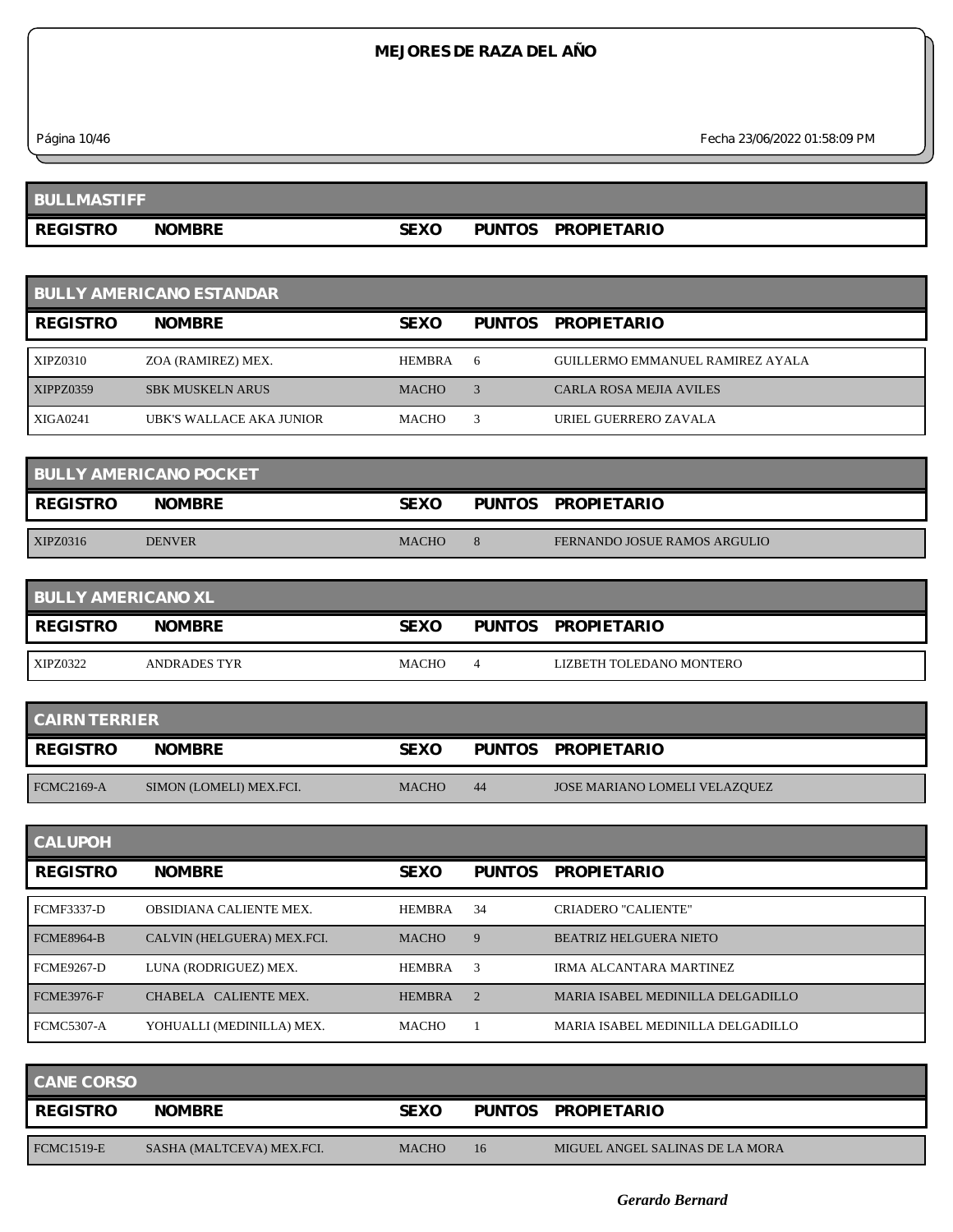*Página 11/46 Fecha 23/06/2022 01:58:09 PM*

| <b>CANE CORSO</b> |                                         |               |                |                                         |  |  |
|-------------------|-----------------------------------------|---------------|----------------|-----------------------------------------|--|--|
| <b>REGISTRO</b>   | <b>NOMBRE</b>                           | <b>SEXO</b>   | <b>PUNTOS</b>  | <b>PROPIETARIO</b>                      |  |  |
| <b>FCMC7059-B</b> | MELIODAS (CADENA) MEX.FCI.              | <b>MACHO</b>  | 14             | ROBERTO CADENA GUZMAN                   |  |  |
| <b>FCME8376-B</b> | KRAKN (DE LA PAZ) MEX.FCI.              | <b>MACHO</b>  | 5              | DIEGO HUGO ROMERO CRUZ                  |  |  |
| <b>CPRPI4069</b>  | <b>WARDEN GILBERT DOCTOR'S MISTERY</b>  | <b>MACHO</b>  | 5              | ELENA VLASENKO                          |  |  |
| <b>FCMB4920</b>   | PRADA MASTEBO GUARD                     | <b>HEMBRA</b> | $\overline{4}$ | ROBERTO CADENA GUZMAN                   |  |  |
| <b>FCMD0656</b>   | PEDRO X-MAN BARCELONA                   | <b>MACHO</b>  | 3              | CARLOS GUILLERMO REYNA CRUZ             |  |  |
| <b>FCMC4353-G</b> | ALESSANDRO (SOTO) MEX. FCI.             | <b>MACHO</b>  | $\overline{2}$ | <b>JOSE MANUEL SOTO PADILLA</b>         |  |  |
| <b>FCMB3374</b>   | EL MESQUITAL PEDRO                      | <b>MACHO</b>  | 2              | ROGELIO ROJAS NAVARRO                   |  |  |
| <b>FCMB1043-D</b> | NAGORE (CADENA) MEX.FCI.                | <b>HEMBRA</b> | $\overline{2}$ | ROBERTO CADENA GUZMAN                   |  |  |
| <b>FCME8376-H</b> | SAURON (DE LA PAZ) MEX.FCI.             | <b>HEMBRA</b> | 1              | OSIEL SAMUEL DE LA PAZ MARTINEZ         |  |  |
| <b>CPRI3584-A</b> | ZEUS (PARGA) MEX.                       | <b>MACHO</b>  | $\mathbf{1}$   | ARTURO ALBERTO PARGA SIMEON             |  |  |
| <b>FCMB7832</b>   | EL MESQUITAL LAGHERTA                   | <b>HEMBRA</b> | -1             | SERGIO EDUARDO VERGARA LEE              |  |  |
| <b>FCMB4915</b>   | EL MESQUITAL ATHENAS                    | <b>HEMBRA</b> | $\mathbf{1}$   | ROGELIO ROJAS NAVARRO                   |  |  |
| <b>FCMD3058-I</b> | AURORA (BAUTISTA) MEX. FCI.             | <b>HEMBRA</b> | $\overline{1}$ | CARLOS HERNAN ARELLANO GUZMAN           |  |  |
| <b>FCMF3425-G</b> | ANGIE (SOBERON) MEX.FCI.                | <b>HEMBRA</b> | $\mathbf{1}$   | FELIPE DE JESUS SOBERON FERNANDEZ       |  |  |
| <b>FCMB6648-C</b> | CADIE (SALINAS) MEX.FCI.                | <b>HEMBRA</b> | -1             | MIGUEL ANGEL SALINAS DE LA MORA         |  |  |
| <b>FCMB6884-C</b> | EL TAMUX AGATHA (CARRILLO) MEX.<br>FCI. | <b>HEMBRA</b> | $\mathbf{1}$   | <b>MAURIZIO JAVIER CARRILLO MORALES</b> |  |  |

## **CAVALIER KING CHARLES SPANIEL**

| <b>REGISTRO</b> | <b>NOMBRE</b>                                   | <b>SEXO</b>   | <b>PUNTOS</b> | <b>PROPIETARIO</b>           |
|-----------------|-------------------------------------------------|---------------|---------------|------------------------------|
| <b>FCMB2651</b> | ASTERI FAMILY LOVE EMGRAND                      | <b>MACHO</b>  | 13            | EDUARDO CAMPBELL ESCOBEDO    |
| <b>FCMB1798</b> | ANGEL MECHTY EASTERN TALE                       | <b>HEMBRA</b> | 8             | ANA CECILIA AGUILAR MARTINEZ |
| <b>CPRI4300</b> | ONE DREAM PUA (LOZOYA) MEX.                     | <b>MACHO</b>  | 4             | MARTIN LOZOYA HOLGUIN        |
| <b>FCMA1621</b> | <b>CHIVASCLUB ISTEL GABRIEL</b>                 | <b>HEMBRA</b> |               | EDUARDO CAMPBELL ESCOBEDO    |
| <b>FCMB6217</b> | ALMIGHTY VELES BUTLER IS A<br><b>HEARTTHROB</b> | <b>MACHO</b>  |               | EDUARDO CAMPBELL ESCOBEDO    |

| <b>CHIHUAHUEÑO PELO CORTO</b> |                                   |              |    |                                 |  |
|-------------------------------|-----------------------------------|--------------|----|---------------------------------|--|
| <b>REGISTRO</b>               | <b>NOMBRE</b>                     | <b>SEXO</b>  |    | PUNTOS PROPIETARIO              |  |
| FCME9019-A                    | DREAM HUNTER (SANDOVAL) MEX. FCI. | HEMBRA       | 10 | ANGEL SANDOVAL FLORES           |  |
| <b>FCME5590-A</b>             | BRUCE WAINE (PEREZ) MEX. FCI.     | <b>MACHO</b> | 8  | OCTAVIO ARTURO JARQUIN CISNEROS |  |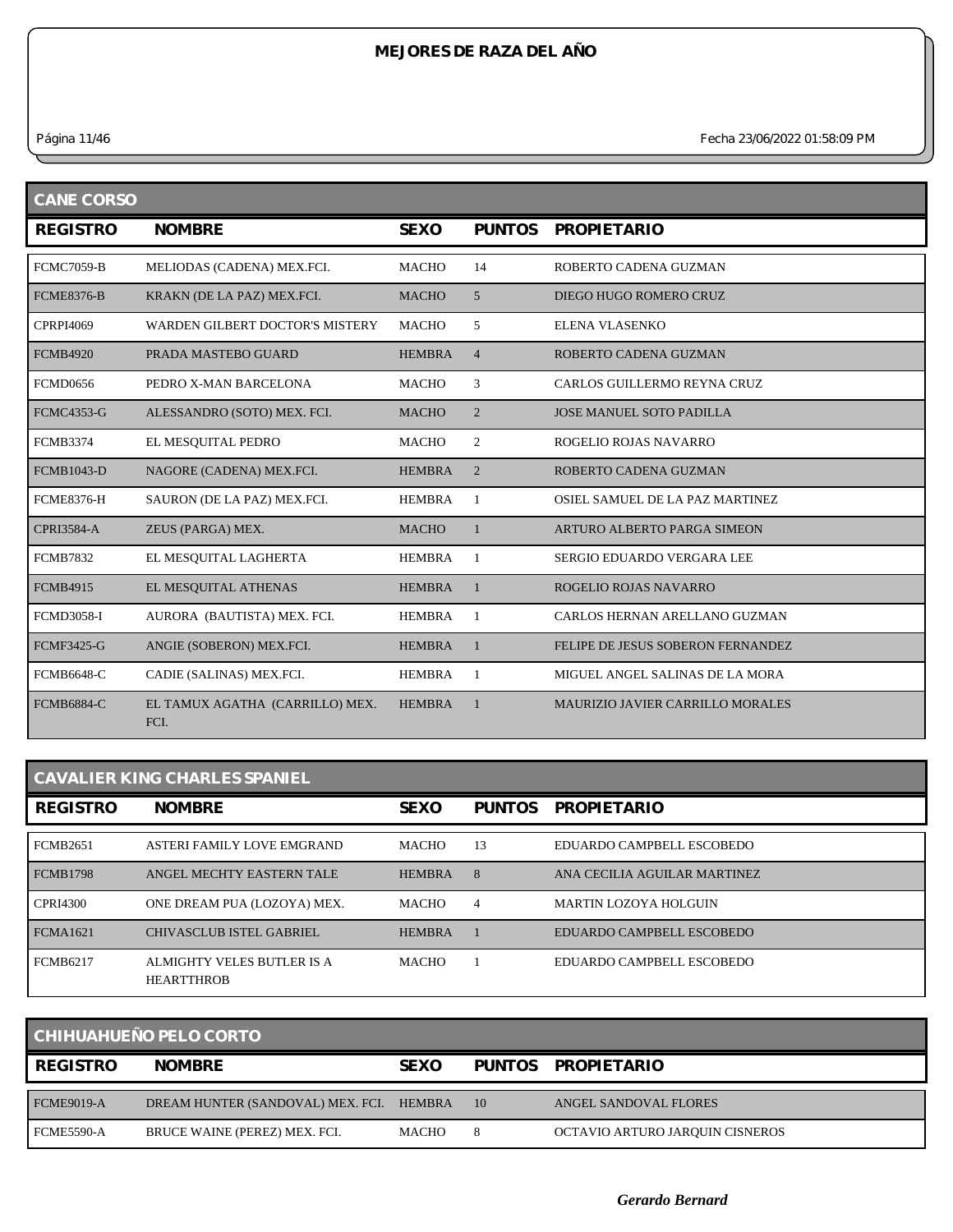*Página 12/46 Fecha 23/06/2022 01:58:09 PM*

| CHIHUAHUEÑO PELO CORTO |                                                |               |                |                                 |  |  |
|------------------------|------------------------------------------------|---------------|----------------|---------------------------------|--|--|
| <b>REGISTRO</b>        | <b>NOMBRE</b>                                  | <b>SEXO</b>   | <b>PUNTOS</b>  | <b>PROPIETARIO</b>              |  |  |
| <b>FCMC3531-A</b>      | PICASSO (SANDOVAL) MEX. FCI.                   | <b>MACHO</b>  | 8              | ANGEL SANDOVAL FLORES           |  |  |
| <b>FCMC4399-A</b>      | CHI'WA (CHAVEZ) MEX.FCI.                       | <b>HEMBRA</b> | 5              | SILVIA LETICIA CHAVEZ PIERCE    |  |  |
| <b>FCMB5873-D</b>      | JE-MORENO FRIDA MEX. FCI.                      | <b>HEMBRA</b> | $\overline{4}$ | CRIADERO JE-MORENO              |  |  |
| <b>FCMB4245-B</b>      | TRUFFY (GUTIERREZ) MEX.FCI.                    | <b>HEMBRA</b> | 4              | IVETTE YOLANDA GUTÍERREZ CHÁVEZ |  |  |
| <b>FCMB1194-A</b>      | YUUM (LAUE) MEX. FCI.                          | <b>MACHO</b>  | 3              | <b>IRENE LAUE NOVELO</b>        |  |  |
| <b>FCME3537-A</b>      | ALICE IN WONDERLAND (CHAVEZ) MEX.<br>FCI.      | HEMBRA        | 3              | SILVIA LETICIA CHAVEZ PIERCE    |  |  |
| <b>FCME4416</b>        | <b>CONEMARA FALL OUT BOY</b>                   | <b>MACHO</b>  |                | ANGEL SANDOVAL FLORES           |  |  |
| <b>FCME9206-A</b>      | FIESTA (SANDOVAL) MEX.FCI.                     | <b>HEMBRA</b> |                | ANGEL SANDOVAL FLORES           |  |  |
| <b>FCME9525</b>        | CHIHUAHUA DEL VALLE NEFELINA<br><b>SIENITA</b> | <b>HEMBRA</b> |                | <b>SAUL GARCIA GIL</b>          |  |  |

### **CHIHUAHUEÑO PELO LARGO**

| <b>REGISTRO</b>   | <b>NOMBRE</b>                                   | <b>SEXO</b>   | <b>PUNTOS</b>  | <b>PROPIETARIO</b>                                                               |
|-------------------|-------------------------------------------------|---------------|----------------|----------------------------------------------------------------------------------|
| <b>FCMC0162-A</b> | YALI (VILLARREAL) MEX. FCI.                     | <b>HEMBRA</b> | 21             | VILLARREAL GUTIERREZ RENE OMAR                                                   |
| <b>FCMC0242-D</b> | CANDELA (SANDOVAL) MEX. FCI.                    | <b>HEMBRA</b> | 12             | ANGEL SANDOVAL FLORES                                                            |
| <b>FCME4746-A</b> | BAILEY (PEREZ) MEX. FCI.                        | <b>MACHO</b>  | 6              | VICTOR HUGO PEREZ RODRIGUEZ                                                      |
| <b>FCMB2597-C</b> | LITE LEONADO DA VINCI (VAZQUEZ)<br>MEX. FCI.    | <b>MACHO</b>  | $\overline{4}$ | LILIA T. VAZQUEZ SALINAS                                                         |
| <b>FCMC7615-A</b> | DAYAMI (SANCHEZ) MEX. FCI.                      | <b>HEMBRA</b> | $\overline{4}$ | ROMULO SANCHEZ TORRES                                                            |
| <b>FCMB7860</b>   | <b>BK'S WILDFIRE SANDOVAL</b>                   | <b>MACHO</b>  | 3              | ANGEL SANDOVAL FLORES                                                            |
| <b>FCMB2597-E</b> | LIVA MONALISA (VAZQUEZ) MEX. FCI.               | <b>HEMBRA</b> | 2              | LILIA T. VAZQUEZ SALINAS                                                         |
| <b>FCMC2296-A</b> | NAMURACHI (CHAVEZ) MEX.FCI.                     | <b>MACHO</b>  |                | SILVIA LETICIA CHAVEZ PIERCE                                                     |
| <b>FCMF3156-A</b> | GALIAS MOON SHADOW (SALINAS) MEX. MACHO<br>FCI. |               |                | <b>JOSE SALINAS OUIROZ</b>                                                       |
| <b>FCMC7195-A</b> | BILLY ROCK'S (MACIAS) MEX. FCI.                 | <b>MACHO</b>  |                | HEIDY AMAIRANY MACIAS CELIS & MIGUEL ANGEL NEGRON<br>OLIVELLA&ABNER MERCADO DIAZ |
| <b>FCMB8510-B</b> | JE-MORENO TILIN MEX.FCI.                        | <b>MACHO</b>  |                | <b>CRIADERO JE-MORENO</b>                                                        |
| <b>FCMC5321-A</b> | <b>JB DINAMITA (BARRON) MEX.FCI.</b>            | <b>HEMBRA</b> |                | <b>JESUS BARRON DIAZ</b>                                                         |

| <b>CHOW CHOW</b> |               |             |               |                    |  |
|------------------|---------------|-------------|---------------|--------------------|--|
| <b>REGISTRO</b>  | <b>NOMBRE</b> | <b>SEXO</b> | <b>PUNTOS</b> | <b>PROPIETARIO</b> |  |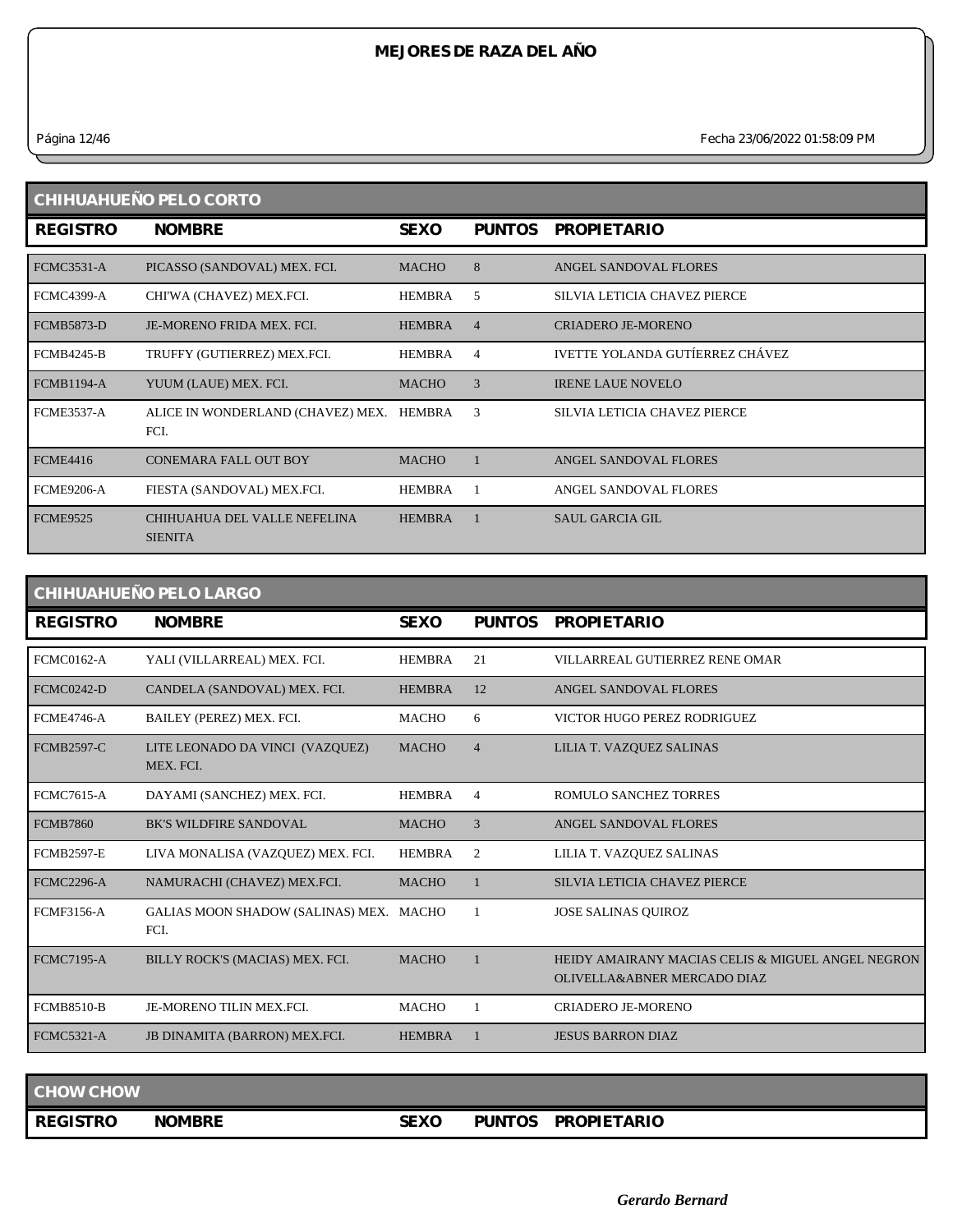*Página 13/46 Fecha 23/06/2022 01:58:09 PM*

| <b>CHOW CHOW</b>  |                                |               |               |                                 |  |  |
|-------------------|--------------------------------|---------------|---------------|---------------------------------|--|--|
| <b>REGISTRO</b>   | <b>NOMBRE</b>                  | <b>SEXO</b>   | <b>PUNTOS</b> | <b>PROPIETARIO</b>              |  |  |
| <b>FCME1173</b>   | <b>ELENI SHEN TE CHOWS</b>     | <b>HEMBRA</b> | 13            | AARON OMAR GARCIA ORDUÑA        |  |  |
| <b>FCME9996-A</b> | DOMINIK (MONTIEL) MEX.FCI.     | <b>MACHO</b>  |               | JONATHAN IRIDIAN MIRELES ORTEGA |  |  |
| <b>FCMB3980-A</b> | EWOK (PEREZ) MEX.FCI.          | MACHO         | 5             | FEDERICO ARTURO PEREZ CHAVIRA   |  |  |
| <b>FCMB3157-C</b> | MICHEL MON'S SISSI MEX.FCL     | <b>HEMBRA</b> | $\mathcal{D}$ | CRIADERO MICHEL MON'S           |  |  |
| <b>FCMH0512-C</b> | VULCANO (ESCUTIA) MEX.FCI.     | MACHO         |               | MONTIEL SANCHEZ JUAN ANTONIO    |  |  |
| <b>FCMH7869-A</b> | BLACKDRAGON (MONTIEL) MEX.FCI. | <b>MACHO</b>  |               | MONTIEL SANCHEZ JUAN ANTONIO    |  |  |

| <b>COBRADOR DE LABRADOR</b> |                                                                       |               |                |                                                                           |  |  |  |
|-----------------------------|-----------------------------------------------------------------------|---------------|----------------|---------------------------------------------------------------------------|--|--|--|
| <b>REGISTRO</b>             | <b>NOMBRE</b>                                                         | <b>SEXO</b>   | <b>PUNTOS</b>  | <b>PROPIETARIO</b>                                                        |  |  |  |
| <b>FCME8218-A</b>           | OLYMPUSLABS BIGGER (GONZALEZ)<br>MEX.FCI.                             | <b>MACHO</b>  | 6              | CESAR LEOPOLDO GONZALEZ RODRIGUEZ                                         |  |  |  |
| <b>FCMF4796-B</b>           | LORETTA LABS PERSISTENCE OF<br>MEMORY (TRUJILLO/GUERRERO)<br>MEX.FCI. | <b>MACHO</b>  | 6              | RAMON EDUARDO PONCE DE LEON Y JUAN FRANCISCO<br><b>CARBONELL CARRILES</b> |  |  |  |
| <b>FCMC6399-C</b>           | KORA (ANGUIANO) MEX. FCI.                                             | <b>HEMBRA</b> | 6              | RICARDO DELGADO OUIROZ                                                    |  |  |  |
| <b>FCME9711-A</b>           | DANFER LAB'S DROPER BOY MEX.FCI.                                      | <b>MACHO</b>  | 5 <sup>5</sup> | <b>CRIADERO DANFER LAB'S</b>                                              |  |  |  |
| <b>FCMB8853-B</b>           | BELLUCCI (CONCHA) MEX.FCI.                                            | <b>MACHO</b>  | $\overline{4}$ | MARCO ANTONIO CONCHA GONZALEZ                                             |  |  |  |
| <b>FCMG1768-B</b>           | QUEIJEIRO COVER TO WIN MEX. FCI.                                      | <b>HEMBRA</b> | $\overline{4}$ | CRIADERO QUEIJEIRO Y JESUS SANCHEZ ROMERO                                 |  |  |  |
| <b>FCMB4966-B</b>           | INCI AYKA (PEREZ) MEX.FCI.                                            | <b>HEMBRA</b> | $\overline{4}$ | LUIS RICARDO PEREZ CORDERO                                                |  |  |  |
| <b>FCMC2564-D</b>           | DANFER LAB S DOMLAN MEX.FCI.                                          | <b>MACHO</b>  | $\overline{3}$ | <b>CRIADERO DANFER LAB'S</b>                                              |  |  |  |
| <b>FCME5275-E</b>           | JOKER (ZALDIVAR) MEX. FCI.                                            | <b>MACHO</b>  | 3              | <b>GABRIEL ZALDIVAR VALDEZ</b>                                            |  |  |  |
| <b>FCMC6665-A</b>           | CORDOVA ALISON (SANTOS) MEX.FCI.                                      | <b>HEMBRA</b> | 3              | <b>GERARDO CORDOVA RIVERA</b>                                             |  |  |  |
| <b>FCME2808-C</b>           | QUEIJEIRO BELLAGIO (SERRAT) MEX.FCI. MACHO                            |               | $\overline{c}$ | LUIS RICARDO PEREZ CORDERO                                                |  |  |  |
| <b>FCME3450</b>             | <b>EMPRESS QUEIJEIRO ROCK WITH YOU</b>                                | <b>MACHO</b>  | $\overline{2}$ | <b>MANUEL QUEIJEIRO PIZA</b>                                              |  |  |  |
| <b>FCMB3296-A</b>           | QUEIJEIRO BIMBA MEX.FCI.                                              | <b>HEMBRA</b> | 2              | CRIADERO QUEIJEIRO                                                        |  |  |  |
| <b>FCMC4213-C</b>           | KYRA (GONZALEZ) MEX. FCI.                                             | <b>HEMBRA</b> | $\overline{c}$ | CESAR LEOPOLDO GONZALEZ RODRIGUEZ                                         |  |  |  |
| CPRJ6136                    | LIMBER (MUÑOZ) MEX.                                                   | <b>MACHO</b>  | $\overline{c}$ | ALEJANDRO MUÑOZ FRANCO                                                    |  |  |  |
| <b>FCMB0010-D</b>           | DEAMON (CAZANGO) MEX.FCI.                                             | <b>MACHO</b>  | $\overline{2}$ | <b>JUAN LUIS CAZANGO MARTINEZ</b>                                         |  |  |  |
| <b>FCME7471-B</b>           | THE BLACK TULIP (CONCHA) MEX.FCI.                                     | <b>HEMBRA</b> | 1              | JUAN FRANCISCO CARBONELL CARRILES Y MARCO ANTONIO<br>CONCHA GONZALEZ      |  |  |  |
| <b>FCMB4073-A</b>           | DANFER LAB'S DRACER MEX. FCI.                                         | <b>MACHO</b>  | $\mathbf{1}$   | RAFAEL FRANCISCO URRUTIA APARICIO                                         |  |  |  |
| <b>FCMB2615-A</b>           | COSTA RETRIEVERS AJIACO MEX. FCI.                                     | <b>MACHO</b>  | 1              | <b>COSTA RETRIEVERS</b>                                                   |  |  |  |
|                             |                                                                       |               |                |                                                                           |  |  |  |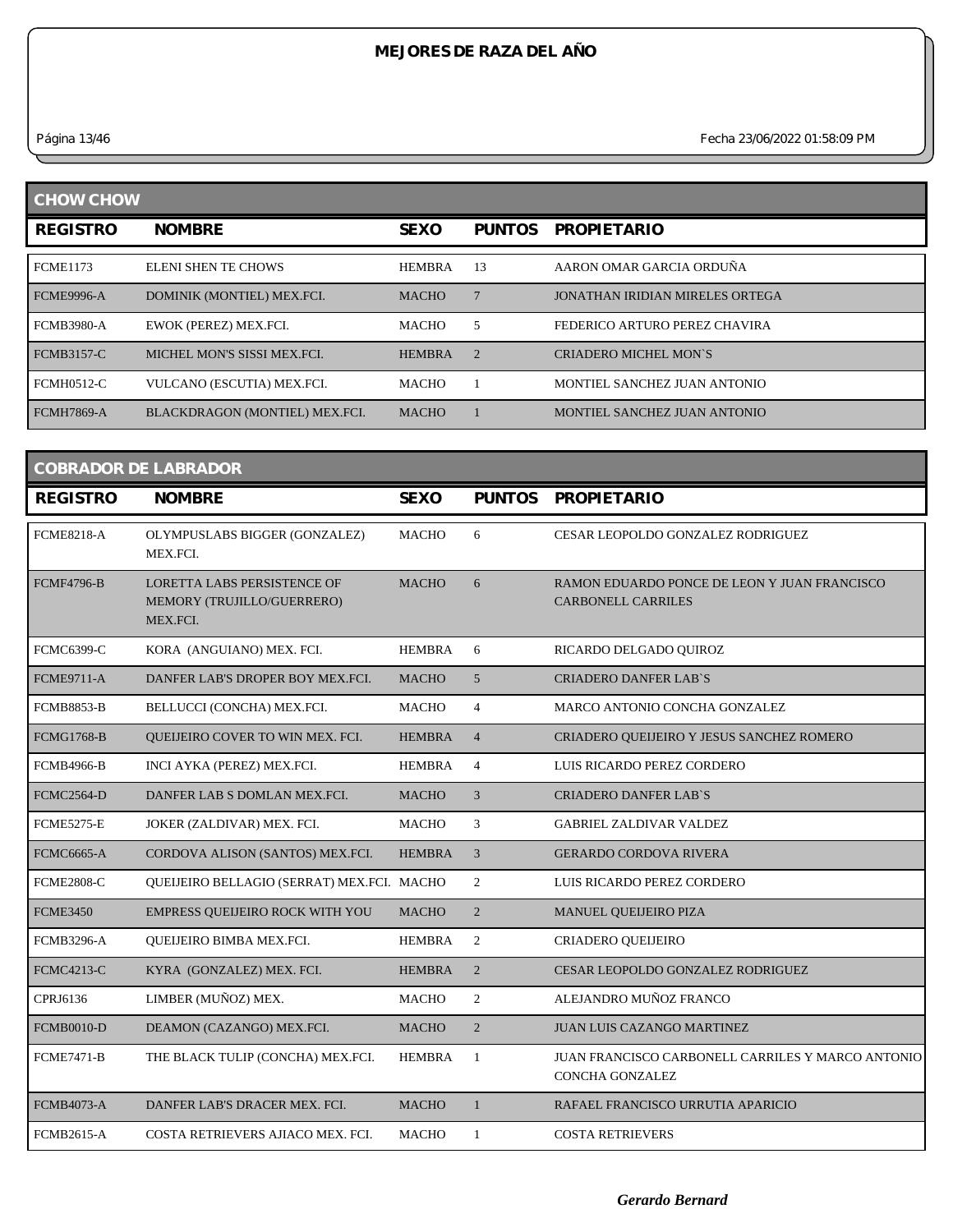*Página 14/46 Fecha 23/06/2022 01:58:09 PM*

| <b>COBRADOR DE LABRADOR</b> |                                   |               |               |                                                                   |  |  |
|-----------------------------|-----------------------------------|---------------|---------------|-------------------------------------------------------------------|--|--|
| <b>REGISTRO</b>             | <b>NOMBRE</b>                     | <b>SEXO</b>   | <b>PUNTOS</b> | <b>PROPIETARIO</b>                                                |  |  |
| <b>FCME9196-B</b>           | BLACK DEKIRO (ANGUIANO) MEX. FCI. | <b>MACHO</b>  |               | RICARDO DELGADO QUIROZ                                            |  |  |
| <b>FCME5274-A</b>           | <b>OUEIJEIRO YOKO MEX.FCI.</b>    | <b>HEMBRA</b> |               | <b>GERARDO CORDOVA RIVERA</b>                                     |  |  |
| <b>FCMB6983-B</b>           | ALLDANS BILLITON IRON MEX.FCL     | <b>MACHO</b>  |               | GEORGINA GARDUÑO ARRIAGA Y MIGUEL ANGEL PAGNAN<br><b>GONZALEZ</b> |  |  |
| <b>FCMC4214-F</b>           | LUJANO LEIZU (ZALDIVAR) MEX.FCI.  | <b>HEMBRA</b> |               | <b>GABRIEL ZALDIVAR VALDEZ</b>                                    |  |  |
| FCMC9061                    | <b>TERRADEBARROS VIKING'S</b>     | <b>MACHO</b>  |               | <b>MARTIN LUJANO SANCHEZ</b>                                      |  |  |

| <b>COBRADOR DORADO</b> |                                                                     |               |                |                                                                               |  |  |  |
|------------------------|---------------------------------------------------------------------|---------------|----------------|-------------------------------------------------------------------------------|--|--|--|
| <b>REGISTRO</b>        | <b>NOMBRE</b>                                                       | <b>SEXO</b>   | <b>PUNTOS</b>  | <b>PROPIETARIO</b>                                                            |  |  |  |
| <b>FCMH9390</b>        | <b>LORETTA LIVE LIKE LINE</b>                                       | <b>HEMBRA</b> | 12             | <b>JUAN FRANCISCO CARBONELL CARRILES</b>                                      |  |  |  |
| <b>FCMC8584</b>        | <b>MAXIMUS BARVOUR-GOLD'S SWEET</b><br><b>PEACH</b>                 | <b>HEMBRA</b> | 9              | JOSE ALFONSO BRITO SANCHEZ Y ALEJANDRO LIMA                                   |  |  |  |
| <b>FCME5753-D</b>      | I TOLD YOU SO (NEVAREZ) MEX. FCI.                                   | <b>HEMBRA</b> | $\tau$         | FLOR TERESA NEVAREZ MENDOZA                                                   |  |  |  |
| <b>FCMH3864</b>        | PEEKUUN DE LA SIBERIA BLANCA                                        | <b>MACHO</b>  | 6              | HEBERT ANDRES MANZANERO MARTINEZ                                              |  |  |  |
| <b>FCME4085-A</b>      | SPICY RED CHILAQUIL (PETERSON)<br>MEX.FCI.                          | MACHO         | $\overline{4}$ | NANCY PETERSON MARQUARD                                                       |  |  |  |
| <b>FCMD3044</b>        | <b>MAXIMUS XAVI THE GREATEST</b>                                    | <b>MACHO</b>  | 3              | <b>IKER M. ASTEINZA CASTRO</b>                                                |  |  |  |
| GC-4265                | EL REGALO DE MATIGAN A LA MONTAÑA MACHO                             |               | 2              | DONNA L. DYMACKOVA                                                            |  |  |  |
| <b>FCME4251</b>        | <b>MAXIMUS BARBOUR-GOLD'S DIVINE'S</b><br><b>QUESTFORREDEMPTION</b> | <b>MACHO</b>  | 2              | <b>IVAN JAVIER CORTES ARENAS</b>                                              |  |  |  |
| <b>FCMB0954-A</b>      | GARNEV DREAM ON (NEVAREZ) MEX.FCI. MACHO                            |               | 2              | FLOR TERESA NEVAREZ MENDOZA                                                   |  |  |  |
| <b>FCMC7629-B</b>      | AGUACATE (MANZANERO) MEX.FCI.                                       | <b>MACHO</b>  | 2              | HEBERT ANDRES MANZANERO MARTINEZ                                              |  |  |  |
| <b>FCMC3822-A</b>      | REX (OJINAGA) MEX.FCI.                                              | <b>MACHO</b>  | 2              | OJINAGA GARCIA JORGE                                                          |  |  |  |
| <b>FCMC3334</b>        | ALTOS DE LA STRADA JIMI HENDRIX                                     | <b>MACHO</b>  | $\overline{2}$ | <b>JAIME ARANGUREN ALVAREZ</b>                                                |  |  |  |
| <b>FCMK0691-D</b>      | <b>GOLDEN SUNSET LOVE JOY (ESPINOZA)</b><br>DE LOS MONTEROS)        | HEMBRA        | 1              | JUAN FRANCISCO CARBONELL CARRILES Y ECHEGOYEN<br><b>RADILLO VICTOR ISRAEL</b> |  |  |  |
| <b>FCMC2156</b>        | <b>MAXIMUS GOLDEN TRIP PARADISE</b><br><b>KLAUS</b>                 | <b>MACHO</b>  | $\mathbf{1}$   | LILIA T. VAZQUEZ SALINAS                                                      |  |  |  |
| <b>FCMC7629-A</b>      | HUNTER (MANZANERO) MEX.FCI.                                         | <b>MACHO</b>  | 1              | HEBERT ANDRES MANZANERO MARTINEZ                                              |  |  |  |
| <b>FCME4085-C</b>      | SASSY CHILI BEAN (PETERSON) MEX.FCI. HEMBRA                         |               | $\mathbf{1}$   | <b>NANCY PETERSON MARQUARD</b>                                                |  |  |  |
| <b>FCMC8700</b>        | LORETTA WALKING GODDESS                                             | <b>HEMBRA</b> | 1              | JUAN FRANCISCO CARBONELL CARRILES                                             |  |  |  |
| <b>FCMB6778-A</b>      | ARCHIE TOUCH OF MAGIC (RUBIO/LIMA) MACHO<br>MEX.FCI.                |               | $\mathbf{1}$   | <b>JORGE LEAL ONTIVEROS</b>                                                   |  |  |  |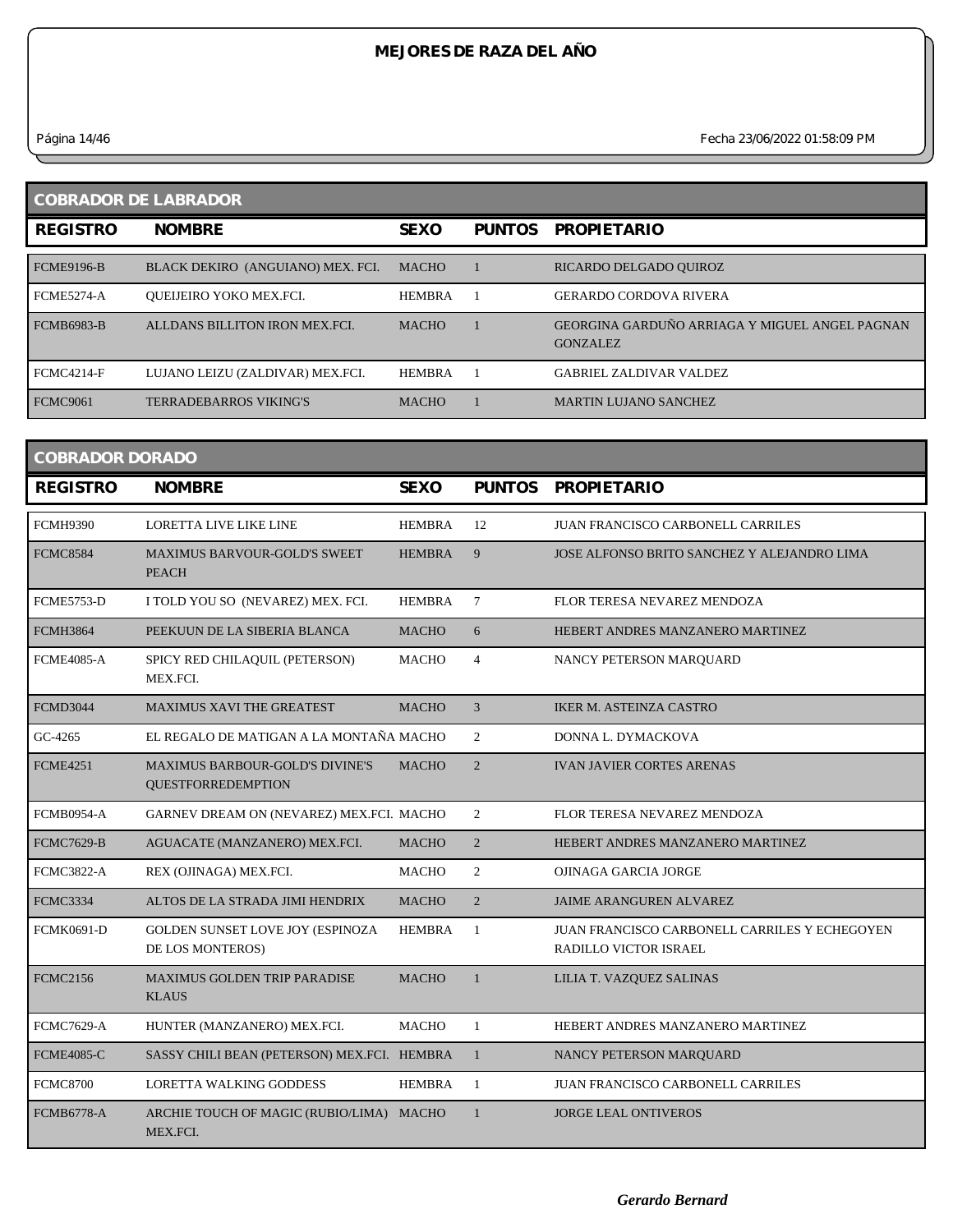*Página 15/46 Fecha 23/06/2022 01:58:09 PM*

| <b>COBRADOR DORADO</b> |                               |               |  |                                  |  |
|------------------------|-------------------------------|---------------|--|----------------------------------|--|
| <b>REGISTRO</b>        | <b>NOMBRE</b>                 | <b>SEXO</b>   |  | PUNTOS PROPIETARIO               |  |
| <b>FCME7971</b>        | <b>GOLDENDORADO ALEXANDRA</b> | <b>HEMBRA</b> |  | <b>WALTER NOCENTINI</b>          |  |
| <b>FCMC4887-E</b>      | MIDORI (CORTES) MEX.FCI.      | <b>HEMBRA</b> |  | <b>IVAN JAVIER CORTES ARENAS</b> |  |

| <b>COCKER SPANIEL AMERICANO</b> |                                               |               |                |                                                              |  |  |  |
|---------------------------------|-----------------------------------------------|---------------|----------------|--------------------------------------------------------------|--|--|--|
| <b>REGISTRO</b>                 | <b>NOMBRE</b>                                 | <b>SEXO</b>   | <b>PUNTOS</b>  | <b>PROPIETARIO</b>                                           |  |  |  |
| <b>FCME7612</b>                 | <b>DUNDEEE DUBRONIC</b>                       | <b>MACHO</b>  | 9              | ANDRES VEGA RODRIGUEZ Y MARCO PASETA GARRIDO<br><b>LECCA</b> |  |  |  |
| <b>FCMB0773-C</b>               | TRINKA (CISNEROS) MEX.FCI.                    | <b>HEMBRA</b> | 6              | ALICIA MARGARITA CISNEROS DURAN                              |  |  |  |
| <b>FCMC4444</b>                 | HALL OF LORDS READY TO DO IT                  | MACHO         | 5              | SILVIA ANGELICA VIVAR GOMEZ-FARIAS                           |  |  |  |
| <b>CPRPI5079</b>                | MAR-K' SIWHEN THE SUN GOES DAWN               | <b>MACHO</b>  | $\overline{4}$ | <b>CLAUDIA AGUILAR</b>                                       |  |  |  |
| <b>FCME9857-B</b>               | PATCH (IZAGUIRRE) MEX. FCI.                   | MACHO         | 2              | MIGUEL ANGEL QUIROZ SANCHEZ                                  |  |  |  |
| GC-4266-A                       | VALDER CON V DE VUELTA (CISNEROS)<br>MEX.FCI. | <b>MACHO</b>  | $\overline{2}$ | AZARETH JIMENNA CANTÚ PEÑA                                   |  |  |  |
| GC-4266-C                       | BANDIDO (CISNEROS) MEX.FCI.                   | MACHO         | 2              | ALICIA MARGARITA CISNEROS DURAN                              |  |  |  |
| <b>FCMI9828-A</b>               | <b>GUIZARD CONNERY MEX.FCI.</b>               | <b>MACHO</b>  | $\overline{2}$ | <b>CRIADERO GUIZARD</b>                                      |  |  |  |
| <b>FCMG8654-A</b>               | <b>GUIZARD BRUCE MEX. FCI.</b>                | <b>MACHO</b>  |                | <b>CRIADERO GUIZARD</b>                                      |  |  |  |

| <b>COLLIE BARBUDO</b> |  |
|-----------------------|--|
|-----------------------|--|

and the control of the control of

| <b>REGISTRO</b>   | <b>NOMBRE</b>             | <b>SEXO</b>   |                | PUNTOS PROPIETARIO     |
|-------------------|---------------------------|---------------|----------------|------------------------|
|                   |                           |               |                |                        |
| <b>FCMD3398-F</b> | ALIKA (VAZQUEZ) MEX. FCI. | <b>HEMBRA</b> | 9              | ANEL VAZQUEZ FRANCHINI |
| <b>FCMH8410</b>   | VALLE DE BERAKA KHALEESI  | HEMBRA        | $\overline{4}$ | ANEL VAZQUEZ FRANCHINI |
| <b>FCMD3398-D</b> | ALOM (VAZQUEZ) MEX. FCI.  | <b>MACHO</b>  |                | ANEL VAZQUEZ FRANCHINI |

| <b>COLLIE PELO LARGO</b> |                                                   |               |                |                               |  |  |
|--------------------------|---------------------------------------------------|---------------|----------------|-------------------------------|--|--|
| <b>REGISTRO</b>          | <b>NOMBRE</b>                                     | <b>SEXO</b>   | <b>PUNTOS</b>  | <b>PROPIETARIO</b>            |  |  |
| FCME1005-G               | <b>MAGICIAN'S APRENTICE (GUEVARA)</b><br>MEX.FCI. | <b>HEMBRA</b> | $\overline{4}$ | RODOLFO GERMAN GUEVARA OLVERA |  |  |
| <b>FCMC3372-C</b>        | BUTKUS (GUEVARA) MEX.FCI.                         | <b>MACHO</b>  | $\overline{4}$ | RODOLFO GERMAN GUEVARA OLVERA |  |  |
| <b>FCME1005-B</b>        | DIAMOND (GUEVARA) MEX.FCI.                        | <b>MACHO</b>  |                | KEVIN DASSAEV MALPICA SARABIA |  |  |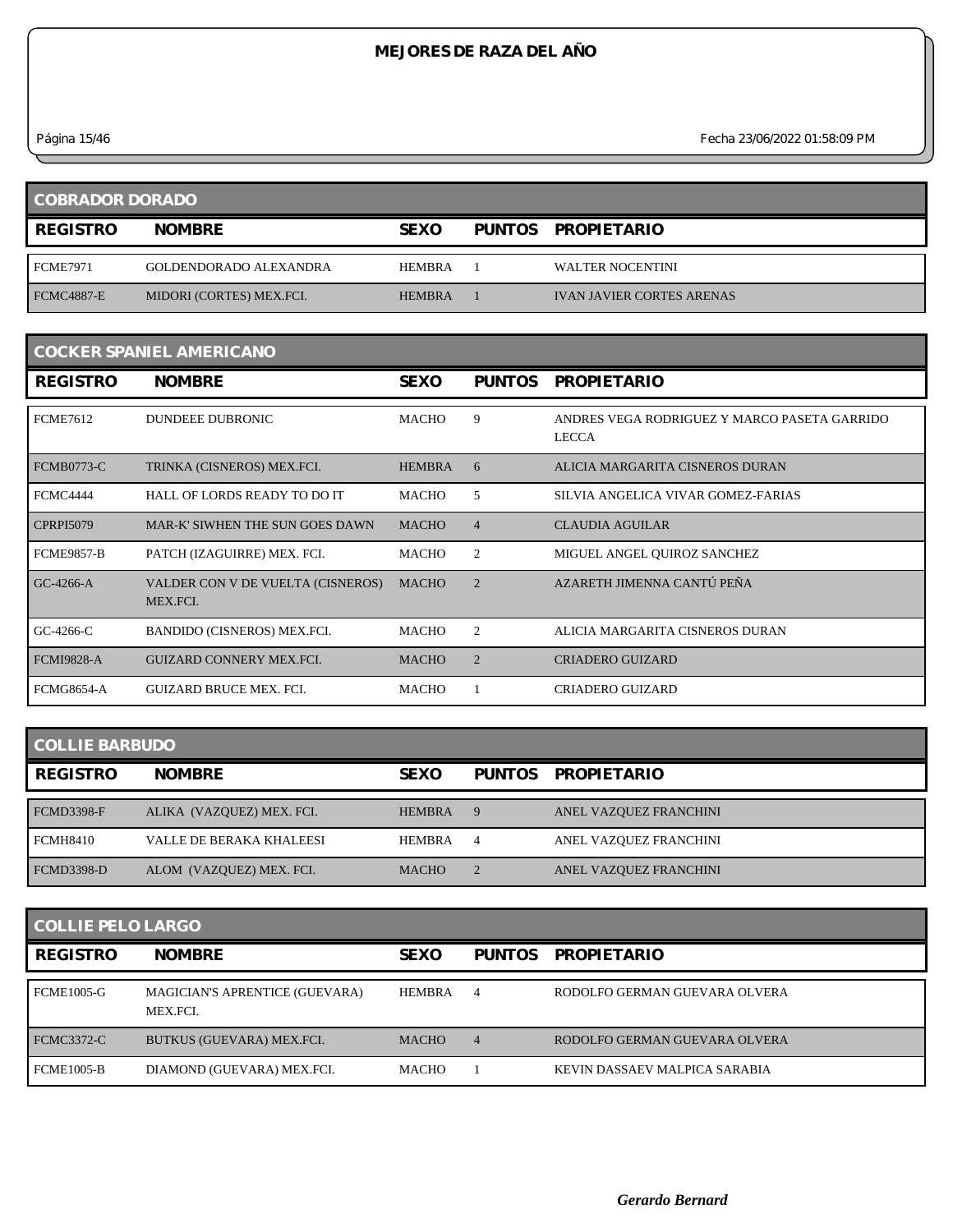*Página 16/46 Fecha 23/06/2022 01:58:09 PM*

| <b>CRESTADO CHINO</b> |                                                  |               |               |                                                                    |  |  |
|-----------------------|--------------------------------------------------|---------------|---------------|--------------------------------------------------------------------|--|--|
| <b>REGISTRO</b>       | <b>NOMBRE</b>                                    | <b>SEXO</b>   | <b>PUNTOS</b> | <b>PROPIETARIO</b>                                                 |  |  |
| <b>FCME1887-A</b>     | CHARLIE THE NIGHTMARE (CORTES)<br>MEX.FCI.       | <b>MACHO</b>  | 32            | <b>JUAN CARLOS CORTES RUILOBA</b>                                  |  |  |
| FCMC0870-A            | ROMEO THE GREAT (CORTES) MEX. FCI.               | MACHO         | 8             | ALDO ABRAHAM RAMIREZ VELOZ                                         |  |  |
| <b>FCMB0313</b>       | <b>MAGNUS STAFF VICEVERSA</b>                    | <b>MACHO</b>  | 5             | <b>MARIA DE FATIMA PATRON ZUBIAUR</b>                              |  |  |
| <b>FCMC1226-F</b>     | FLOWERS IN THE SKY (SOLARES)<br>MEX.FCI.         | <b>HEMBRA</b> | 3             | RUBEN MARTINEZ GALLEGOS Y ERICO BENONI FLORES<br><b>VALDERRAMA</b> |  |  |
| <b>FCMB6718-A</b>     | FOLLOW MY SHADOW (CORTES) MEX.<br>FCI.           | <b>MACHO</b>  | $\mathcal{R}$ | <b>JUAN CARLOS CORTES RUILOBA</b>                                  |  |  |
| <b>FCMH8261-A</b>     | FANTOM PIXIE DUST (CANTARELL) MEX. MACHO<br>FCI. |               |               | CAROLINA CANTARELL TAPPAN                                          |  |  |
| <b>FCME7973-D</b>     | CRIXUS (ALVAREZ) MEX.FCI.                        | <b>MACHO</b>  |               | ORLANDO ANTONIO DE JESUS ALVAREZ VILLA                             |  |  |

|                 | <b>DACHSHUND ESTANDAR PELO ALAMBRE</b> |              |                                   |
|-----------------|----------------------------------------|--------------|-----------------------------------|
| <b>REGISTRO</b> | <b>NOMBRE</b>                          | <b>SEXO</b>  | PUNTOS PROPIETARIO                |
| FCMD3321        | AMARELO THAAIKISH<br>DIZUCCA-ARGENTINA | <b>MACHO</b> | KANAGARAJ VIGNESHVARAN VELLINGIRI |

| DACHSHUND MINIATURA PELO ALAMBRE |                                                             |               |                |                                                 |  |  |
|----------------------------------|-------------------------------------------------------------|---------------|----------------|-------------------------------------------------|--|--|
| <b>REGISTRO</b>                  | <b>NOMBRE</b>                                               | <b>SEXO</b>   | <b>PUNTOS</b>  | <b>PROPIETARIO</b>                              |  |  |
| <b>FCMB7596-B</b>                | ABSOLUTE EXTREME (NEVAREZ)<br>MEX.FCI.                      | <b>HEMBRA</b> | 19             | FLOR TERESA NEVAREZ MENDOZA                     |  |  |
| <b>FCMC8698</b>                  | ALEGNA-NEVAREZ JUST IN CASE MW                              | <b>HEMBRA</b> | 16             | FLOR TERESA NEVAREZ MENDOZA Y ANGELA LYNN LLOYD |  |  |
| <b>FCMB0795-A</b>                | LU (NALES) MEX.FCI.                                         | <b>HEMBRA</b> | 6              | <b>ERNESTO NALES MARTINEZ</b>                   |  |  |
| <b>FCML6303-B</b>                | I ALSO MET CHARLOTTE<br>(GUTIERREZ-OTERO/LLOYD) MEX.FC      | <b>HEMBRA</b> | $\overline{4}$ | <b>GUTIERREZ-OTERO PEGGY</b>                    |  |  |
| <b>FCMC5177-A</b>                | ANAKIN (RAMIREZ) MEX.FCI.                                   | <b>MACHO</b>  | $\overline{4}$ | OSCAR GERARDO RAMIREZ GUTIERREZ                 |  |  |
| FCMC5630-A                       | VEL ROSITA DELIKATESSE (CERBON)<br>MEX.FCI.                 | <b>HEMBRA</b> | 3              | <b>JOSE LUIS CERBON GUTIERREZ</b>               |  |  |
| <b>FCME0558-C</b>                | <b>VALHALLA'S CHIQUITITA</b><br>(GUTIERREZ-OTERO) MEX. FCI. | <b>HEMBRA</b> |                | PEGGY GUTIERREZ-OTERO                           |  |  |
| <b>FCMB6784-A</b>                | YENNEFER ROXY (CERBON) MEX. FCI.                            | <b>HEMBRA</b> |                | <b>JOSE LUIS CERBON GUTIERREZ</b>               |  |  |

|                 | DACHSHUND MINIATURA PELO LARGO |             |               |                    |
|-----------------|--------------------------------|-------------|---------------|--------------------|
| <b>REGISTRO</b> | <b>NOMBRE</b>                  | <b>SEXO</b> | <b>PUNTOS</b> | <b>PROPIETARIO</b> |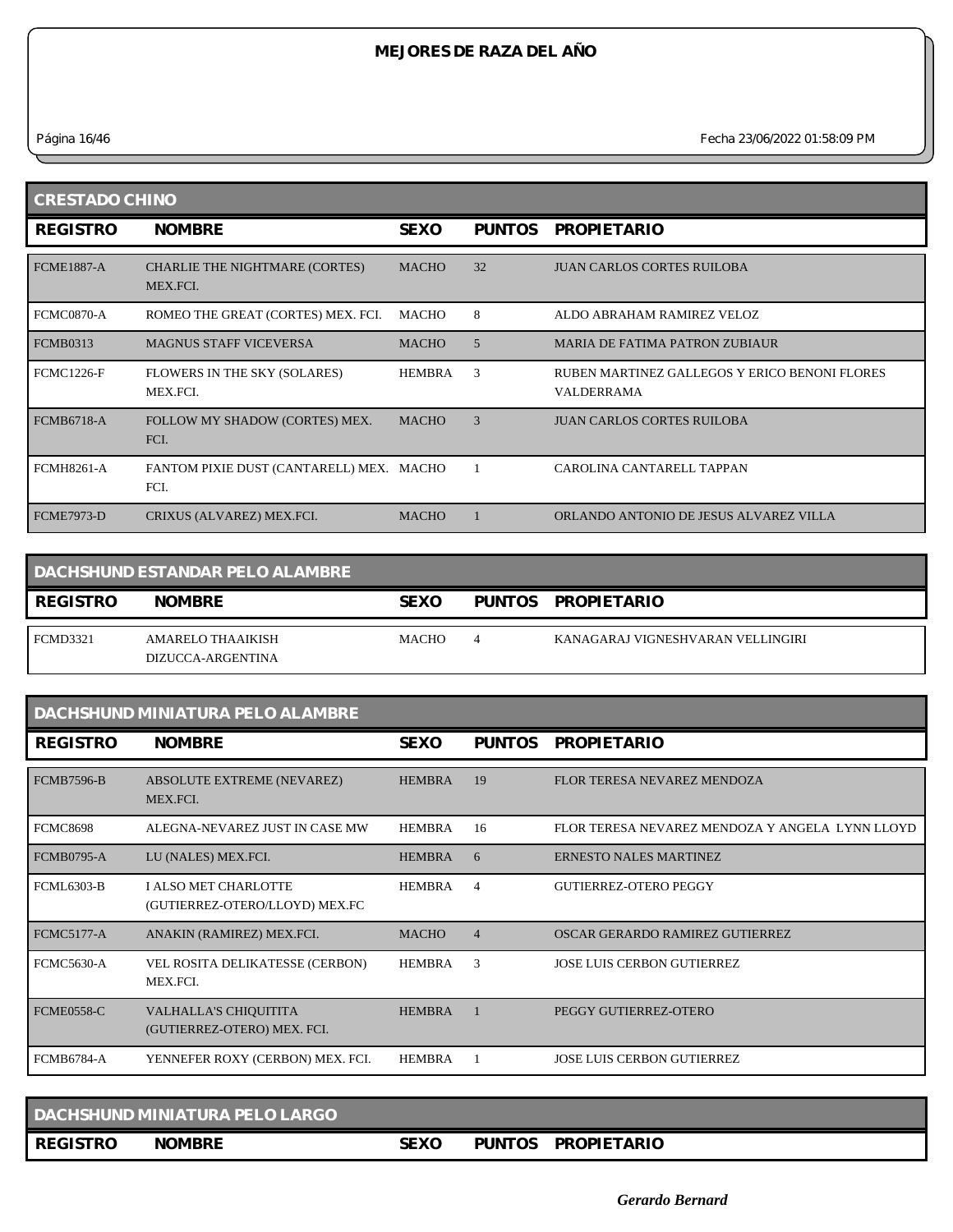*Página 17/46 Fecha 23/06/2022 01:58:09 PM*

| DACHSHUND MINIATURA PELO LARGO |                                  |               |               |                                      |  |  |
|--------------------------------|----------------------------------|---------------|---------------|--------------------------------------|--|--|
| <b>REGISTRO</b>                | <b>NOMBRE</b>                    | <b>SEXO</b>   | <b>PUNTOS</b> | <b>PROPIETARIO</b>                   |  |  |
| <b>CPRH8266</b>                | RAMIRO KIA-KAHA ()LEZAMA) MEX    | <b>MACHO</b>  | 8             | <b>GABRIEL LEZAMA BELTRAN</b>        |  |  |
| <b>FCMF4444-B</b>              | CANELO (VERA) MEX.FCI.           | <b>MACHO</b>  | 5             | MA.DEL ROSARIO EDITH VERA DE CABRERA |  |  |
| <b>FCMC7329</b>                | <b>VINDOX ALEXANDER</b>          | <b>MACHO</b>  |               | <b>JOSE LUIS CERBON GUTIERREZ</b>    |  |  |
| <b>FCMF7630-A</b>              | CLEO SCHEFFLER (CERBON) MEX.FCI. | <b>HEMBRA</b> |               | <b>JOSE LUIS CERBON GUTIERREZ</b>    |  |  |

| <b>DALMATA</b>  |                           |               |          |                                   |
|-----------------|---------------------------|---------------|----------|-----------------------------------|
| <b>REGISTRO</b> | <b>NOMBRE</b>             | <b>SEXO</b>   |          | PUNTOS PROPIETARIO                |
| $FCMB1685-C$    | DANKA (JIMENEZ) MEX. FCI. | <b>HEMBRA</b> | $\Delta$ | LILLIAN JENNIFER JIMENEZ VALVERDE |

| <b>DOBERMANN</b>  |                                                   |               |                |                                                                 |
|-------------------|---------------------------------------------------|---------------|----------------|-----------------------------------------------------------------|
| <b>REGISTRO</b>   | <b>NOMBRE</b>                                     | <b>SEXO</b>   | <b>PUNTOS</b>  | <b>PROPIETARIO</b>                                              |
| <b>FCMC9105</b>   | PORTIALDA PANDORA CIELO ABIERTO                   | <b>HEMBRA</b> | 10             | LESTER PADILLA FRANCISCO PORTILLO                               |
| <b>FCME1541-A</b> | RONALDO (OLIVERA) MEX.FCI.                        | <b>MACHO</b>  | 9              | MARCO ANTONIO OLIVERA OLIVERA                                   |
| <b>FCMF6439-B</b> | D'NICMAR RAFFA NADAL MEX.FCI.                     | <b>MACHO</b>  | $\tau$         | <b>CRIADERO D'NICMAR</b>                                        |
| <b>FCMC7235-D</b> | DIPLOMATIC'S RIOJA MEX. FCI.                      | <b>HEMBRA</b> | 5              | LUIS ARTURO PADILLA HOIL                                        |
| <b>FCMC8016</b>   | <b>VALIANT'S HYPNOTIZE</b>                        | <b>HEMBRA</b> | $\overline{4}$ | ALETA YVETTE HAYTON CORDERO                                     |
| <b>FCME0757-B</b> | AITOR DE GUIPUZKOA (CORREA)<br>MEX.FCI.           | <b>MACHO</b>  | $\overline{4}$ | <b>GUIDO LUIS AGGELER MEZA</b>                                  |
| <b>FCME2745-B</b> | HAGATA (BAEZA) MEX. FCI.                          | <b>HEMBRA</b> | $\overline{4}$ | <b>MARCO ANTONIO BAEZA GALVAN</b>                               |
| <b>FCMD3095</b>   | <b>LEBRON DE AKIDO SAN</b>                        | <b>MACHO</b>  | $\overline{4}$ | SERGIO GIOVANI RUBIO MALDONADO                                  |
| <b>FCMD2439</b>   | ROCK IT-ARGENTINA GIRLON FIRE                     | <b>HEMBRA</b> | 3              | SILVIA INES TOJO Y MIGUEL ALONSO PEREZ                          |
| <b>FCMC8882</b>   | <b>KELSIA N MONFLOS ORION</b>                     | <b>MACHO</b>  | 3              | <b>RIVERO FALCON GABRIELA</b>                                   |
| <b>FCMC5802-A</b> | GULLIVER (NALES) MEX.FCI.                         | <b>MACHO</b>  | 3              | <b>ERNESTO NALES MARTINEZ</b>                                   |
| <b>FCMC9456</b>   | KALORA'S EXCEPTION TO THE RULE                    | <b>HEMBRA</b> | 3              | MIGUEL ALONSO PEREZ Y SILVIA INES TOJO Y ESTELLE<br><b>CORR</b> |
| <b>FCMC7253-B</b> | HAYTON'S GOLIAT MEX.FCI.                          | <b>MACHO</b>  | $\overline{2}$ | <b>CRIADERO HAYTON'S</b>                                        |
| <b>FCMD2019</b>   | EHRENVOGEL HEART OF ROCK AND<br>ROLL AT ALGERLAND | <b>HEMBRA</b> | $\overline{2}$ | ALEJANDRA HDZ - LANDA GARCIA Y GERARDO BERNARD<br>HDEZ-LANDA    |
| <b>FCMD1639-B</b> | ATMAN (OLIVERA) MEX.FCI.                          | <b>HEMBRA</b> | -1             | MARCO ANTONIO OLIVERA OLIVERA                                   |
| <b>FCMC1291-A</b> | PEPE (BORUNDA) MEX.FCI.                           | <b>MACHO</b>  |                | BORUNDA ALMADA CESAR OCTAVIO                                    |
| <b>FCMB3463-C</b> | DOB MAGNUS (SILVEIRA) MEX.FCI.                    | <b>MACHO</b>  | 1              | <b>JOSE LUIS SILVEIRA BOLIO</b>                                 |
| <b>FCMC6428-C</b> | VIN DIESEL (DOMINGUEZ) MEX.FCI.                   | <b>MACHO</b>  | 1              | LUIS ARTURO PADILLA HOIL                                        |
|                   |                                                   |               |                |                                                                 |

*Gerardo Bernard*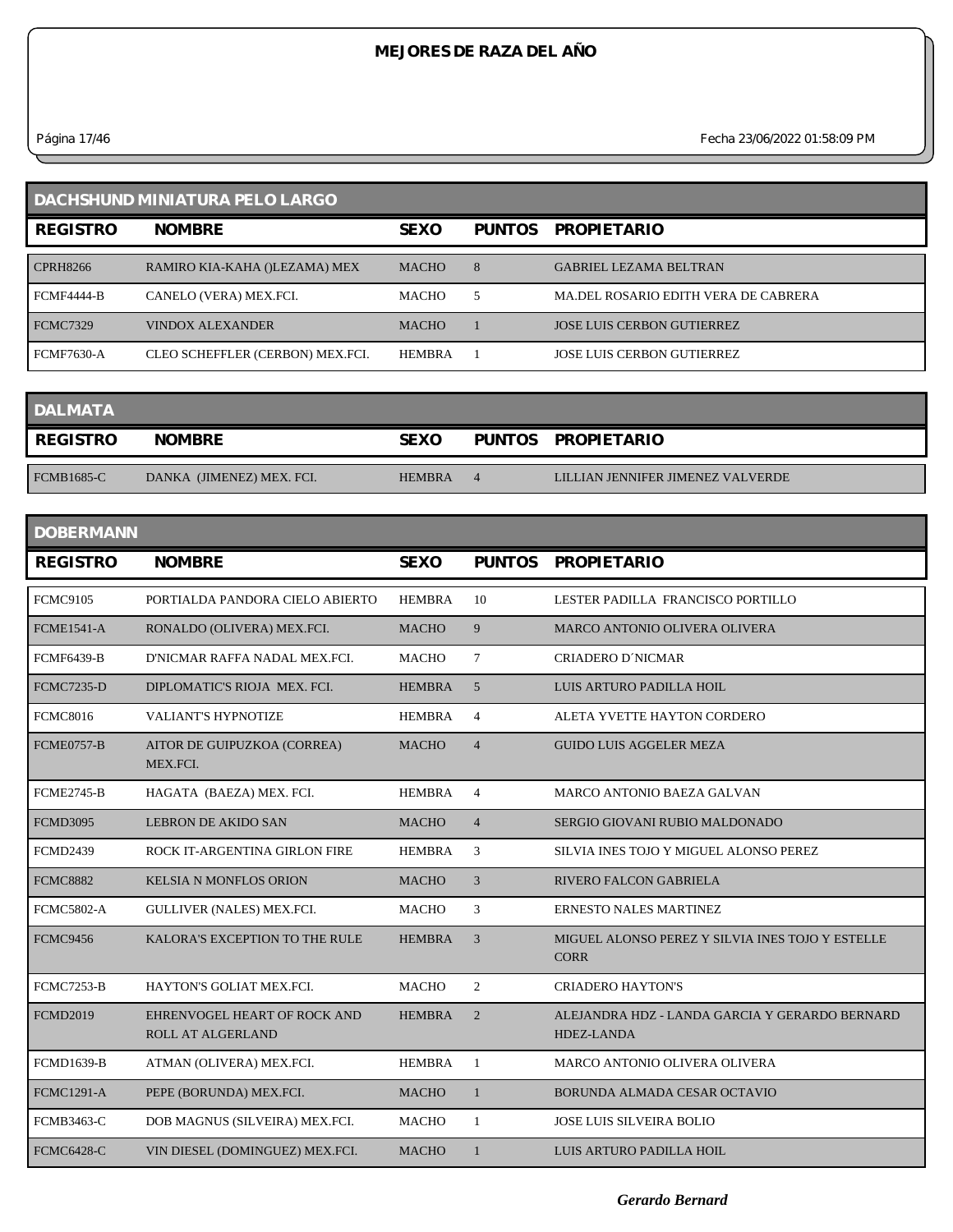*Página 18/46 Fecha 23/06/2022 01:58:09 PM*

| <b>DOBERMANN</b>  |                                                |               |               |                                        |
|-------------------|------------------------------------------------|---------------|---------------|----------------------------------------|
| <b>REGISTRO</b>   | <b>NOMBRE</b>                                  | <b>SEXO</b>   | <b>PUNTOS</b> | <b>PROPIETARIO</b>                     |
| <b>FCMD1464-E</b> | <b>FALCONCREEK KIMBE MEX.FCI.</b>              | <b>HEMBRA</b> |               | <b>CRIADERO FALCONCREEK</b>            |
| <b>FCME1541-B</b> | RONALDIÑO (OLIVERA) MEX.FCI.                   | <b>MACHO</b>  |               | <b>JAIME ROBERTO ACEVEDO ARROYO</b>    |
| <b>FCMB9626</b>   | <b>MONFLOS ARAGON</b>                          | <b>MACHO</b>  |               | <b>JORGE IVAN MONTOYA FLORES</b>       |
| <b>FCMF5686-G</b> | FALCONCREEK INDIRA MEX. FCI.                   | <b>HEMBRA</b> |               | <b>RIVERO FALCON GABRIELA</b>          |
| <b>FCMD2444</b>   | ROCK IT-ARGENTINA HAPPENS IN<br><b>BABHEIM</b> | <b>HEMBRA</b> |               | SILVIA INES TOJO Y MIGUEL ALONSO PEREZ |
| <b>FCME7055-A</b> | <b>FALCONCREEK LEKI MEX.FCI.</b>               | <b>HEMBRA</b> |               | <b>JOSE MARI RAFAEL RODRIGUEZ</b>      |

| <b>DOGO ARGENTINO</b> |                                                  |               |                |                                    |  |
|-----------------------|--------------------------------------------------|---------------|----------------|------------------------------------|--|
| <b>REGISTRO</b>       | <b>NOMBRE</b>                                    | <b>SEXO</b>   | <b>PUNTOS</b>  | <b>PROPIETARIO</b>                 |  |
| <b>FCMC0627-A</b>     | RUSSO DE LAS DUNNAS (ORDOÑEZ) MEX. MACHO<br>FCI. |               | 8              | SANDRO DANIEL ORDOÑEZ ARMENTA      |  |
| <b>FCMB2490-A</b>     | RAYO WILLY (PEÑA) MEX.FCI.                       | <b>MACHO</b>  | 8              | PEÑA PEREZ WILFREDO                |  |
| <b>FCMB8416</b>       | NOSTRADAMUS DEL CAPANGA                          | <b>MACHO</b>  | 5              | <b>GERARDO REYES CONTRERAS</b>     |  |
| <b>FCMC4911-C</b>     | LÚA (PEÑA) MEX.FCI.                              | <b>HEMBRA</b> | 5              | PABLO ERNESTO VALLEJO ORTEGA       |  |
| <b>CPRPI4798</b>      | <b>ESPATULA DEL CAPANGA</b>                      | <b>HEMBRA</b> | $\overline{4}$ | <b>GERARDO REYES CONTRERAS</b>     |  |
| <b>FCMC2846-D</b>     | MORITA (DELGADILLO) MEX.FCI.                     | <b>HEMBRA</b> |                | <b>JOSE ANGEL DELGADILLO SILVA</b> |  |
| <b>FCMC5217-A</b>     | CRETA (GUAJARDO) MEX.FCI.                        | <b>HEMBRA</b> |                | ORLANDO JAVIER GUAJARDO ELIZONDO   |  |
| <b>FCME6016-A</b>     | ZEUS (GUAJARDO) MEX.FCI.                         | <b>MACHO</b>  |                | ORLANDO JAVIER GUAJARDO ELIZONDO   |  |
| <b>FCMC7848</b>       | <b>LILA DE LAS CANTERAS</b>                      | <b>HEMBRA</b> |                | SANDRO DANIEL ORDOÑEZ ARMENTA      |  |

| <b>DOGO DE BURDEOS</b> |                                         |              |               |                                                                  |  |  |
|------------------------|-----------------------------------------|--------------|---------------|------------------------------------------------------------------|--|--|
| <b>REGISTRO</b>        | <b>NOMBRE</b>                           | <b>SEXO</b>  | <b>PUNTOS</b> | <b>PROPIETARIO</b>                                               |  |  |
| <b>FCME9192-A</b>      | JASON SPARTACO (HERNANDEZ) MEX.<br>FCI. | <b>MACHO</b> | 13            | MARCO ANTONIO HERNANDEZ MIRANDA                                  |  |  |
| FCMF2058-B             | MOLOSOS BURDEOS RAFAT MEX.FCI.          | MACHO        | 12            | CRIADERO "MOLOSOS BURDEOS" GUSTAVO RAMOS<br><b>MORALES</b>       |  |  |
| CPRPJ6103              | <b>DADY LOS PICASOS</b>                 | <b>MACHO</b> |               | ROBERTO VAZQUEZ DURAN Y DENISE MICHELLE MENDOZA<br><b>BAHENA</b> |  |  |
| FCME2346-D             | BONNY (XIQUE) MEX.FCI.                  | HEMBRA       | 4             | ALBERTO XIQUE CONTRERAS                                          |  |  |
| <b>FCMB8092</b>        | <b>DIOGENES LOS PICASOS</b>             | <b>MACHO</b> | $\mathcal{R}$ | JAIME JORGE GUTIERREZ GARNICA                                    |  |  |
| <b>FCMC3946-A</b>      | LUCAS (HERNANDEZ) MEX.FCI.              | <b>MACHO</b> |               | MARCO ANTONIO HERNANDEZ MIRANDA                                  |  |  |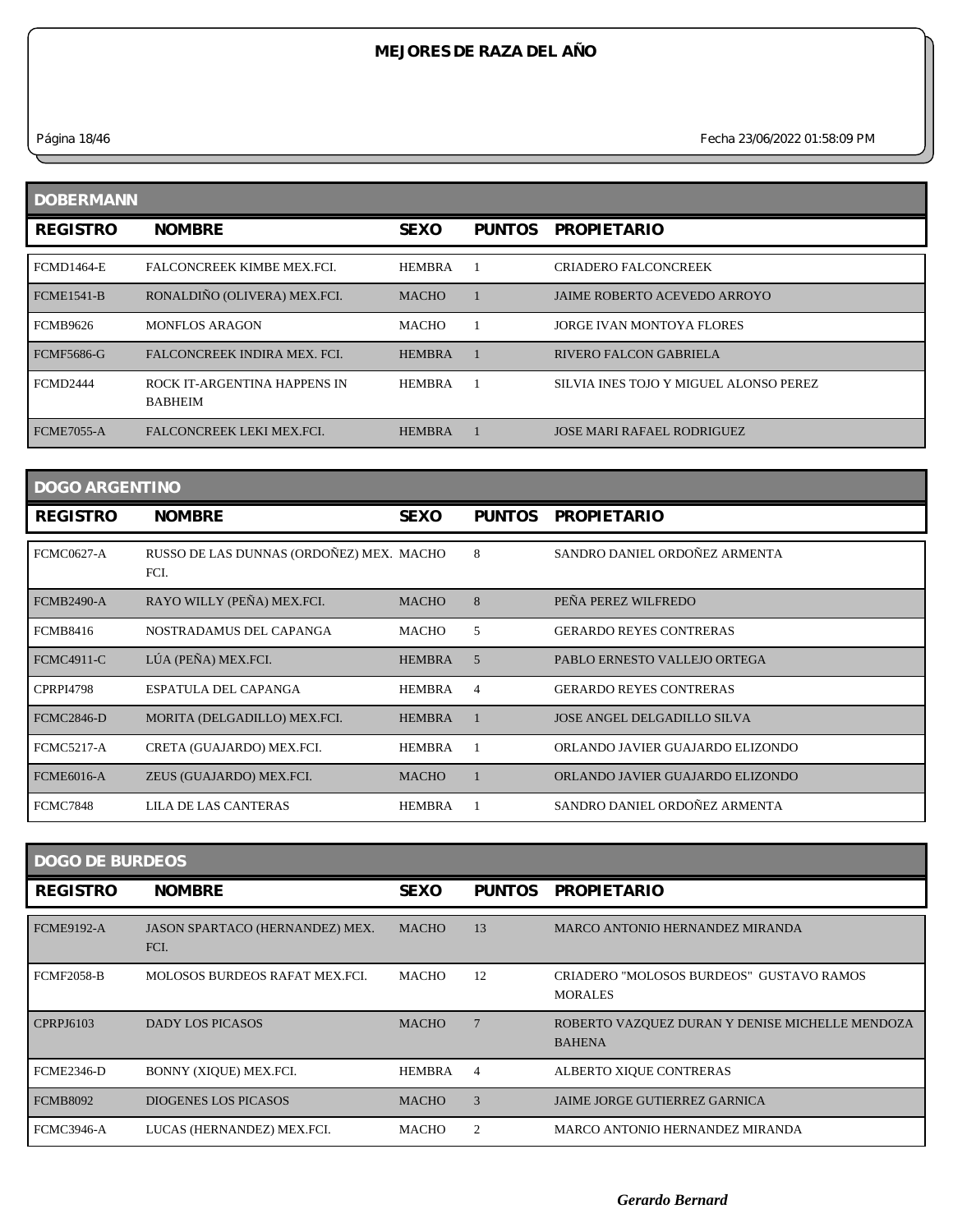*Página 19/46 Fecha 23/06/2022 01:58:09 PM*

| <b>DOGO DE BURDEOS</b> |                               |               |                |                                                                  |  |  |  |
|------------------------|-------------------------------|---------------|----------------|------------------------------------------------------------------|--|--|--|
| <b>REGISTRO</b>        | <b>NOMBRE</b>                 | <b>SEXO</b>   | <b>PUNTOS</b>  | <b>PROPIETARIO</b>                                               |  |  |  |
| <b>FCMB2927-A</b>      | MOLOSOS BURDEOS EROS MEX.FCI. | <b>MACHO</b>  | $\overline{2}$ | <b>CRIADERO "MOLOSOS BURDEOS"</b>                                |  |  |  |
| CPRPJ6100              | <b>ZORRO II LOS PICASOS</b>   | <b>MACHO</b>  | 2              | ROBERTO VAZQUEZ DURAN Y DENISE MICHELLE MENDOZA<br><b>BAHENA</b> |  |  |  |
| <b>FCMB0755-B</b>      | LUKA (RAMOS) MEX.FCI.         | <b>MACHO</b>  | $\overline{2}$ | LEONARDO ALBERTO INDUNI ALFANO                                   |  |  |  |
| <b>FCMD2986-B</b>      | ODETTE (HERNANDEZ) MEX. FCI.  | <b>HEMBRA</b> |                | <b>MARCO ANTONIO HERNANDEZ MIRANDA</b>                           |  |  |  |
| <b>FCMF3508-B</b>      | FRANCO (MOTA) MEX. FCI.       | <b>MACHO</b>  |                | JAVIER ALFONSO MOTA VILLALBA                                     |  |  |  |
| <b>FCMC3946-E</b>      | LARA (HERNANDEZ) MEX.FCI.     | <b>HEMBRA</b> |                | MARCO ANTONIO HERNANDEZ MIRANDA                                  |  |  |  |
| <b>FCMC0071-B</b>      | SCARLETT (RAMOS) MEX. FCI.    | <b>HEMBRA</b> |                | <b>GUSTAVO RAMOS MORALES</b>                                     |  |  |  |
| <b>FCME2346-C</b>      | BRUCE JR. (XIQUE) MEX.FCI.    | <b>MACHO</b>  |                | ALBERTO XIQUE CONTRERAS                                          |  |  |  |
| <b>FCMC6237-A</b>      | BLOQUE (RAMOS) MEX.FCI.       | <b>MACHO</b>  |                | <b>GUSTAVO RAMOS MORALES</b>                                     |  |  |  |
| <b>FCMC2058-B</b>      | TIRZA (MARQUEZ) MEX.FCI.      | <b>HEMBRA</b> |                | MARQUEZ ANGELES MARCOS L.                                        |  |  |  |
| <b>FCMC7206-A</b>      | JOKER (ARGUETA) MEX. FCI.     | <b>MACHO</b>  |                | KARLA ARGUETA BASURTO                                            |  |  |  |

| <b>FILA BRASILEÑO</b> |                              |               |               |                                       |  |  |
|-----------------------|------------------------------|---------------|---------------|---------------------------------------|--|--|
| <b>REGISTRO</b>       | <b>NOMBRE</b>                | <b>SEXO</b>   | <b>PUNTOS</b> | <b>PROPIETARIO</b>                    |  |  |
| <b>FCMD3429-B</b>     | ALUA HERNANDEZ MARTE MEX.FCL | <b>MACHO</b>  | 24            | CRIADERO ALUA HERNANDEZ               |  |  |
| <b>FCMD3194</b>       | TUNDRA COSTA DO SUR CHILE    | <b>HEMBRA</b> | 8             | HECTOR ULISES HERNANDEZ MELENDEZ      |  |  |
| <b>FCMC9381</b>       | <b>SOFIA MAKARIUS</b>        | <b>HEMBRA</b> |               | CESAR GABRIEL FERNANDEZ DIAZ          |  |  |
| <b>FCME9102-F</b>     | GRETA (ENRIQUEZ) MEX.FCI.    | <b>HEMBRA</b> | 3             | <b>CESAR OCTAVIO ENRIQUEZ DELGADO</b> |  |  |
| <b>FCMB2390-C</b>     | GAROTA (BENITO) MEX.FCI.     | <b>HEMBRA</b> |               | ALFREDO BENITO CABALLERO              |  |  |
| <b>FCMD3429-A</b>     | ALUA HERNANDEZ MATH MEX FCL  | <b>MACHO</b>  |               | CRIADERO ALUA HERNANDEZ               |  |  |

| <b>FOX TERRIER DE PELO LISO</b> |                                                      |               |                |                                        |  |
|---------------------------------|------------------------------------------------------|---------------|----------------|----------------------------------------|--|
| <b>REGISTRO</b>                 | <b>NOMBRE</b>                                        | <b>SEXO</b>   | PUNTOS         | <b>PROPIETARIO</b>                     |  |
| <b>FCME1322-A</b>               | MILAR PACO MEX. FCI.                                 | <b>MACHO</b>  | 34             | CRIADERO MILAR                         |  |
| <b>FCMB1921-D</b>               | MALALA YOUSATZAI (CALDERON) MEX.<br>FCI.             | HEMBRA        | 6              | <b>MARTIN JAVIER CALDERON CORRALES</b> |  |
| <b>FCMF8263-B</b>               | MILAR CAPITAIN MARVEL MEX.FCL                        | <b>HEMBRA</b> | $\overline{4}$ | CRIADERO MILAR                         |  |
| <b>FCMC0809-A</b>               | <b>IRONSIDE DE ABOLENGO (GUTIERREZ)</b><br>MEX. FCI. | <b>MACHO</b>  | $\overline{4}$ | RUBEN ALEJANDRO GUTIERREZ CASTRO       |  |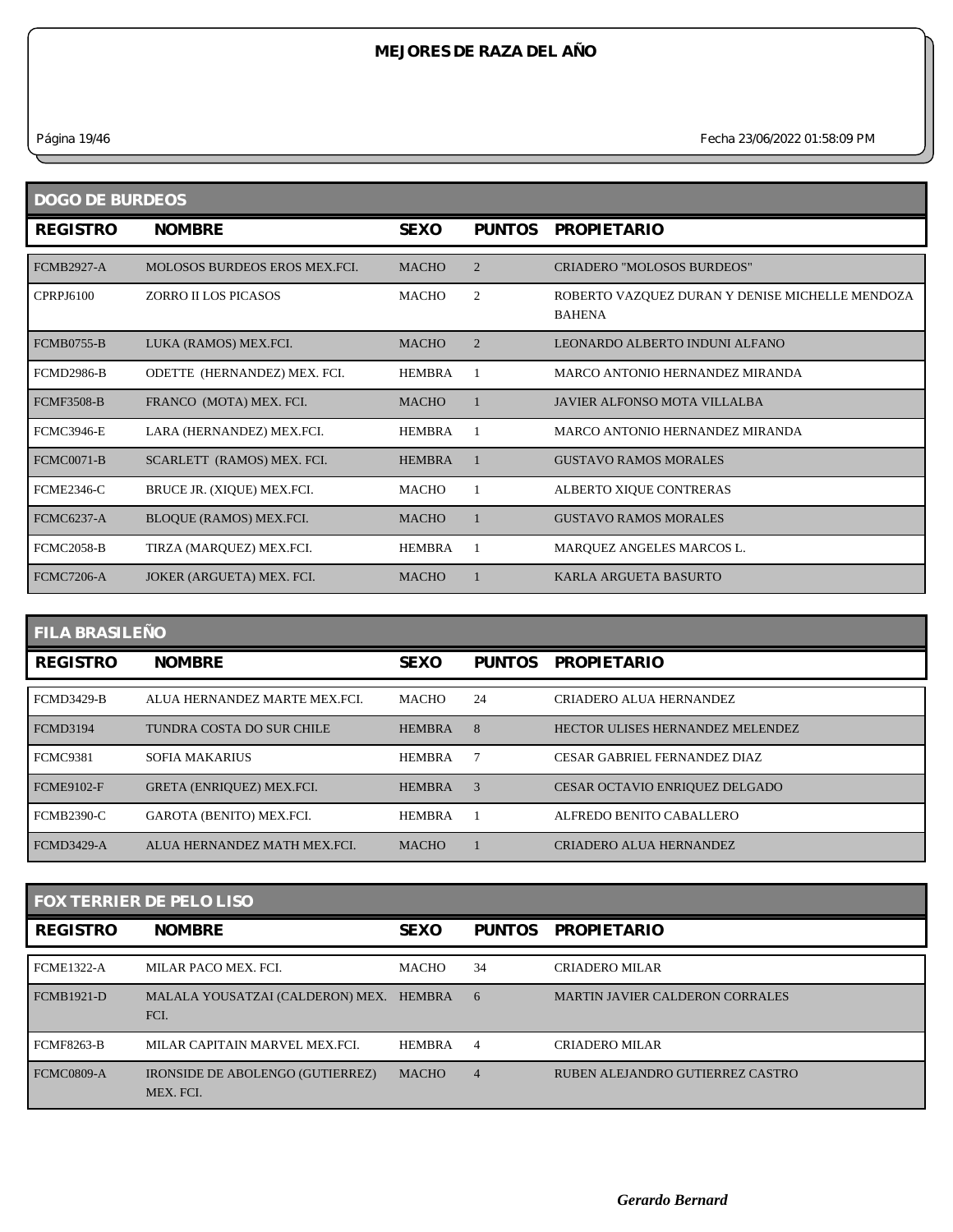*Página 20/46 Fecha 23/06/2022 01:58:10 PM*

| <b>FOX TERRIER PELO DE ALAMBRE</b> |                                                |               |                |                                                                      |  |  |
|------------------------------------|------------------------------------------------|---------------|----------------|----------------------------------------------------------------------|--|--|
| <b>REGISTRO</b>                    | <b>NOMBRE</b>                                  | <b>SEXO</b>   | <b>PUNTOS</b>  | <b>PROPIETARIO</b>                                                   |  |  |
| <b>FCMC8671</b>                    | TITA'S QUESO OF BLACKDALE                      | MACHO         | 8              | CEDEÑO NUÑEZ CARLOS ARMANDO                                          |  |  |
| FCMC7184-H                         | BELFAST (OUINTANA) MEX.FCI.                    | <b>HEMBRA</b> | 6              | NORA QUINTANA TOLEDO                                                 |  |  |
| <b>FCMB2953-A</b>                  | MEHZCAL (GRANJA/GARCIA) MEX.FCI.               | MACHO         | 4              | CARLA ALEXANDRA GRANJA TERAN Y DIEGO BALTAZAR<br><b>GARCIA ROMAN</b> |  |  |
| <b>FCMF4941-A</b>                  | KINGAR VENUS DE MILO (OUINTANA)<br>MEX. FCI.   | <b>HEMBRA</b> | $\overline{4}$ | <b>EMILIO HERIBERTO QUINTANA FLORES</b>                              |  |  |
| <b>FCMF5474-D</b>                  | <b>IMAGEN MIRROR DIVA (TORRES)</b><br>MEX.FCI. | <b>HEMBRA</b> | $\overline{4}$ | MICHAEL ABEL CABAN SOTO                                              |  |  |
| <b>FCMB4853-C</b>                  | ZIRCONIA (MIRANDA) MEX. FCI.                   | <b>HEMBRA</b> | 3              | <b>SALVADOR MIRANDA MENA</b>                                         |  |  |
| <b>CPRJ5928</b>                    | GODESS OF IRELAND (VEGA) MEX.                  | <b>HEMBRA</b> | 3              | <b>OMAR VEGA CRUZ</b>                                                |  |  |

| <b>GALGO ESPAÑOL</b> |                         |               |  |                                 |  |  |
|----------------------|-------------------------|---------------|--|---------------------------------|--|--|
| <b>REGISTRO</b>      | <b>NOMBRE</b>           | <b>SEXO</b>   |  | PUNTOS PROPIETARIO              |  |  |
|                      |                         |               |  |                                 |  |  |
| CPRI3661             | BELLATRIX (JUAREZ) MEX. | <b>HEMBRA</b> |  | <b>JUAN ARTURO JUAREZ GARAY</b> |  |  |

| <b>GALGO ITALIANO</b> |                                         |               |               |                                   |  |
|-----------------------|-----------------------------------------|---------------|---------------|-----------------------------------|--|
| <b>REGISTRO</b>       | <b>NOMBRE</b>                           | <b>SEXO</b>   | <b>PUNTOS</b> | <b>PROPIETARIO</b>                |  |
| <b>FCME8247-A</b>     | BILLS (BONIFAZ) MEX.FCI.                | <b>MACHO</b>  | 6             | YAMILI ELIZABETH BONIFAZ GONZALEZ |  |
| FCMD0296-B            | GIANA SEAL MY SOUL (ROLDAN)<br>MEX.FCI. | <b>HEMBRA</b> | $\mathcal{D}$ | ADRIAN ROLDAN SANCHEZ             |  |
| <b>FCMD1894-B</b>     | HELEIA D'ARTUSI (GONZALEZ) MEX.         | <b>HEMBRA</b> | $\mathcal{D}$ | <b>DAVID FLORES FARFAN</b>        |  |
| <b>FCMF0625-A</b>     | GRETEL (ZENTENO) MEX. FCI.              | <b>HEMBRA</b> |               | <b>GABRIEL ZENTENO CRUZ</b>       |  |

| <b>GANADERO AUSTRALIANO</b> |                                        |               |                |                                    |  |  |
|-----------------------------|----------------------------------------|---------------|----------------|------------------------------------|--|--|
| <b>REGISTRO</b>             | <b>NOMBRE</b>                          | <b>SEXO</b>   | <b>PUNTOS</b>  | <b>PROPIETARIO</b>                 |  |  |
| <b>FCMB5216</b>             | WILLOWPARK GOOD ONY A MATE             | <b>MACHO</b>  | 22             | JUDD ISHA HEATHER ISOBEL           |  |  |
| <b>FCME5150</b>             | <b>TRIUNFO WEINHOUND</b>               | <b>MACHO</b>  | 11             | RICARDO DANIEL RODRIGUEZ BENAVIDES |  |  |
| <b>FCMB0720-D</b>           | TOKIO EMMA (ALMANZA/CRUZ) MEX.<br>FCI. | <b>HEMBRA</b> | 6              | MIGUEL ANGEL PEREZ MARIN           |  |  |
| <b>CPRI2518</b>             | MEGAN (CALERO) MEX.                    | <b>HEMBRA</b> | $\overline{4}$ | <b>JOSE LUIS CALERO OLMEDO</b>     |  |  |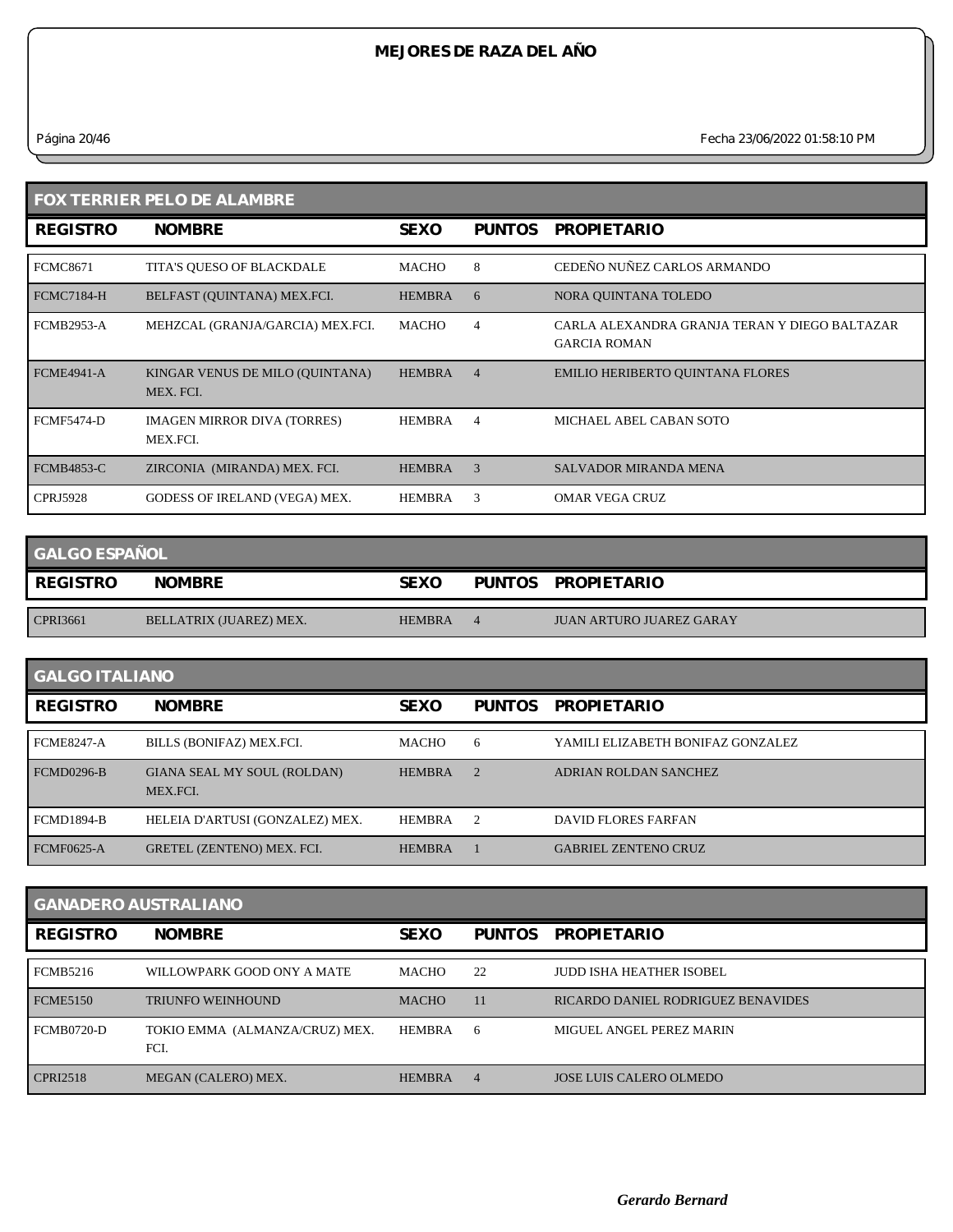*Página 21/46 Fecha 23/06/2022 01:58:10 PM*

| <b>GIGANTE DE LOS PIRINEOS</b> |                                  |              |                |                            |  |  |
|--------------------------------|----------------------------------|--------------|----------------|----------------------------|--|--|
| <b>REGISTRO</b>                | <b>NOMBRE</b>                    | <b>SEXO</b>  | <b>PUNTOS</b>  | <b>PROPIETARIO</b>         |  |  |
| <b>FCME5515-A</b>              | <b>BAUFLAND CARTIER MEX. FCL</b> | <b>MACHO</b> | 10             | RICARDO AGUILAR LOPEZ      |  |  |
| $CPRJ5837-A$                   | LOKI (LEON) MEX.                 | <b>MACHO</b> | 8              | JESSICA DANAEE LEON GARCIA |  |  |
| <b>FCME0140-A</b>              | <b>BAUFLAND DRAKE MEX FCL</b>    | <b>MACHO</b> | 8              | <b>CRIADERO BAUFLAND</b>   |  |  |
| <b>FCMB2371-A</b>              | <b>BAUFLAND HORUS MEX FCL</b>    | <b>MACHO</b> | $\overline{4}$ | <b>CRIADERO BAUFLAND</b>   |  |  |

| <b>GRAN DANES "LEONADO, ATIGRADO"</b> |                                             |               |                |                                               |  |  |
|---------------------------------------|---------------------------------------------|---------------|----------------|-----------------------------------------------|--|--|
| <b>REGISTRO</b>                       | <b>NOMBRE</b>                               | <b>SEXO</b>   | <b>PUNTOS</b>  | <b>PROPIETARIO</b>                            |  |  |
| <b>FCMB3279-D</b>                     | DOLCE GABANA (ALBA) MEX.FCI.                | <b>HEMBRA</b> | 23             | CARLOS ALEJANDRO ALBA FELGUÉREZ               |  |  |
| <b>FCMC7415-A</b>                     | VIGGO (VELA) MEX.FCI.                       | <b>MACHO</b>  | 9              | <b>GARCIA MACIAS ELIZABETH DE LA TRINIDAD</b> |  |  |
| <b>FCMB9155</b>                       | AVRORA IZ KNYAZHESTVA<br><b>VOLKHONSKOY</b> | <b>HEMBRA</b> | 4              | ELENA VLASENKO                                |  |  |
| <b>FCMC7415-C</b>                     | ZIBRA (VELA) MEX.FCI.                       | <b>HEMBRA</b> | $\overline{4}$ | LUIS ANTONIO SILVA MENDOZA                    |  |  |
| <b>FCME9401-C</b>                     | NAIROBI (MIRANDA) MEX.FCI.                  | <b>HEMBRA</b> | $\overline{2}$ | GARCIA MACIAS ELIZABETH DE LA TRINIDAD        |  |  |
| <b>FCMF9178-B</b>                     | CLASSIC'S LEAH (RODRIGUEZ) MEX.FCI.         | <b>HEMBRA</b> |                | <b>JUAN XELHUANTZI RAMOS</b>                  |  |  |

| <b>GRAN DANES "NEGRO, ARLEQUIN, BOSTON"</b> |                                                    |               |                |                                               |  |  |
|---------------------------------------------|----------------------------------------------------|---------------|----------------|-----------------------------------------------|--|--|
| <b>REGISTRO</b>                             | <b>NOMBRE</b>                                      | <b>SEXO</b>   | <b>PUNTOS</b>  | <b>PROPIETARIO</b>                            |  |  |
| <b>FCME6628-A</b>                           | AKIVA (ENCISO) MEX.FCI.                            | <b>HEMBRA</b> | 15             | JUAN MANUEL ENCISO GARCIA                     |  |  |
| <b>FCMB5388</b>                             | CRISTAL DE MARRASQUIÑA                             | <b>HEMBRA</b> | 8              | <b>GARCIA MACIAS ELIZABETH DE LA TRINIDAD</b> |  |  |
| <b>FCMC7685-A</b>                           | <b>SAVASCI GREAT DANE MEX.FCI.</b>                 | <b>MACHO</b>  | 6              | <b>CRIADERO GREAT DANE AGUIRRE</b>            |  |  |
| <b>FCME9907-A</b>                           | LUCA (ENCISO) MEX. FCI.                            | <b>MACHO</b>  | $\overline{4}$ | <b>JUAN MANUEL ENCISO GARCIA</b>              |  |  |
| <b>FCMB0958-A</b>                           | <b>GRIAL FOUNDER GALAHAD (WINKLER)</b><br>MEX.FCI. | <b>MACHO</b>  | $\overline{4}$ | BERNHARD WINKLER CHANEZ                       |  |  |
| <b>FCME9612-A</b>                           | ETHAN (MORALES) MEX.FCI.                           | <b>MACHO</b>  | $\overline{4}$ | <b>JOSE PEDRO MORALES GUTIERREZ</b>           |  |  |
| <b>FCMC5500-G</b>                           | CARLOTA (ENCISO) MEX.FCI.                          | <b>HEMBRA</b> | 3              | <b>JOSE LUIS GALINDO PEREZ</b>                |  |  |
| <b>FCME2685-H</b>                           | THE LAST KING (ESPINOSA) MEX. FCI.                 | <b>MACHO</b>  | 2              | <b>ESPINOSA MARIN CRUZ JAVIER</b>             |  |  |
| <b>FCMB1298-B</b>                           | CARMELO (CARRILLO) MEX.FCI.                        | <b>MACHO</b>  |                | PAULINA CARRILLO SIQUEIROS                    |  |  |
| <b>FCMC0295-B</b>                           | <b>ASTRO FOR CLASSIC'S (OLVERA)</b><br>MEX.FCI.    | <b>MACHO</b>  |                | <b>JUAN XELHUANTZI RAMOS</b>                  |  |  |
| GC-1747-E                                   | KENYA (MURGUIA) MEX.FCI.                           | <b>HEMBRA</b> | $\overline{1}$ | RICARDO MURGUIA AVILA                         |  |  |
| <b>FCMB6406</b>                             | <b>UALTER DE CERROS DEL AGUILA</b>                 | <b>MACHO</b>  |                | JUAN CARLOS MAGAÑA VELASCO                    |  |  |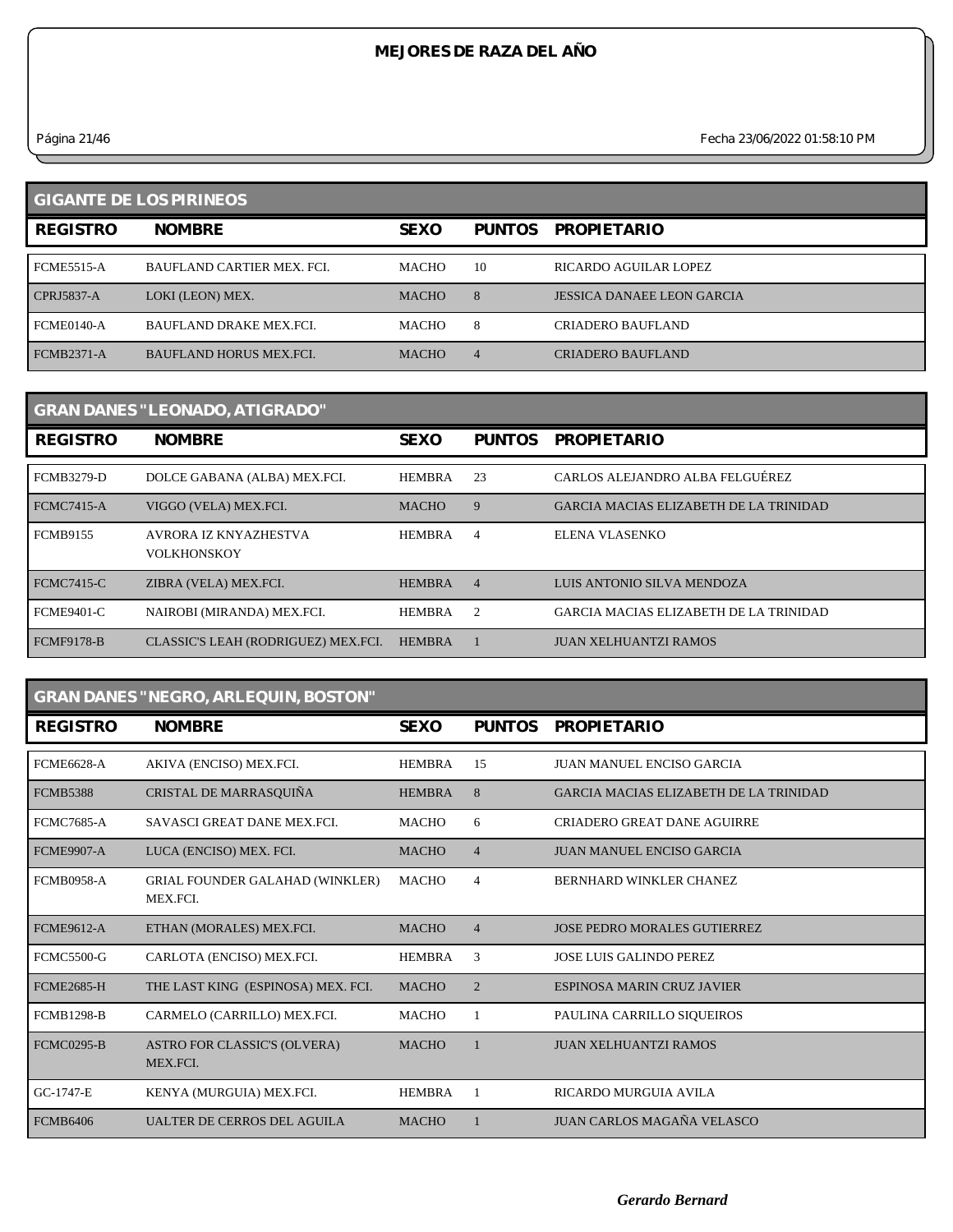*Página 22/46 Fecha 23/06/2022 01:58:10 PM*

| <b>GRAN DANES AZUL</b> |                                                                   |               |  |                        |  |
|------------------------|-------------------------------------------------------------------|---------------|--|------------------------|--|
| <b>REGISTRO</b>        | <b>NOMBRE</b>                                                     | <b>SEXO</b>   |  | PUNTOS PROPIETARIO     |  |
| <b>FCMD1253</b>        | <b>CREEK DANES N DIRISO ACT</b><br><b>LIKEALADYTHINKLIKEABOSS</b> | <b>HEMBRA</b> |  | JOSE MANUEL DIAZ IRISO |  |
|                        |                                                                   |               |  |                        |  |

| <b>GRIFON DE BRUSELAS</b> |                                   |               |    |                                      |  |  |
|---------------------------|-----------------------------------|---------------|----|--------------------------------------|--|--|
| REGISTRO                  | <b>NOMBRE</b>                     | <b>SEXO</b>   |    | PUNTOS PROPIETARIO                   |  |  |
| <b>FCMB2760</b>           | ST JOHNS THE PRINCESS AND THE PEA | <b>HEMBRA</b> | 20 | <b>JACOUELINE &amp; AMBER FINKEL</b> |  |  |

| <b>HUSKY SIBERIANO</b> |                                                       |               |                |                                                                                |  |  |  |  |
|------------------------|-------------------------------------------------------|---------------|----------------|--------------------------------------------------------------------------------|--|--|--|--|
| <b>REGISTRO</b>        | <b>NOMBRE</b>                                         | <b>SEXO</b>   | <b>PUNTOS</b>  | <b>PROPIETARIO</b>                                                             |  |  |  |  |
| <b>FCMB9157</b>        | <b>TRINACRIA'S YOUR MAJESTY</b>                       | <b>MACHO</b>  | 34             | DOMINIQUE FIRETTO Y MARA DESIREE FLORES LEMUS                                  |  |  |  |  |
| <b>CPRPI3666</b>       | <b>TRINACRIA'S YOUR MAJESTY</b>                       | <b>MACHO</b>  | $\overline{7}$ | <b>MARA DESIREE FLORES LEMUS</b>                                               |  |  |  |  |
| <b>FCMC2842-C</b>      | ALBUS (HERNANDEZ) MEX.FCI.                            | <b>MACHO</b>  | 7              | <b>JESUS ARTURO ORDOÑEZ FLORES</b>                                             |  |  |  |  |
| <b>FCMC2842-A</b>      | ALASTOR DE LUNA S&S (HERNANDEZ)<br>MEX.FCI.           | <b>MACHO</b>  | 6              | NORA EDITH HERNANDEZ BENITO                                                    |  |  |  |  |
| <b>FCMD0627</b>        | <b>KRISTARI'S CATCHER IN THE RYE</b>                  | <b>MACHO</b>  | 2              | MARA DESIREE FLORES LEMUS Y ELIZABETH BERENICE<br><b>FLORES RUVALCABA</b>      |  |  |  |  |
| <b>FCMD2251-D</b>      | FENDI (APOLINAR) MEX. FCI.                            | <b>HEMBRA</b> | $\overline{2}$ | ELIZABETH APOLINAR BURÓN                                                       |  |  |  |  |
| <b>FCMB8355-A</b>      | ANTARA SEMPER CHARLIE MEX.FCI.                        | <b>MACHO</b>  | 2              | <b>CRIADERO ANTARA SEMPER</b>                                                  |  |  |  |  |
| <b>CPRPI4317</b>       | <b>TRINACRIA'S DANCE WITH WOLVES</b>                  | <b>MACHO</b>  |                | <b>MARA DESIREE FLORES LEMUS</b>                                               |  |  |  |  |
| <b>FCMJ8283-A</b>      | BEYONCE (OSORNIO) MEX. FCI.                           | <b>HEMBRA</b> |                | SAUL OSORNIO GARCIA                                                            |  |  |  |  |
| <b>FCMC4727-D</b>      | ANTARA SEMPER CALYPSO MEX.FCI.                        | <b>HEMBRA</b> |                | <b>CRIADERO ANTARA SEMPER</b>                                                  |  |  |  |  |
| <b>FCME1490-A</b>      | LORETTA LAURENT KRC<br>(CARBONELL/BERNARDOS) MEX.FCI. | <b>MACHO</b>  |                | JUAN FRANCISCO CARBONELL CARRILES Y BERNARDOS<br><b>CARRACEDO JOSE CARLOS.</b> |  |  |  |  |

| <b>JACK RUSSELL TERRIER</b> |                                |               |               |                                     |  |  |  |
|-----------------------------|--------------------------------|---------------|---------------|-------------------------------------|--|--|--|
| <b>REGISTRO</b>             | <b>NOMBRE</b>                  | <b>SEXO</b>   | <b>PUNTOS</b> | <b>PROPIETARIO</b>                  |  |  |  |
| <b>FCMC8229</b>             | SIR TIP AND TRUMP OF MAYO LAND | <b>MACHO</b>  | 20            | <b>JUAN JOSE ALDERETE VELAZQUEZ</b> |  |  |  |
| <b>FCMB3253-A</b>           | NAPOLEÓN (ESTRADA) MEX. FCI.   | <b>MACHO</b>  | 8             | LIDIA SARAI ESTRADA MARTINEZ        |  |  |  |
| <b>FCMB3253-D</b>           | NALA (ESTRADA) MEX. FCI.       | <b>HEMBRA</b> | 5             | PAUL JONATAN MATIAS PANIAHUA        |  |  |  |
| <b>FCMC8228</b>             | PISCO SOUR ELEERRE             | <b>MACHO</b>  | 4             | JUAN JOSE ALDERETE VELAZOUEZ        |  |  |  |
| <b>FCMD2589-C</b>           | <b>GRETA (MATIAS) MEX.</b>     | <b>HEMBRA</b> | 3             | PAUL JONATAN MATIAS PANIAHUA        |  |  |  |
| <b>FCMD2589-D</b>           | DOMENICA (MATIAS) MEX.         | <b>HEMBRA</b> | 2             | PAUL JONATAN MATIAS PANJAHUA        |  |  |  |

*Gerardo Bernard*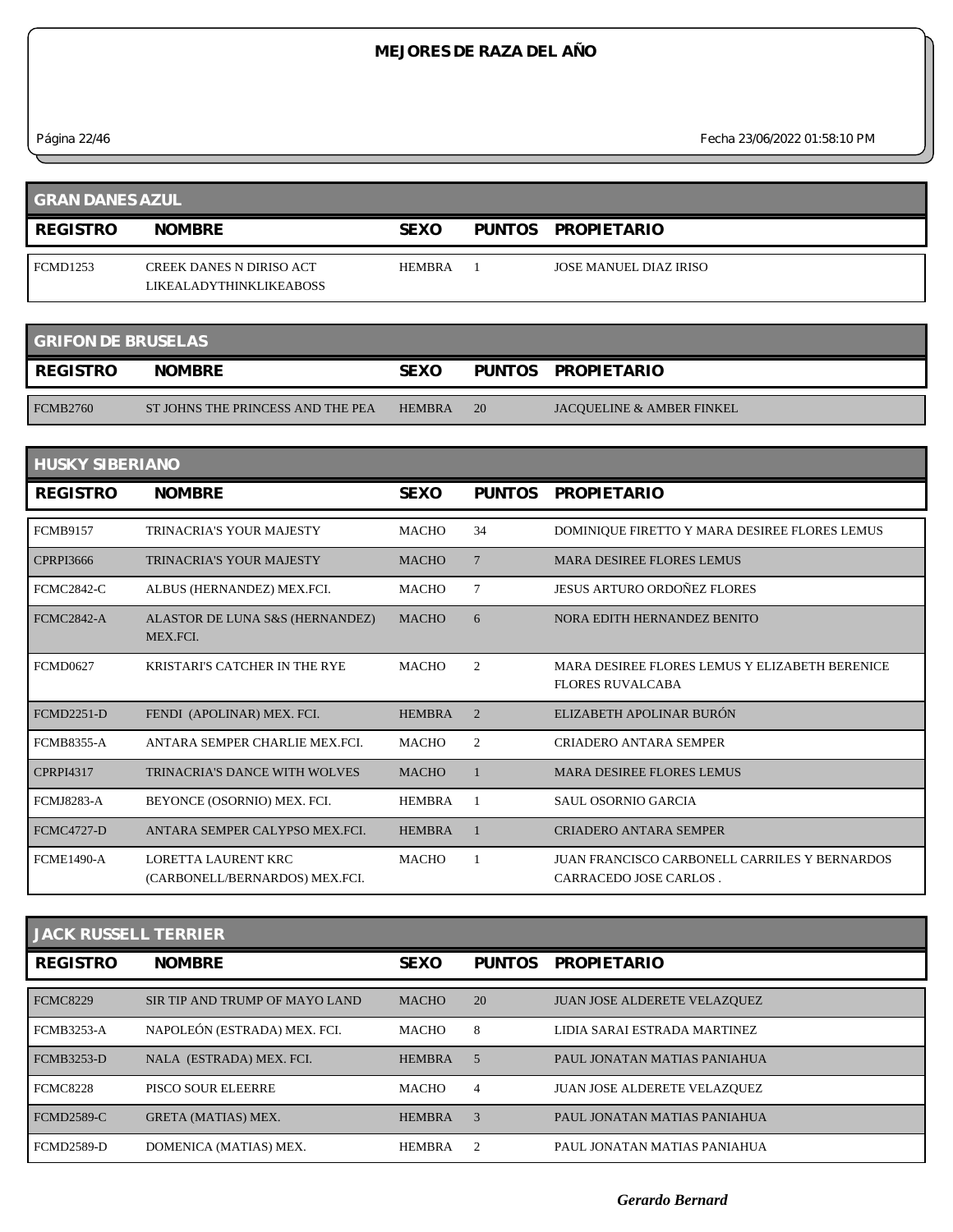*Página 23/46 Fecha 23/06/2022 01:58:10 PM*

| <b>JACK RUSSELL TERRIER</b> |                          |              |  |                                 |  |  |
|-----------------------------|--------------------------|--------------|--|---------------------------------|--|--|
| <b>REGISTRO</b>             | <b>NOMBRE</b>            | <b>SEXO</b>  |  | PUNTOS PROPIETARIO              |  |  |
| <b>FCMC3840</b>             | <b>ESTOICO BYRON BAY</b> | <b>MACHO</b> |  | <b>MAURICIO TORRES FRAGOSO</b>  |  |  |
| <b>FCMB2282-A</b>           | PATO (BRITO) MEX. FCI.   | <b>MACHO</b> |  | JOSE MIGUEL BRITO GARCIA TERUEL |  |  |

| <b>KERRY BLUE TERRIER</b> |                                          |               |                |                                                              |  |  |  |
|---------------------------|------------------------------------------|---------------|----------------|--------------------------------------------------------------|--|--|--|
| <b>REGISTRO</b>           | <b>NOMBRE</b>                            | <b>SEXO</b>   | <b>PUNTOS</b>  | <b>PROPIETARIO</b>                                           |  |  |  |
| <b>FCME3647-A</b>         | ESTEBAN (MORA) MEX. FCI.                 | <b>MACHO</b>  | 29             | <b>JORGE MORA VAZQUEZ</b>                                    |  |  |  |
| <b>FCMH9072</b>           | DANDY BLACK & BLUE GENIUS                | MACHO         | 6              | CARLOS CHAVEZ LOBATO & ALETA YVETTE HAYTON<br><b>CORDERO</b> |  |  |  |
| <b>FCMC8897-A</b>         | FELIPE (MORA) MEX.FCI.                   | <b>MACHO</b>  | 6              | <b>JORGE MORA VAZQUEZ</b>                                    |  |  |  |
| <b>FCME3647-D</b>         | ERANDI (MORA) MEX. FCI.                  | <b>HEMBRA</b> | $\overline{4}$ | <b>JOSE BERNAL FLORES</b>                                    |  |  |  |
| <b>FCME3647-C</b>         | EDGAR (MORA) MEX. FCI.                   | <b>MACHO</b>  | 3              | <b>JOSE BERNAL FLORES</b>                                    |  |  |  |
| <b>FCME6020-A</b>         | Y NEU KID IN TOWN (MARTINEZ)<br>MEX.FCI. | <b>MACHO</b>  | 2              | FERNANDO MARTINEZ CORTES                                     |  |  |  |
| <b>FCMC6628-C</b>         | HAYTON'S CAPRILLE MEX.FCI.               | <b>HEMBRA</b> |                | <b>CRIADERO HAYTON'S</b>                                     |  |  |  |
| <b>FCMF5644-F</b>         | KAMILA (VAZQUEZ) MEX. FCI.               | <b>HEMBRA</b> |                | <b>NOE VAZQUEZ FLORES</b>                                    |  |  |  |

| <b>LAKELAND TERRIER</b> |                                   |               |                |                                         |  |  |  |
|-------------------------|-----------------------------------|---------------|----------------|-----------------------------------------|--|--|--|
| <b>REGISTRO</b>         | <b>NOMBRE</b>                     | <b>SEXO</b>   | <b>PUNTOS</b>  | <b>PROPIETARIO</b>                      |  |  |  |
| <b>FCMB6919-A</b>       | KINGAR QUEEN (QUINTANA) MEX. FCI. | <b>HEMBRA</b> | -11            | <b>EMILIO HERIBERTO QUINTANA FLORES</b> |  |  |  |
| <b>FCMC9132</b>         | ROSA TITINA WINNER ALBEMI         | <b>HEMBRA</b> | .5             | ALVARO EMILIO CASTRO GARNIER            |  |  |  |
| <b>CPRPI4610</b>        | ALBENI ROSITA ALWAYS'A TITINA     | <b>HEMBRA</b> | $\overline{4}$ | ALVARO EMILIO CASTRO GARNIER            |  |  |  |
| <b>FCMB3569-D</b>       | NILA (OUINTANA) MEX.FCI.          | <b>HEMBRA</b> | 3              | <b>EMILIO HERIBERTO QUINTANA FLORES</b> |  |  |  |
| <b>FCMB3569-E</b>       | NIKTE (OUINTANA) MEX.FCI.         | <b>HEMBRA</b> | $\overline{2}$ | <b>EMILIO HERIBERTO QUINTANA FLORES</b> |  |  |  |
| <b>FCMD3481-A</b>       | PAULINA (LARA) MEX.FCI.           | <b>HEMBRA</b> | $\overline{2}$ | FELIPE DE JESUS LARA OLMOS              |  |  |  |
| <b>FCMC1125-F</b>       | MORA (EINAUDI) MEX.FCI.           | <b>HEMBRA</b> |                | ROGER CAMACHO CRUZ                      |  |  |  |

| <b>LOBERO IRLANDES</b> |                               |               |                |                            |  |  |  |
|------------------------|-------------------------------|---------------|----------------|----------------------------|--|--|--|
| <b>REGISTRO</b>        | <b>NOMBRE</b>                 | <b>SEXO</b>   | <b>PUNTOS</b>  | <b>PROPIETARIO</b>         |  |  |  |
| <b>FCME8019-A</b>      | GIBSON (SANCHEZ) MEX. FCI.    | <b>MACHO</b>  | 16             | PABLO ARMANDO SANCHEZ LUGO |  |  |  |
| <b>FCMH5482-A</b>      | CARONTE (RODRIGUEZ) MEX. FCI. | <b>MACHO</b>  | $\overline{4}$ | ROBERTO MARTINEZ ARANA     |  |  |  |
| <b>FCMC8868</b>        | DON DU RUA FABIANA            | <b>HEMBRA</b> |                | PABLO ARMANDO SANCHEZ LUGO |  |  |  |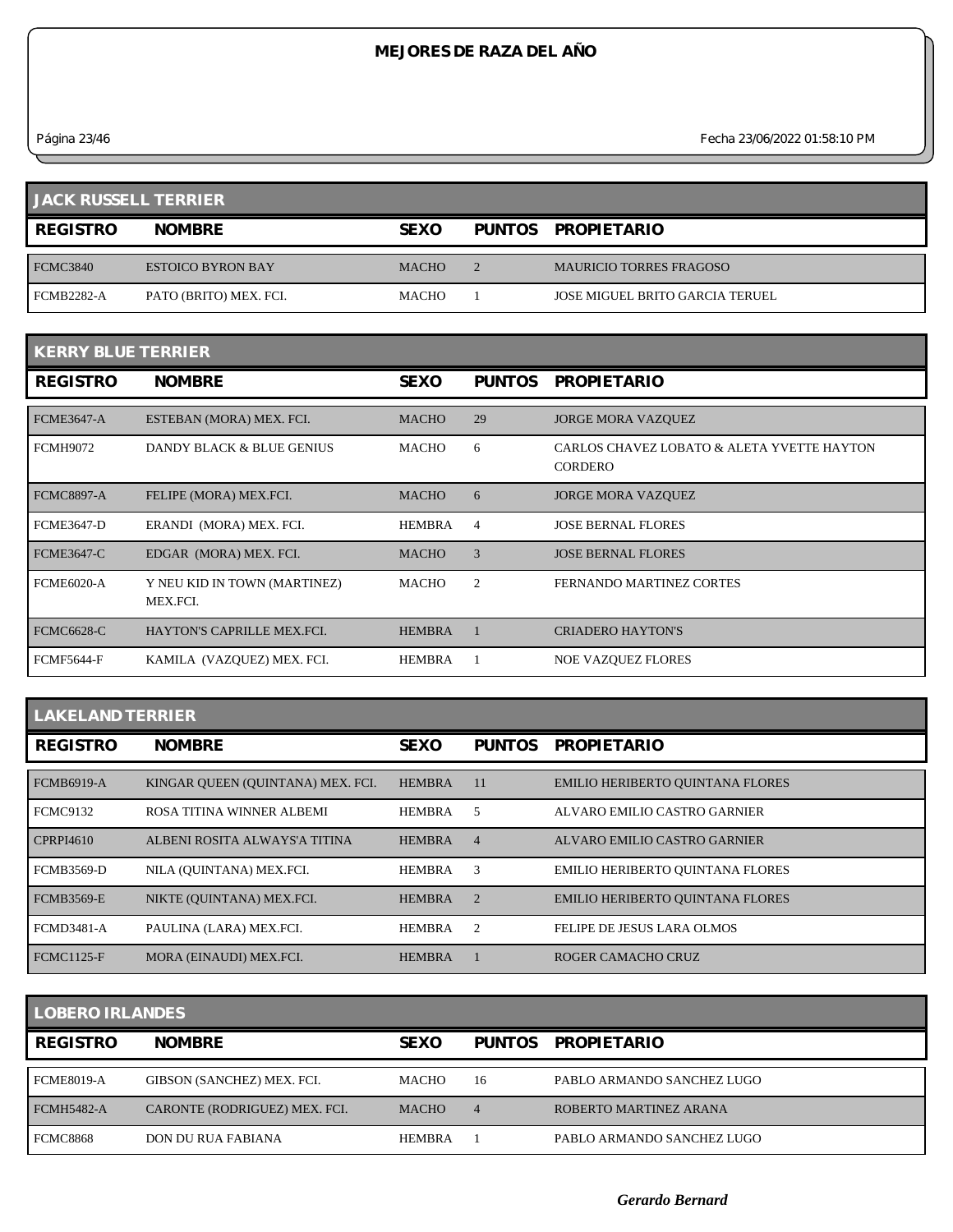*Página 24/46 Fecha 23/06/2022 01:58:10 PM*

| <b>LOBERO IRLANDES</b> |                          |               |  |                        |  |  |
|------------------------|--------------------------|---------------|--|------------------------|--|--|
| <b>REGISTRO</b>        | <b>NOMBRE</b>            | <b>SEXO</b>   |  | PUNTOS PROPIETARIO     |  |  |
| <b>FCMC8135-B</b>      | LULU (MARTINEZ) MEX.FCI. | <b>HEMBRA</b> |  | ROBERTO MARTINEZ ARANA |  |  |

| <b>MALAMUTE DE ALASKA</b> |                                           |               |                |                                                                        |  |  |  |
|---------------------------|-------------------------------------------|---------------|----------------|------------------------------------------------------------------------|--|--|--|
| <b>REGISTRO</b>           | <b>NOMBRE</b>                             | <b>SEXO</b>   | <b>PUNTOS</b>  | <b>PROPIETARIO</b>                                                     |  |  |  |
| <b>FCMC7575</b>           | CHESVIK TOP GO AND WIN                    | <b>MACHO</b>  | 27             | ARMANDO MARTINEZ HEREDIA                                               |  |  |  |
| <b>FCMB7007</b>           | <b>HERCULES DEL MANALLAY</b>              | <b>MACHO</b>  | 10             | PORFIRIO HERNANDEZ DIAZ                                                |  |  |  |
| <b>FCMC4336-A</b>         | LOBO (MARTINEZ) MEX.FCI.                  | <b>MACHO</b>  | 7              | ARMANDO MARTINEZ HEREDIA                                               |  |  |  |
| <b>FCMH8214</b>           | CLIARA SMALL CYCLONE MARTINEZ             | <b>MACHO</b>  | $\overline{4}$ | ARMANDO MARTINEZ HEREDIA Y JUAN FRANCISCO<br>CARBONELL CARRILES        |  |  |  |
| <b>FCME5383-A</b>         | ALFIE (CARBONELL/MARTINEZ) MEX.FCI. MACHO |               | 3              | JUAN FRANCISCO CARBONELL CARRILES Y ARMANDO<br><b>MARTINEZ HEREDIA</b> |  |  |  |
| <b>FCMC9079</b>           | AMELHUK GAME TO VICTORY                   | <b>HEMBRA</b> | $\mathcal{D}$  | ALBERTO SINAIT DURÁN LEÓN                                              |  |  |  |
| <b>FCMC0316-H</b>         | MARY ANN (MARTINEZ) MEX.FCI.              | <b>HEMBRA</b> | $\overline{2}$ | ALEJANDRO RAMIREZ MENDEZ                                               |  |  |  |
| <b>FCMB4712-C</b>         | BAD BOY (HERNANDEZ) MEX.FCI.              | <b>MACHO</b>  | $\overline{1}$ | PORFIRIO HERNANDEZ DIAZ                                                |  |  |  |
| <b>FCMC3496-D</b>         | BALOO (RUIZ) MEX.FCI.                     | <b>MACHO</b>  |                | EDITH LISETTE RUIZ BLANCO                                              |  |  |  |
| <b>FCMD0416-A</b>         | ROMINA THORTON (RODRIGUEZ) MEX.<br>FCI.   | <b>HEMBRA</b> |                | RODRIGUEZ JIMENEZ JOSE LUIS                                            |  |  |  |

| <b>MALTES</b> |  |  |  |  |
|---------------|--|--|--|--|
|               |  |  |  |  |
|               |  |  |  |  |

| <b>MALTES</b>   |                                       |               |    |                              |  |  |  |
|-----------------|---------------------------------------|---------------|----|------------------------------|--|--|--|
| <b>REGISTRO</b> | <b>NOMBRE</b>                         | <b>SEXO</b>   |    | PUNTOS PROPIETARIO           |  |  |  |
| <b>FCMC8202</b> | G-HAMORNY OF ANGELA WHITE KR          | <b>HEMBRA</b> | 16 | NORMA ANGELICA MAGAÑA BURGOS |  |  |  |
| <b>FCMA0553</b> | <b>BO-VI MARI KOSAR INGRID</b>        | <b>HEMBRA</b> |    | HERSILIA ZAMONSETT OCHOA     |  |  |  |
| <b>FCMA0551</b> | GALAXY CRYSTAL URUS LAMBORGHINI MACHO |               |    | HERSILIA ZAMONSETT OCHOA     |  |  |  |

| <b>MASTIN ESPAÑOL</b> |                           |               |   |                       |  |  |
|-----------------------|---------------------------|---------------|---|-----------------------|--|--|
| <b>REGISTRO</b>       | <b>NOMBRE</b>             | <b>SEXO</b>   |   | PUNTOS PROPIETARIO    |  |  |
| <b>FCMB2924</b>       | ALBA GRANDEZA ANNIVERSARY | <b>HEMBRA</b> | 6 | PAOLA DE LUCAS BERNAL |  |  |
| <b>FCMB8923</b>       | ALBA GRANDEZA CAIF        | <b>MACHO</b>  |   | ELENA VLASENKO        |  |  |

| <b>MASTIN INGLES</b> |               |             |               |                    |
|----------------------|---------------|-------------|---------------|--------------------|
| <b>REGISTRO</b>      | <b>NOMBRE</b> | <b>SEXO</b> | <b>PUNTOS</b> | <b>PROPIETARIO</b> |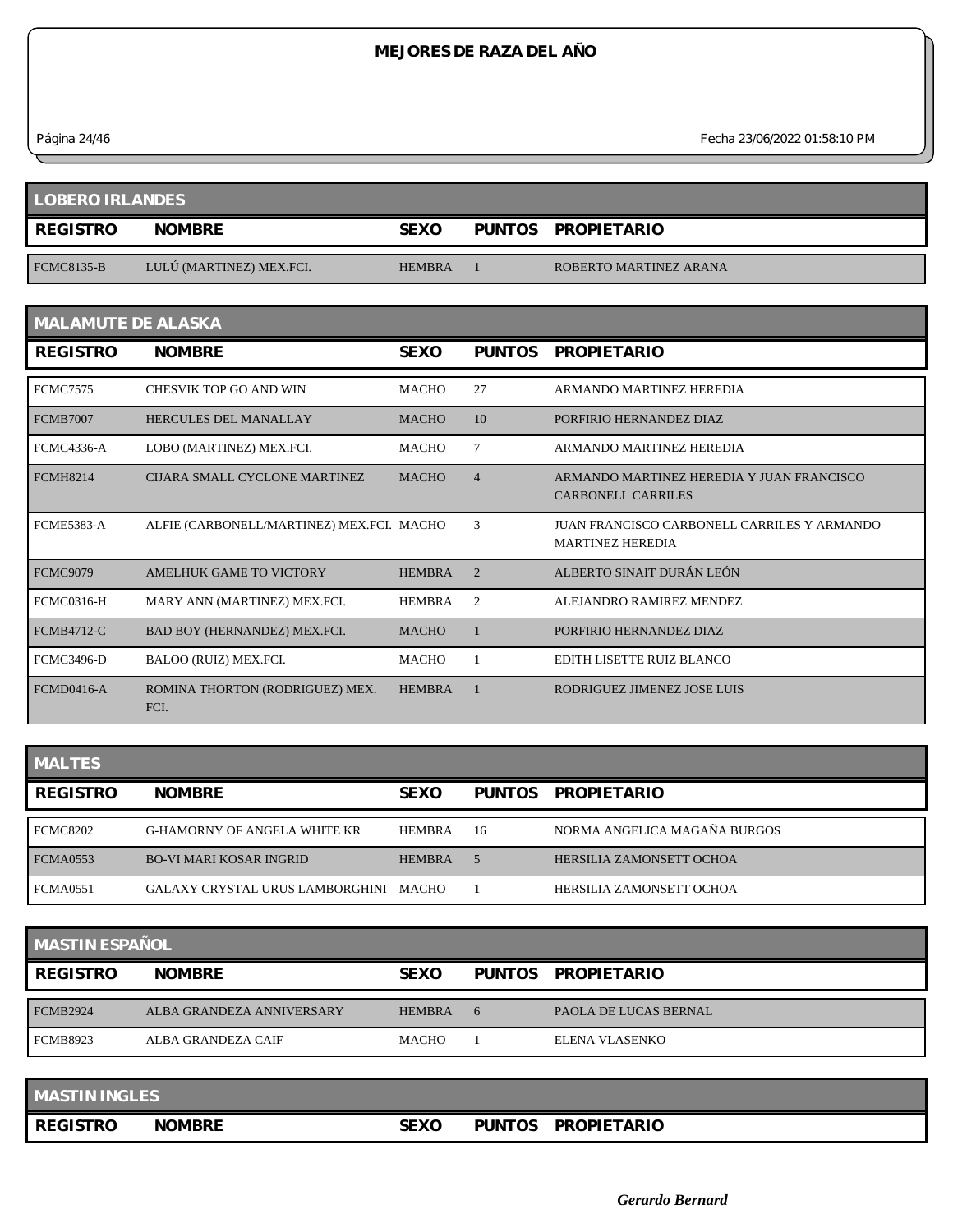*Página 25/46 Fecha 23/06/2022 01:58:10 PM*

| <b>MASTIN INGLES</b> |                                                           |               |    |                                 |  |  |
|----------------------|-----------------------------------------------------------|---------------|----|---------------------------------|--|--|
| <b>REGISTRO</b>      | <b>NOMBRE</b>                                             | <b>SEXO</b>   |    | PUNTOS PROPIETARIO              |  |  |
| <b>FCMF5301-B</b>    | KANDA MAGICAL POWER<br>(FLORES/PAREDES/SANTIAGO) MEX.FCI. | <b>HEMBRA</b> | 24 | <b>BRIAN MICHAEL PIÑON CEJA</b> |  |  |

| <b>MASTIN NAPOLITANO</b> |                               |               |                |                                    |  |  |  |
|--------------------------|-------------------------------|---------------|----------------|------------------------------------|--|--|--|
| <b>REGISTRO</b>          | <b>NOMBRE</b>                 | <b>SEXO</b>   | <b>PUNTOS</b>  | <b>PROPIETARIO</b>                 |  |  |  |
| <b>FCMD3084</b>          | <b>DEMIAN DEL TUTORE</b>      | <b>MACHO</b>  | 9              | ALFREDO ALVARADO MILLAN            |  |  |  |
| <b>FCMC6737-C</b>        | SCARTO (LOZANO) MEX.FCI.      | <b>MACHO</b>  | 5              | PEDRO LOZANO ZUÑIGA                |  |  |  |
| <b>FCMC3757-B</b>        | OCCI (GARCIA) MEX. FCI.       | <b>HEMBRA</b> | $\overline{4}$ | <b>GABRIEL GARCIA DIAZ BARRIGA</b> |  |  |  |
| <b>FCMC1471-A</b>        | ATHELSTAN (VERGARA) MEX.FCI.  | <b>MACHO</b>  | $\overline{4}$ | ANGEL JOEL FELIX GRANILLO          |  |  |  |
| <b>CPRPI4888</b>         | CHAPO DI CASA D'INVERNO       | <b>MACHO</b>  | $\overline{4}$ | ROCIO YEPEZ AGUILERA               |  |  |  |
| <b>FCMB4955-A</b>        | ASLAN BLAKC (CAMPOS) MEX.FCI. | <b>MACHO</b>  | $\overline{4}$ | <b>MAURICIO CAMPOS MARTINEZ</b>    |  |  |  |
| <b>FCMB2287</b>          | <b>LARA DEL GHENO</b>         | <b>HEMBRA</b> | 2              | JOSE ARMANDO CARRILLO SERVIEN      |  |  |  |
| <b>FCMD0441-E</b>        | KIARA (CHAVEZ) MEX.FCI.       | <b>HEMBRA</b> |                | <b>ALBERTO SOTO SUAREZ</b>         |  |  |  |
| <b>FCMB5273-A</b>        | AZUL (SIERRA) MEX. FCI.       | <b>MACHO</b>  |                | <b>JOSE LUIS SIERRA DIAZ</b>       |  |  |  |
| <b>FCMB5254-A</b>        | AURA (BARRAGAN) MEX.FCI.      | <b>HEMBRA</b> |                | EDGAR BARRAGAN HERNANDEZ           |  |  |  |
| <b>FCMC4349-A</b>        | PONCHO (GOMEZ) MEX. FCI.      | <b>MACHO</b>  |                | LUIS FELIPE GOMEZ MEZA             |  |  |  |

| <b>MASTIN TIBETANO</b> |  |  |  |
|------------------------|--|--|--|
|------------------------|--|--|--|

**Contract Contract Contract** 

| <b>REGISTRO</b>   | <b>NOMBRE</b>                      | <b>SEXO</b>   | <b>PUNTOS</b>  | <b>PROPIETARIO</b>               |
|-------------------|------------------------------------|---------------|----------------|----------------------------------|
| <b>FCMH7293</b>   | DRAKYI EVEREST MASTIN DEL TIBET    | <b>MACHO</b>  | 8              | ALFREDO BRENER GITLER            |
| <b>FCME2584-A</b> | TAI LUNG (CASTILLO) MEX.FCI.       | <b>MACHO</b>  |                | EDGAR RICARDO CASTILLO PERALTA   |
| <b>FCMB1141-F</b> | ATENEA SGA (MEDINA) MEX.FCI.       | <b>HEMBRA</b> |                | FRANCISCO DE JESUS MEDINA MEDINA |
| <b>FCME4810-E</b> | MAYA NEED (REYES) MEX.FCI.         | HEMBRA        | 2              | JORGE MANUEL REYES JARAMILLO     |
| <b>FCMH9706</b>   | <b>GALAXY DOG STAR DREAM LION</b>  | <b>MACHO</b>  | $\overline{2}$ | <b>ALFREDO BRENER GITLER</b>     |
| <b>FCME8391-A</b> | EVEREST DEL TIBET TANTOR MEX.FCI.  | <b>MACHO</b>  | 2              | EVEREST DEL TIBET                |
| <b>FCMC5976-B</b> | EVEREST DEL TIBET SHANTI MEX. FCI. | <b>MACHO</b>  |                | EVEREST DEL TIBET                |
| <b>FCME0090-I</b> | MAYA (BRENER) MEX. FCI.            | <b>HEMBRA</b> |                | ALFREDO BRENER GITLER            |
| <b>FCME7197-A</b> | EVEREST DEL TIBET MANU MEX. FCI.   | <b>MACHO</b>  |                | <b>EVEREST DEL TIBET</b>         |

| NORFOLK TERRIER |               |             |                                     |  |
|-----------------|---------------|-------------|-------------------------------------|--|
| <b>REGISTRO</b> | <b>NOMBRE</b> | <b>SEXO</b> | <b>PUNTOS</b><br><b>PROPIETARIO</b> |  |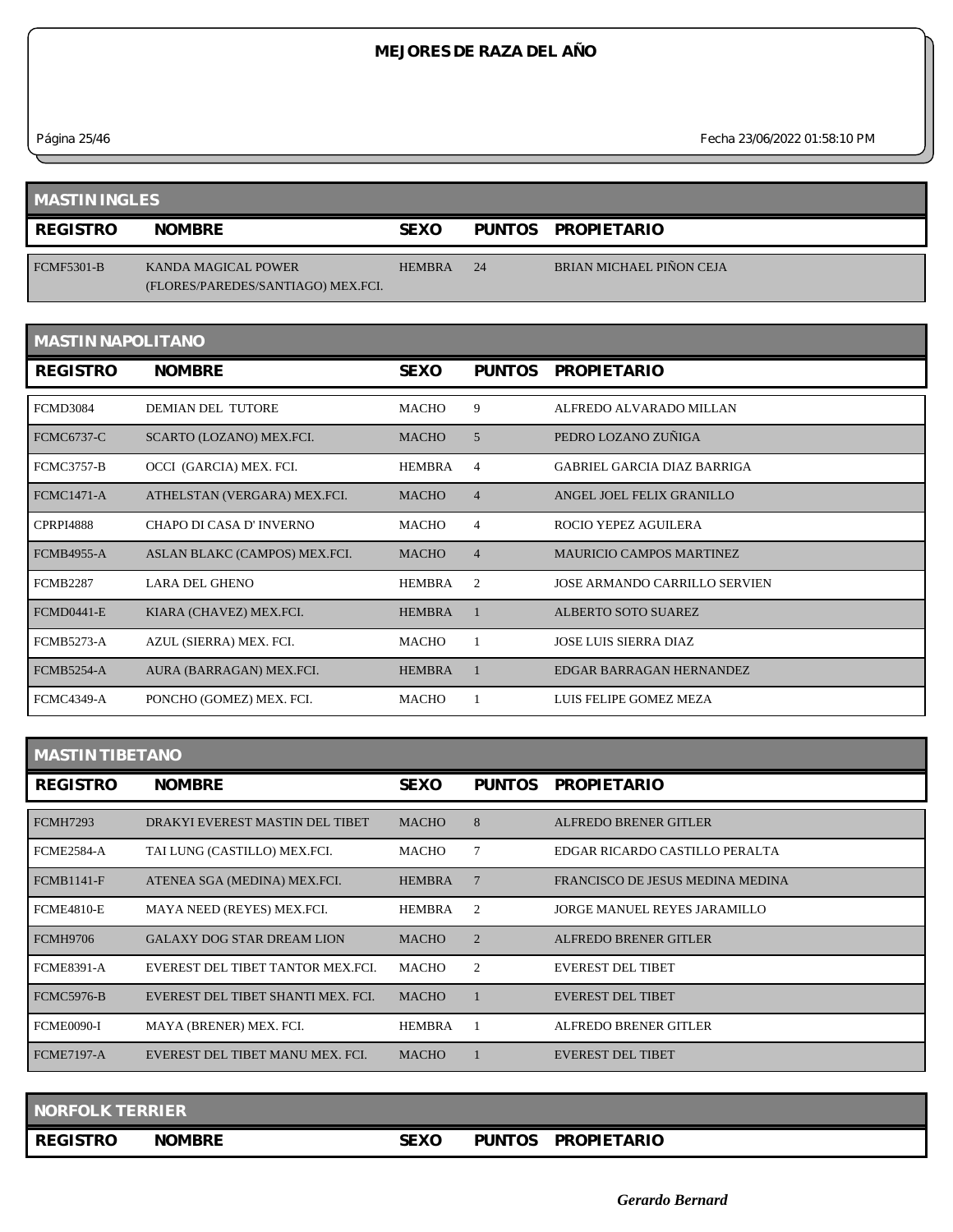*Página 26/46 Fecha 23/06/2022 01:58:10 PM*

| <b>NORFOLK TERRIER</b> |                    |              |  |                            |  |  |
|------------------------|--------------------|--------------|--|----------------------------|--|--|
| <b>REGISTRO</b>        | <b>NOMBRE</b>      | <b>SEXO</b>  |  | PUNTOS PROPIETARIO         |  |  |
| CPRPJ6104              | RANGEL'S GIO PONTI | <b>MACHO</b> |  | <b>GABRIEL RANGEL LEON</b> |  |  |

| <b>NORWICH TERRIER</b> |                            |               |    |                                   |  |  |
|------------------------|----------------------------|---------------|----|-----------------------------------|--|--|
| <b>REGISTRO</b>        | <b>NOMBRE</b>              | <b>SEXO</b>   |    | PUNTOS PROPIETARIO                |  |  |
| <b>FCMD1272-C</b>      | ROBERTA (SANCHEZ) MEX.FCI. | <b>HEMBRA</b> | 10 | <b>MARIA ELENA SANCHEZ GARCIA</b> |  |  |
| FCMH4747-B             | LUCIA (SANCHEZ) MEX.FCI.   | <b>HEMBRA</b> | 8  | MARIANNA JANITZKI SANCHEZ         |  |  |

| <b>PARSON RUSSELL TERRIER</b> |                          |              |  |                      |  |  |
|-------------------------------|--------------------------|--------------|--|----------------------|--|--|
| <b>REGISTRO</b>               | <b>NOMBRE</b>            | <b>SEXO</b>  |  | PUNTOS PROPIETARIO   |  |  |
| <b>FCMF8043</b>               | BR BLENDALE'S AXEL ROSES | <b>MACHO</b> |  | LUIS ALBERTO NORIEGA |  |  |

| <b>PASTOR ALEMAN</b> |                 |               |  |                    |  |
|----------------------|-----------------|---------------|--|--------------------|--|
| <b>REGISTRO</b>      | <b>NOMBRE</b>   | <b>SEXO</b>   |  | PUNTOS PROPIETARIO |  |
| <b>FCMD1685-E</b>    | LISA VON ZARHUE | <b>HEMBRA</b> |  |                    |  |

| <b>PASTOR ALEMAN PELO CORTO</b> |                                                  |               |                       |                                             |  |  |
|---------------------------------|--------------------------------------------------|---------------|-----------------------|---------------------------------------------|--|--|
| <b>REGISTRO</b>                 | <b>NOMBRE</b>                                    | <b>SEXO</b>   | <b>PUNTOS</b>         | <b>PROPIETARIO</b>                          |  |  |
| <b>FCMH9810-A</b>               | JAGER (GUERRERO) MEX. FCI.                       | <b>MACHO</b>  | 15                    | <b>MANUEL GONZALEZ ALEJO</b>                |  |  |
| <b>FCMC2549-B</b>               | <b>KIMBO VON LOAR</b>                            | <b>MACHO</b>  | 4                     | <b>CRIADERO VON LOAR</b>                    |  |  |
| <b>FCMD3360-B</b>               | LEXA VON DER HOFFNUNGSWEIDEN                     | <b>HEMBRA</b> | $\overline{4}$        | ANA GABRIELA SALAS CORTES                   |  |  |
| <b>FCMD3360-D</b>               | <b>FARRAH VON DER HOFFNUNGSWEIDEN</b>            | <b>HEMBRA</b> | 3                     | <b>FABIOLA GONZALEZ MENDEZ</b>              |  |  |
| <b>FCMC8332-C</b>               | <b>KATO VON VELROM</b>                           | <b>MACHO</b>  | 3                     | OMAR VELASCO GARCIA                         |  |  |
| <b>FCMC3620-D</b>               | XANA (NUÑEZ) MEX. FCI.                           | <b>HEMBRA</b> | $\overline{2}$        | <b>JUAN JOSE NUÑEZ LEOS</b>                 |  |  |
| <b>FCME1471</b>                 | VONZO JEMMA OF SUNFARMS GOMEZ<br><b>VON LOAR</b> | <b>HEMBRA</b> | $\mathcal{D}_{\cdot}$ | OSCAR ALEJANDRO REYNA GARZA                 |  |  |
| <b>FCMF6662-A</b>               | KAMIKASE (CORDOBA) MEX. FCI.                     | <b>MACHO</b>  | $\mathfrak{2}$        |                                             |  |  |
| <b>FCMH2850-A</b>               | DEXTER (SOTO) MEX. FCI.                          | <b>MACHO</b>  | $\overline{2}$        | <b>SOTO CERVANTES MIGUEL</b>                |  |  |
| <b>FCMH7610-C</b>               | RAMSES (RODRIGUEZ) MEX.FCI.                      | <b>MACHO</b>  | $\overline{2}$        | ARMANDO RODRIGUEZ MARTEL                    |  |  |
| <b>FCMC5527-D</b>               | CANDY (NUÑEZ) MEX. FCI.                          | <b>HEMBRA</b> |                       | PAVEL RAFAEL NUÑEZ HERNANDEZ                |  |  |
| <b>FCMH5166-F</b>               | <b>NALA VON HAUSE FAREL</b>                      | <b>HEMBRA</b> | -1                    |                                             |  |  |
| <b>FCMI7950-A</b>               | <b>I CAN'T MAKE YOU LOVE ME</b>                  | <b>HEMBRA</b> |                       | <b>JUAN CARLOS VELAZQUEZ DE LEON JULIAN</b> |  |  |

*Gerardo Bernard*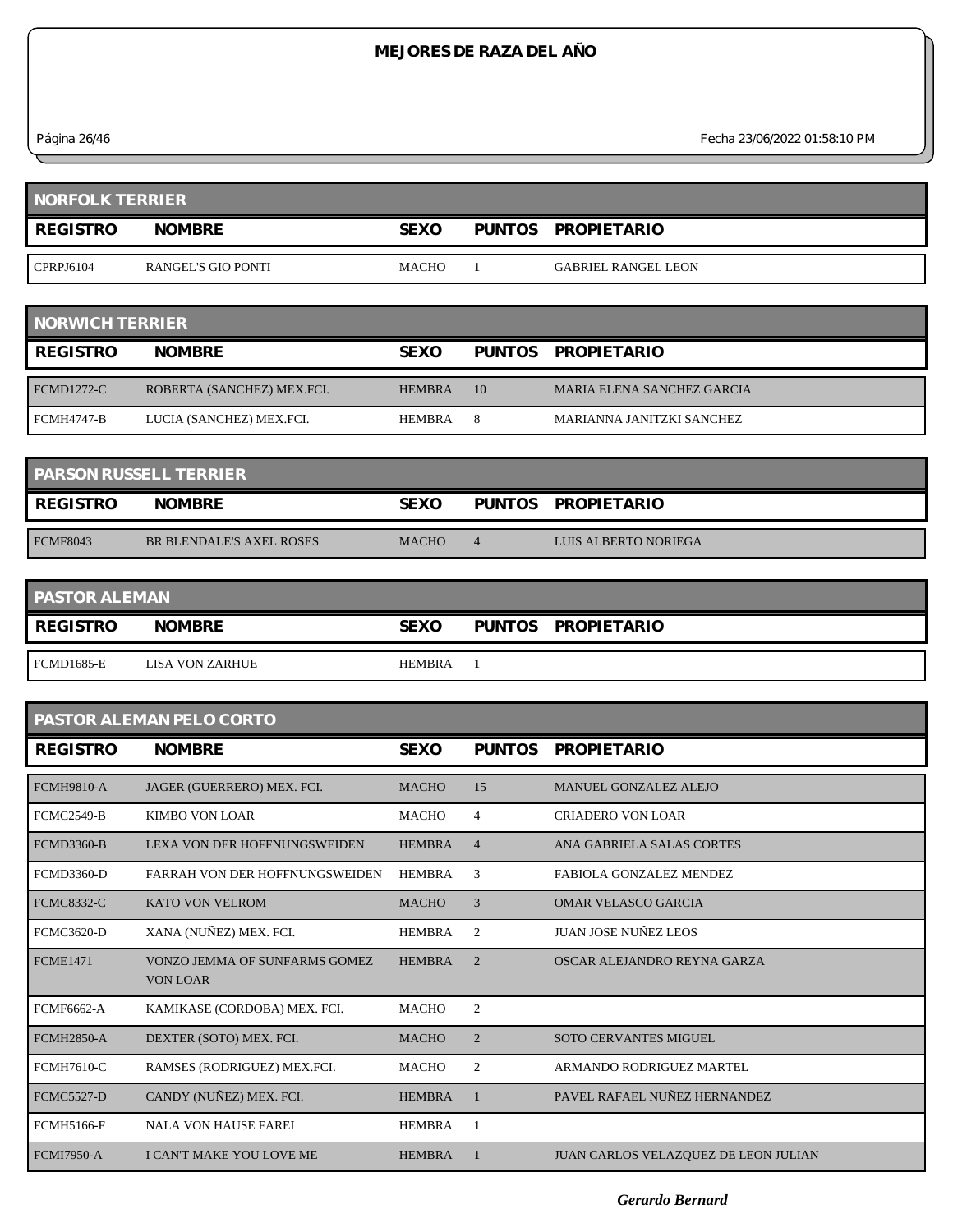*Página 27/46 Fecha 23/06/2022 01:58:10 PM*

|                   | <b>PASTOR ALEMAN PELO CORTO</b> |              |                              |
|-------------------|---------------------------------|--------------|------------------------------|
| <b>REGISTRO</b>   | <b>NOMBRE</b>                   | <b>SEXO</b>  | PUNTOS PROPIETARIO           |
|                   | (CAMPOS/GUERRERO) MEX.FCI       |              |                              |
| <b>FCMG6977-A</b> | BROADWAY (CAMPOS) MEX. FCI.     | <b>MACHO</b> | <b>SAUL CAMPOS ROMERO</b>    |
| FCMD2462-B        | <b>M-JIMMY VOM VICMAR</b>       | <b>MACHO</b> | CHAVARRIA PELLON VICTOR HUGO |

|                   | <b>PASTOR ALEMAN PELO LARGO</b> |               |                |                              |
|-------------------|---------------------------------|---------------|----------------|------------------------------|
| <b>REGISTRO</b>   | <b>NOMBRE</b>                   | <b>SEXO</b>   | PUNTOS         | <b>PROPIETARIO</b>           |
| FCMD2778-E        | WANDA VON ARISCH VERHAAL        | <b>HEMBRA</b> | 8              | ALEJANDRO ARIAS RAMIREZ      |
| <b>FCMH6213-A</b> | <b>D-JEFE VOM VICMAR</b>        | <b>MACHO</b>  | $\overline{4}$ | CHAVARRIA PELLON VICTOR HUGO |
| <b>FCMB9622-A</b> | RON (ARCE) MEX. FCI.            | <b>MACHO</b>  | 4              |                              |
| <b>FCME2637-D</b> | HOLLY (NUÑEZ) MEX. FCI.         | <b>HEMBRA</b> |                | <b>JUAN JOSE NUÑEZ LEOS</b>  |

|                 | <b>PASTOR AMERICANO MINIATURA</b>                      |               |    |                                 |
|-----------------|--------------------------------------------------------|---------------|----|---------------------------------|
| <b>REGISTRO</b> | <b>NOMBRE</b>                                          | <b>SEXO</b>   |    | PUNTOS PROPIETARIO              |
| FCMB6455        | TWOJ'S DANCING IN THE MOONLIGHT<br><b>FOR DUXMINIS</b> | <b>HEMBRA</b> | 12 | MARIA MERCEDES CARDENAS VAQUERO |

| PASTOR AUSTRALIANO |                                                        |               |                |                                                  |  |  |
|--------------------|--------------------------------------------------------|---------------|----------------|--------------------------------------------------|--|--|
| <b>REGISTRO</b>    | <b>NOMBRE</b>                                          | <b>SEXO</b>   | <b>PUNTOS</b>  | <b>PROPIETARIO</b>                               |  |  |
| <b>FCMC3331</b>    | KYRA BLUE LEGEND DEL POPOCATEPETL MACHO                |               | 19             | <b>MARINE FROMENT</b>                            |  |  |
| FCMH9480           | <b>WERDEL SRDCOVE ESO</b>                              | <b>MACHO</b>  | 9              | <b>RICARDO PARES ARCE</b>                        |  |  |
| <b>FCMD2349-A</b>  | THIAGO (VARGAS) MEX.FCI.                               | <b>MACHO</b>  | $\overline{4}$ | <b>ROCIO VARGAS CASTRO</b>                       |  |  |
| FCMC4894-H         | CHEZZ (AMAYA) MEX. FCI.                                | <b>HEMBRA</b> | 4              | <b>MARTIN AMAYA RIVERA</b>                       |  |  |
| <b>FCMG0626-B</b>  | ANES AUSSIES NEW SENSATION MEX. FCL. MACHO             |               | $\overline{4}$ | <b>CRIADERO ANES AUSSIES</b>                     |  |  |
| <b>FCMA2045</b>    | <b>BARSTONE-ARGENTINA REDINTENSE</b>                   | <b>MACHO</b>  | 4              | AGUILA, LUCOIA BELEN /LE BLANC, YVETTE           |  |  |
| <b>FCMB4030-A</b>  | ANES AUSSIES PLAY THE GAME<br>(HORMIGO) MEX. FCI.      | <b>MACHO</b>  | 3              | CRIADERO ANES AUSSIES Y DANIELA HORMIGO MARTINEZ |  |  |
| <b>FCMB4030-B</b>  | ANES AUSSIES BLACK PEARL (HORMIGO) HEMBRA<br>MEX. FCI. |               | 3              | CRIADERO ANES AUSSIES Y DANIELA HORMIGO MARTINEZ |  |  |
| <b>FCMD3089-C</b>  | FREDDIE (VAZQUEZ) MEX.FCI.                             | <b>MACHO</b>  | 2              | RICARDO VAZQUEZ MALDONADO                        |  |  |
| <b>FCMB9327</b>    | NEBESNIY ALJANS FENDERMEN                              | <b>MACHO</b>  | 2              | <b>VIRIDIANA RAMIREZ MORELOS</b>                 |  |  |
| <b>FCMD0264-C</b>  | FREYJA (AMAYA) MEX. FCI.                               | <b>HEMBRA</b> |                | <b>FEDERICO AMAYA RIVERA</b>                     |  |  |
| <b>FCMC4217-A</b>  | ROBIN (ROMERO) MEX.FCI.                                | <b>MACHO</b>  |                | RAFAEL DAVID ROMERO MANTILLA                     |  |  |

*Gerardo Bernard*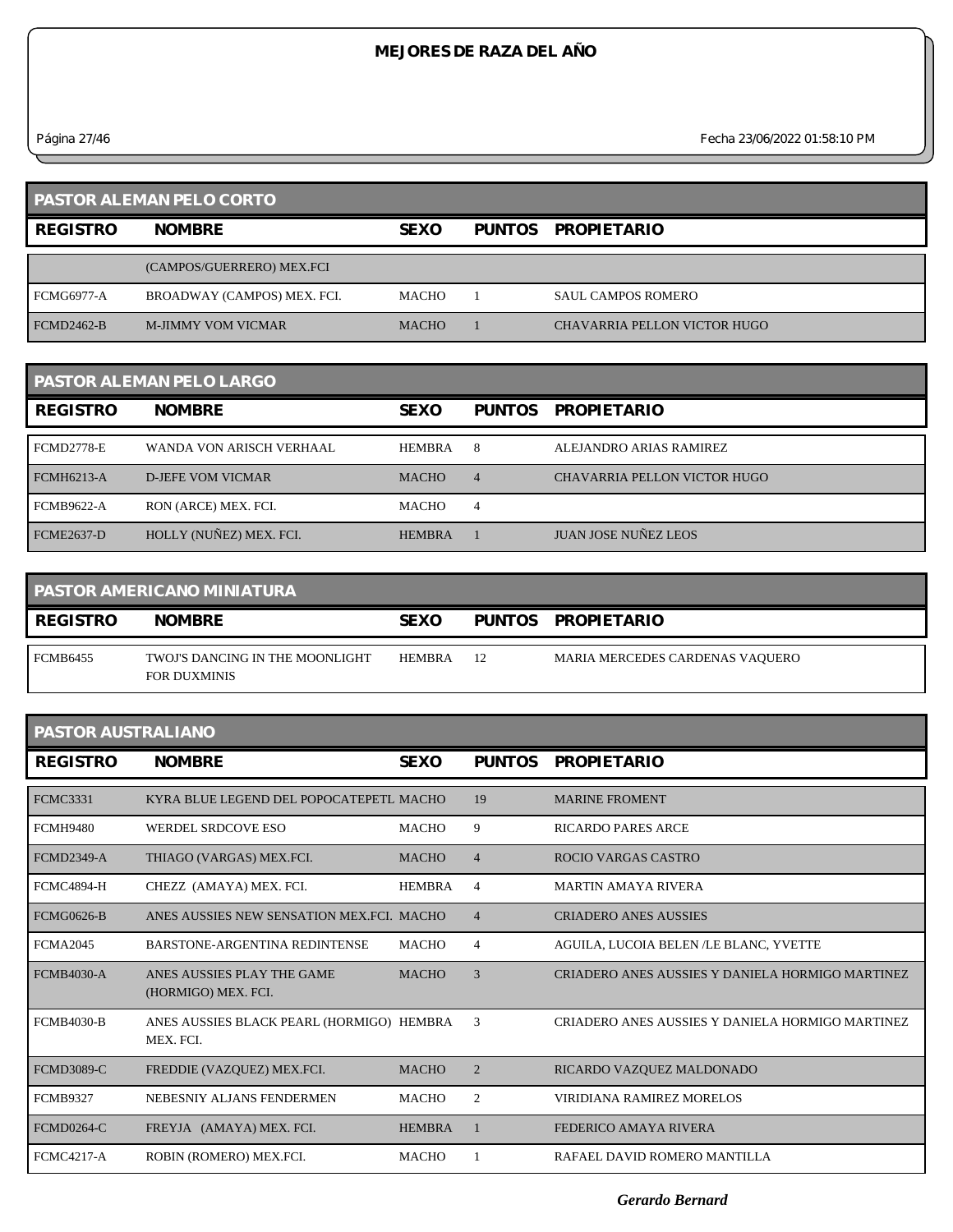*Página 28/46 Fecha 23/06/2022 01:58:10 PM*

| <b>PASTOR AUSTRALIANO</b> |                                         |               |               |                                                                                  |  |
|---------------------------|-----------------------------------------|---------------|---------------|----------------------------------------------------------------------------------|--|
| <b>REGISTRO</b>           | <b>NOMBRE</b>                           | <b>SEXO</b>   | <b>PUNTOS</b> | <b>PROPIETARIO</b>                                                               |  |
| <b>FCMB1318</b>           | COPPERRIDGE DANCER OF THE FALL          | <b>HEMBRA</b> |               | <b>MARINE FROMENT</b>                                                            |  |
| <b>FCMH0733</b>           | BAYOULAND LL ANGEL OF REVELATION HEMBRA |               |               | JUAN FRANCISCO CARBONELL CARRILES & HAYDEN<br><b>HADLEY &amp; YVETTE LEBLANC</b> |  |
| <b>FCMC4893-C</b>         | ANES AUSSIES CANDY GIRL MEX. FCI.       | <b>HEMBRA</b> |               | <b>CRIADERO ANES AUSSIES</b>                                                     |  |
| <b>FCMH4370</b>           | SOMOM'S GOOD VIBRATION                  | <b>MACHO</b>  |               | <b>JUAN RAMON HERNANDEZ CARDENAS</b>                                             |  |
| <b>FCMC6844-A</b>         | JR SOMONS (HERNANDEZ) MEX.FCI.          | <b>MACHO</b>  |               | ANTONIO RAMON GONZALEZ MARTINEZ                                                  |  |

|                   | <b>PASTOR BELGA GROENENDAEL</b>                       |               |                |                                      |
|-------------------|-------------------------------------------------------|---------------|----------------|--------------------------------------|
| <b>REGISTRO</b>   | <b>NOMBRE</b>                                         | <b>SEXO</b>   | <b>PUNTOS</b>  | <b>PROPIETARIO</b>                   |
| <b>FCMC9240</b>   | ROCK AND ROLL ATTITUDE DE LA<br><b>CHENESTRE</b>      | <b>HEMBRA</b> | 8              | ULISES SERRANO JIMENEZ               |
| <b>FCMB5065</b>   | VAN HELSING SULTAN DIAMONDS                           | <b>MACHO</b>  | $\overline{4}$ | <b>IVONNE ADRIANA DAMM GONZALEZ</b>  |
| <b>FCMI4084-D</b> | <b>HAYTON'S EAGLE</b><br>(SPALDING/TACOUARD) MEX.FCI. | <b>MACHO</b>  | 3              | <b>CRIADERO HAYTON'S</b>             |
| <b>FCMC8765</b>   | URBISE DE LA CHENESTRE                                | <b>MACHO</b>  | 3              | ULISES SERRANO JIMENEZ               |
| <b>CPRH7987</b>   | TYSON (VELAZQUEZ DE LEON) MEX.                        | MACHO         | 2              | JUAN CARLOS VELAZQUEZ DE LEON JULIAN |
| <b>FCMF4683-D</b> | <b>HAYTON'S REBECA MEX.FCI.</b>                       | <b>HEMBRA</b> |                | <b>CRIADERO HAYTON'S</b>             |

#### **PASTOR BELGA MALINOIS**

| <b>REGISTRO</b>   | <b>NOMBRE</b>                          | <b>SEXO</b>   | <b>PUNTOS</b>  | <b>PROPIETARIO</b>                    |
|-------------------|----------------------------------------|---------------|----------------|---------------------------------------|
| FCMC0489-A        | R'ICHI BOND (MOCTEZUMA) MEX. FCI.      | МАСНО         | 6              | IX-CHEL SAYILT HERNANDEZ MOCTEZUMA DE |
| <b>FCMB1651-C</b> | KENDRA (ARNAUDA) MEX.FCI.              | <b>HEMBRA</b> | .5             | DANNYA HITZEL ARNAUDA MARTINEZ        |
| <b>FCMB1680-F</b> | DEJA VU (GAYMER) MEX.FCI.              | <b>HEMBRA</b> | $\overline{4}$ | MA.VERONICA GAYMER ALCAYAGA           |
| FCMC0489-B        | ROBERTO IXCAR (MOCTEZUMA) MEX.<br>FCI. | <b>MACHO</b>  | $\overline{4}$ | IX-CHEL SAYILT HERNANDEZ MOCTEZUMA DE |

|                   | <b>PASTOR BELGA TERVUEREN</b> |               |                          |
|-------------------|-------------------------------|---------------|--------------------------|
| <b>REGISTRO</b>   | <b>NOMBRE</b>                 | <b>SEXO</b>   | PUNTOS PROPIETARIO       |
| FCMF4682-D        | HAYTON'S SABRINA MEX.FCI.     | <b>HEMBRA</b> | <b>CRIADERO HAYTON'S</b> |
| <b>FCMF4681-C</b> | <b>HAYTON'S THOR MEX.FCI.</b> | <b>MACHO</b>  | <b>CRIADERO HAYTON'S</b> |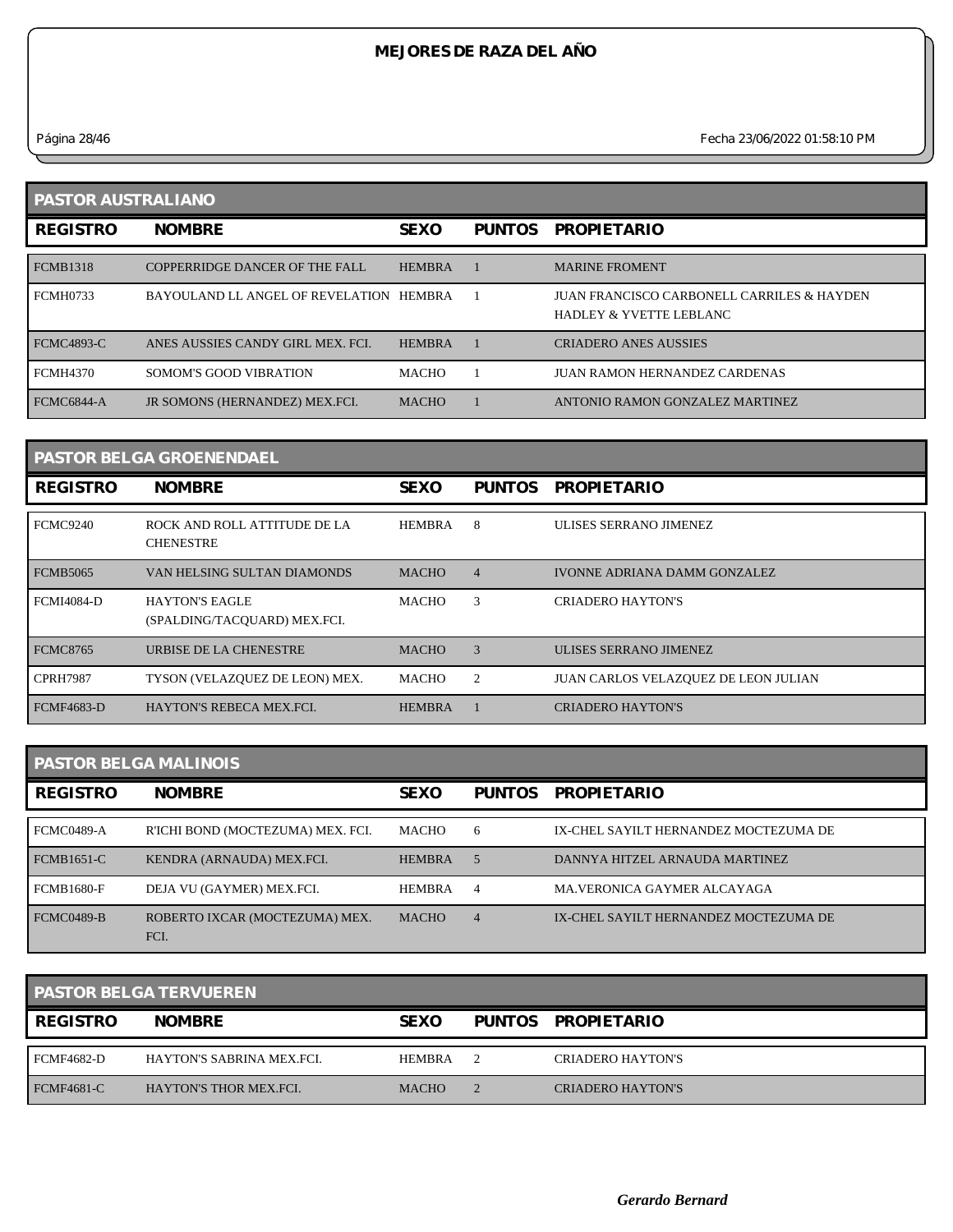*Página 29/46 Fecha 23/06/2022 01:58:10 PM*

| <b>PASTOR BLANCO SUIZO</b> |                                |               |   |                             |
|----------------------------|--------------------------------|---------------|---|-----------------------------|
| <b>REGISTRO</b>            | <b>NOMBRE</b>                  | <b>SEXO</b>   |   | PUNTOS PROPIETARIO          |
| <b>FCMB8333</b>            | KELLYOSBOURNE ZEICHEN VON WOLF | HEMBRA        | 6 | REBECA SAINT MARTIN ALVAREZ |
| <b>FCMB7483</b>            | HUBBLE-BUBLE IZ BELOY BRIGADY  | <b>HEMBRA</b> |   | MA VERONICA GAYMER ALCAYAGA |

|                   | <b>PASTOR DE ASIA CENTRAL</b> |               |     |                                |
|-------------------|-------------------------------|---------------|-----|--------------------------------|
| <b>I REGISTRO</b> | <b>NOMBRE</b>                 | <b>SEXO</b>   |     | PUNTOS PROPIETARIO             |
| <b>FCME4115</b>   | DACIC GUARDIAN HERDA          | HEMBRA        | -34 | EDGAR RICARDO CASTILLO PERALTA |
| <b>FCMC3890-J</b> | INESSA (OTERO) MEX. FCI.      | <b>HEMBRA</b> | 8   | DIANA CECILIA ROMERO ALDRETE   |

| <b>PASTOR DE BRIE</b> |                                |               |               |                                   |  |
|-----------------------|--------------------------------|---------------|---------------|-----------------------------------|--|
| <b>REGISTRO</b>       | <b>NOMBRE</b>                  | <b>SEXO</b>   | <b>PUNTOS</b> | <b>PROPIETARIO</b>                |  |
| <b>FCMF4739-B</b>     | ADONIS (MORA) MEX.FCI.         | <b>MACHO</b>  | 14            | CLAUDIA NORMA BAUCHOT FRAGOSO     |  |
| <b>FCMB1320-D</b>     | CATRINA (BOUCHOT) MEX.FCI.     | <b>HEMBRA</b> | 8             | <b>JOSE GERARDO MONTES SUAREZ</b> |  |
| <b>FCMB6518-A</b>     | FHARA DIVA (AVENDAÑO) MEX.FCI. | <b>HEMBRA</b> | 4             | MARIA JOSEFINA AVENDAÑO LOPEZ     |  |
| <b>FCMF9242-B</b>     | AXEL (GARAY) MEX. FCI.         | <b>MACHO</b>  | 3             | <b>GERARDO GARAY FERNANDEZ</b>    |  |

| <b>PASTOR DE PICARDO</b> |                                        |              |     |                                                                       |
|--------------------------|----------------------------------------|--------------|-----|-----------------------------------------------------------------------|
| <b>REGISTRO</b>          | <b>NOMBRE</b>                          | <b>SEXO</b>  |     | PUNTOS PROPIETARIO                                                    |
| <b>FCMB1691</b>          | PIC D'ARLEE PANACHE                    | HEMBRA       | -33 | <b>JACOUELINE FINKEL</b>                                              |
| <b>FCME1089</b>          | ALLSTARS I'M KEANU REEVES AT BWK<br>CM | <b>MACHO</b> |     | JACOUELINE FINKEL Y ELIZABETH RICHARDS Y AMBER<br>FINKEL LAURA COMBS, |

| <b>PASTOR DE SHETLAND</b> |                                                     |               |                |                              |  |  |
|---------------------------|-----------------------------------------------------|---------------|----------------|------------------------------|--|--|
| <b>REGISTRO</b>           | <b>NOMBRE</b>                                       | <b>SEXO</b>   | <b>PUNTOS</b>  | <b>PROPIETARIO</b>           |  |  |
| <b>FCMC1520-D</b>         | ARUMA (PERAZA) MEX.FCI.                             | <b>HEMBRA</b> | 13             | OSCAR RODRIGO PEREZ MOLINA   |  |  |
| <b>FCMB4081-A</b>         | IRIS (SANCHEZ) MEX. FCI.                            | <b>HEMBRA</b> | 5              | <b>EMILIA SANCHEZ AYON</b>   |  |  |
| <b>FCMD3140-A</b>         | APPA JOSEFO (MACIAS) MEX. FCI.                      | MACHO         | 4              | CARLOS ALBERTO MACIAS GARCIA |  |  |
| <b>FCMB7921</b>           | LEIGH-HI'S IKAL                                     | <b>MACHO</b>  | $\overline{4}$ | OSCAR RODRIGO PEREZ MOLINA   |  |  |
| <b>FCMC5565-D</b>         | <b>OUALITY SPECIAL MOMENT (ALLEGRE)</b><br>MEX.FCI. | MACHO         | 3              | CARLOS ALBERTO MACIAS GARCIA |  |  |
| <b>FCMB5007-B</b>         | KIR (MEJIA) MEX.FCI.                                | <b>MACHO</b>  | 3              | <b>RAUL MEJIA MORA</b>       |  |  |
| <b>FCMB1870-D</b>         | HELA VALKIRIAN (PERAZA) MEX. FCI.                   | <b>HEMBRA</b> | $\overline{c}$ | CARLOS ALBERTO MACIAS GARCIA |  |  |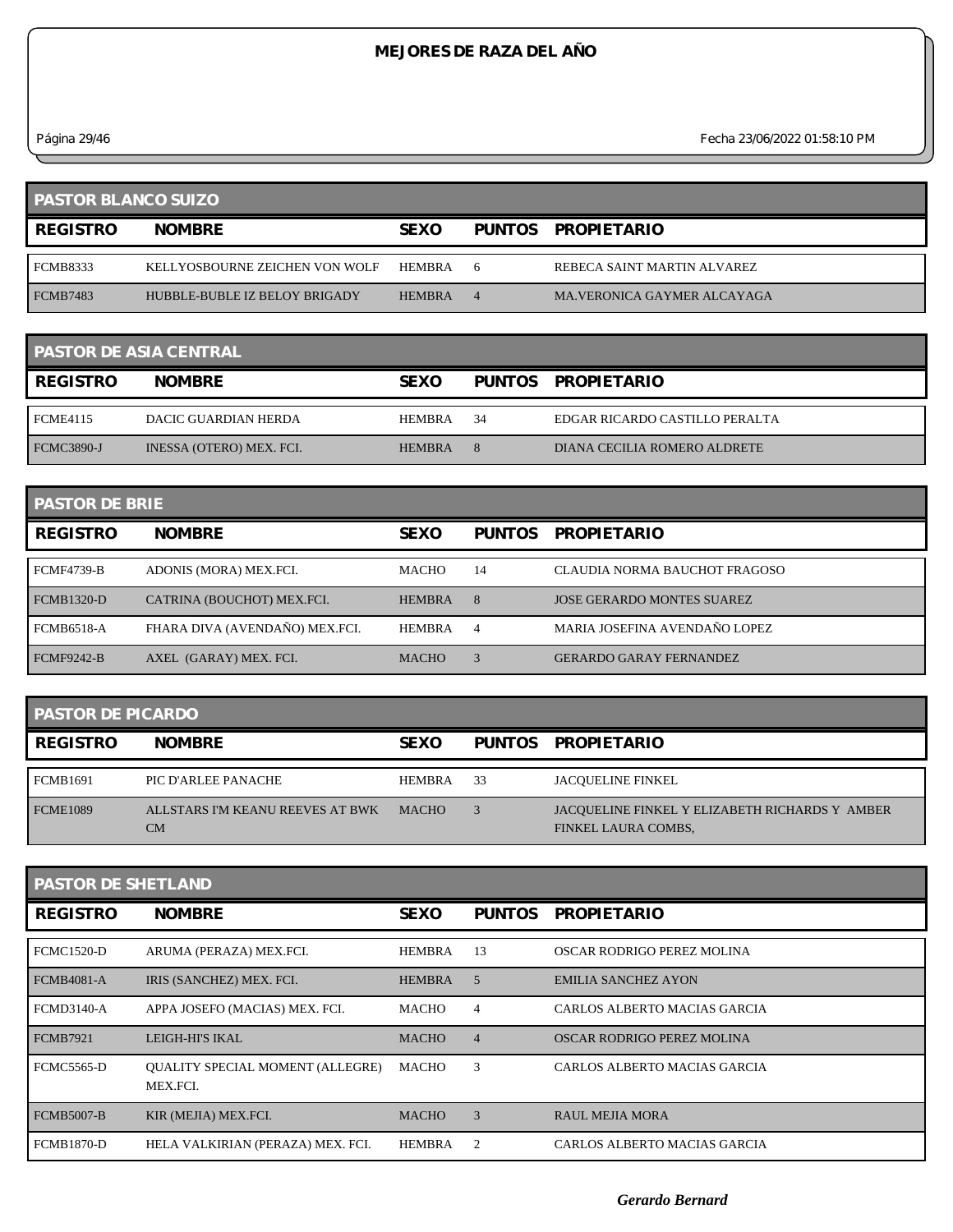*Página 30/46 Fecha 23/06/2022 01:58:10 PM*

| <b>PASTOR DE SHETLAND</b> |                                          |               |               |                              |  |
|---------------------------|------------------------------------------|---------------|---------------|------------------------------|--|
| <b>REGISTRO</b>           | <b>NOMBRE</b>                            | <b>SEXO</b>   | <b>PUNTOS</b> | <b>PROPIETARIO</b>           |  |
| <b>FCMF8986-A</b>         | CUJLL BLUE MIRACLE (MARTIN) MEX.<br>FCI. | <b>HEMBRA</b> |               | ANDRES JAVIER MARTIN ESCOBAR |  |
| <b>FCMB3397</b>           | <b>SCOTFIELD'S MIDNIGHT EXPRESS</b>      | <b>MACHO</b>  |               | ANDRES JAVIER MARTIN ESCOBAR |  |
| <b>FCMC5565-G</b>         | QUESITO MIO (ALLEGRE) MEX.FCI.           | <b>MACHO</b>  |               | MARLENE ALLEGRE HERNANDEZ    |  |

| <b>PASTOR DEL CAUCASO</b> |                                    |               |                |                                   |  |
|---------------------------|------------------------------------|---------------|----------------|-----------------------------------|--|
| <b>REGISTRO</b>           | <b>NOMBRE</b>                      | <b>SEXO</b>   | <b>PUNTOS</b>  | <b>PROPIETARIO</b>                |  |
| <b>FCMF1040-B</b>         | BATIRTZE (INZUNZA) MEX.FCI.        | <b>HEMBRA</b> | -12            | TALYAH COJUC INZUNZA              |  |
| <b>FCMC6024-C</b>         | KENDRA (MONTES) MEX.FCI.           | <b>HEMBRA</b> | 8              | <b>JOSE ALBERTO MONTES CORONA</b> |  |
| <b>FCMB9156</b>           | NADEZHNY STRAZH SUGAN              | <b>MACHO</b>  |                | ELENA VLASENKO                    |  |
| <b>FCMC9317</b>           | <b>OSMANHAN IZ STOLITSY SIBIRI</b> | <b>MACHO</b>  | $\overline{4}$ | EMILIO DAVID MOLINA MORELOS       |  |
| <b>FCMC0811-I</b>         | YAKOV (MARTINEZ) MEX.FCI.          | <b>MACHO</b>  | 3              | ROBERTO ALONSO HERRERA MENDOZA    |  |
| <b>CPRPI3840</b>          | NADEZHNY STRAZH MATRY NA           | <b>HEMBRA</b> |                | ELENA VLASENKO                    |  |

| <b>PEKINES</b>    |                                          |              |                |                                                                                               |
|-------------------|------------------------------------------|--------------|----------------|-----------------------------------------------------------------------------------------------|
| <b>REGISTRO</b>   | <b>NOMBRE</b>                            | <b>SEXO</b>  | <b>PUNTOS</b>  | <b>PROPIETARIO</b>                                                                            |
| <b>FCMB3546-A</b> | BIG BOY D'ARIZA (HERNANDEZ) MEX.<br>FCI. | MACHO        | 13             | <b>IVAN DANIEL HERNANDEZ ARIZA</b>                                                            |
| <b>FCMG1510-B</b> | DE LUNA HULK MEX.FCL                     | <b>MACHO</b> | 8              | <b>CRIADERO DE LUNA</b>                                                                       |
| <b>FCMH9146</b>   | DELUNA FOREVER DUNKIRK                   | HEMBRA       |                | <b>JUAN CARLOS DE LUNA AMARILLAS</b>                                                          |
| CPRPH7844         | <b>KLERKSHOF DE STATESMAN</b>            | <b>MACHO</b> | 3              | <b>JUAN CARLOS DE LUNA AMARILLAS</b>                                                          |
| <b>FCMD0958</b>   | DUNKIRK JUST ONE MORE TIME               | <b>MACHO</b> | $\overline{2}$ | LIBIA MARIA MACEDO DELGADO & JUAN CARLOS DE LUNA<br>AMARILLAS & TOMOTHY REESE Y RANDY WINTERS |
| <b>FCMC8914</b>   | KLERKSHOF DE STATESMAN                   | <b>MACHO</b> |                | <b>JUAN CARLOS DE LUNA AMARILLAS</b>                                                          |

| PEQUEÑO BASSET GRIFFON VENDEANO |                          |              |              |                                                               |  |  |
|---------------------------------|--------------------------|--------------|--------------|---------------------------------------------------------------|--|--|
| REGISTRO                        | <b>NOMBRE</b>            | <b>SEXO</b>  |              | PUNTOS PROPIETARIO                                            |  |  |
| <b>FCMC8941</b>                 | BLACK MAJESTY INNOVATION | <b>MACHO</b> | <sub>6</sub> | JUAN FRANCISCO CARBONELL CARRILES Y GILBERTO<br>CANTÚ JIMÉNEZ |  |  |

| <b>PERRO DE AGUA ESPAÑOL</b> |               |       |               |                    |
|------------------------------|---------------|-------|---------------|--------------------|
| <b>REGISTRO</b>              | <b>NOMBRE</b> | SEX ( | <b>PUNTOS</b> | <b>PROPIETARIO</b> |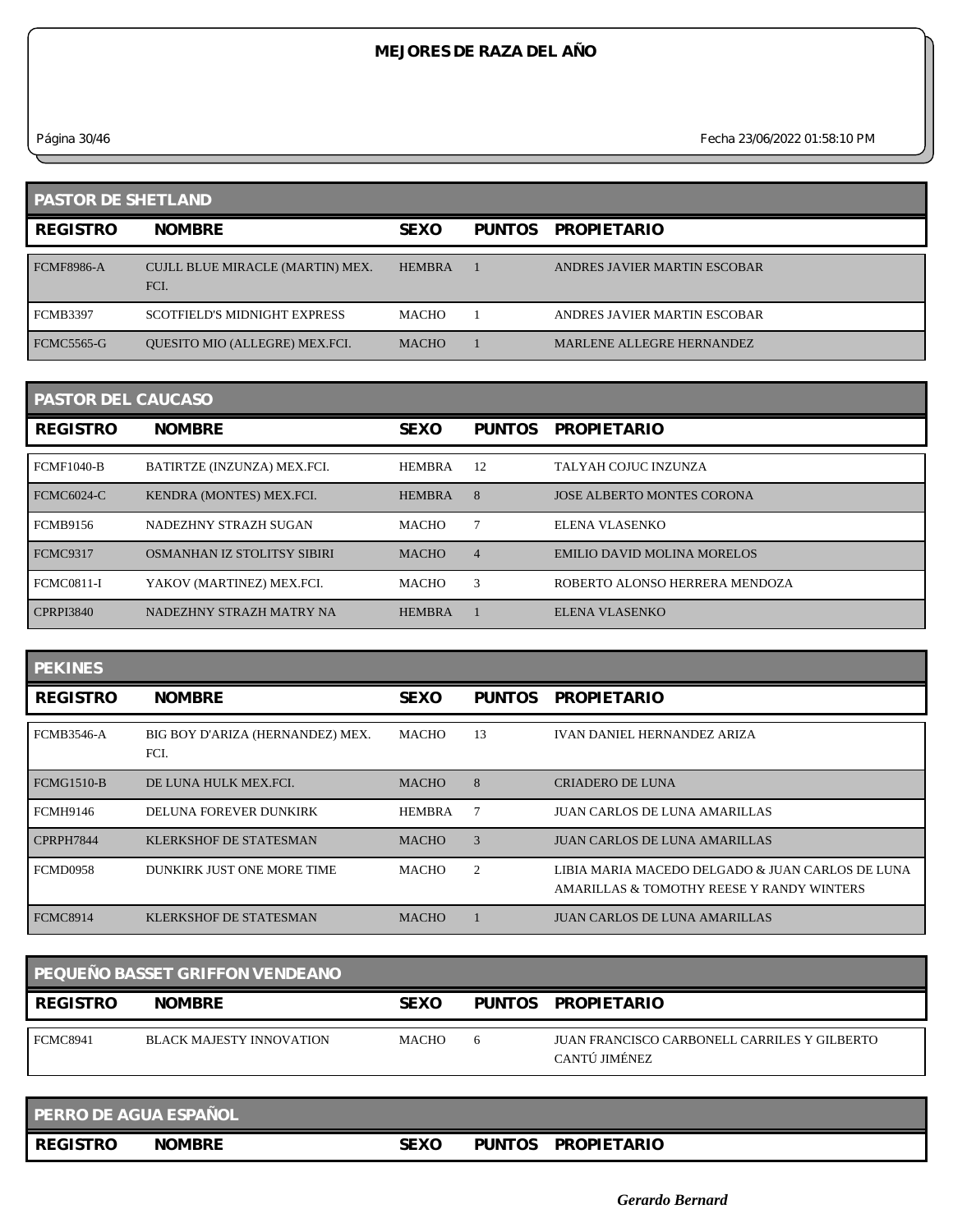$\overline{\phantom{0}}$ 

*Página 31/46 Fecha 23/06/2022 01:58:10 PM*

| PERRO DE AGUA ESPAÑOL |                        |              |    |                                                                  |  |
|-----------------------|------------------------|--------------|----|------------------------------------------------------------------|--|
| <b>REGISTRO</b>       | <b>NOMBRE</b>          | <b>SEXO</b>  |    | PUNTOS PROPIETARIO                                               |  |
| <b>CPRPJ6034</b>      | RAYARAGUA INDIAN PARTY | <b>MACHO</b> | 15 | DANIELA GUADALUPE GARZA ARCINIEGA                                |  |
| <b>FCMC7802</b>       | DE MIROBRIGA COFFEE    | <b>MACHO</b> |    | NORA EDITH HERNANDEZ BENITO Y JORGE AMAURI<br>SANTIAGO MARROQUIN |  |

| <b>PERRO SIN PELO DEL PERU GRANDE</b> |                       |              |  |                           |  |
|---------------------------------------|-----------------------|--------------|--|---------------------------|--|
| <b>REGISTRO</b>                       | <b>NOMBRE</b>         | <b>SEXO</b>  |  | PUNTOS PROPIETARIO        |  |
| FCMD1013                              | PEQUENOH DE KORRANTOH | <b>MACHO</b> |  | ALEJANDRO SANDOVAL HALLER |  |

| <b>PINSCHER MINIATURA</b> |                                  |               |                |                             |  |  |
|---------------------------|----------------------------------|---------------|----------------|-----------------------------|--|--|
| <b>REGISTRO</b>           | <b>NOMBRE</b>                    | <b>SEXO</b>   | <b>PUNTOS</b>  | <b>PROPIETARIO</b>          |  |  |
| <b>FCMH5224</b>           | <b>MARLEX LOVE HANGOVER</b>      | <b>HEMBRA</b> | 8              | CHACON QUINTANILLA FERNANDO |  |  |
| FCMC3464-A                | E DAX (CHACON) MEX.FCI.          | <b>MACHO</b>  | $\overline{4}$ | ALEJANDRO JARAMILLO CEPEDA  |  |  |
| <b>FCME9771-A</b>         | HAYTON'S BELOVED MEX. FCL        | <b>HEMBRA</b> | 2              | CRIADERO HAYTON'S           |  |  |
| <b>FCMC6630-A</b>         | <b>HAYTON'S ETIENNE MEX FCI.</b> | <b>MACHO</b>  |                | <b>CRIADERO HAYTON'S</b>    |  |  |

| <b>PITBULL TERRIER AMERICANO</b> |                                                 |               |                |                                |  |
|----------------------------------|-------------------------------------------------|---------------|----------------|--------------------------------|--|
| <b>REGISTRO</b>                  | <b>NOMBRE</b>                                   | <b>SEXO</b>   |                | PUNTOS PROPIETARIO             |  |
| XIGA0232                         | 'PR' HS HANDLERS MAMBA NEGRA<br>LOREJC          | <b>HEMBRA</b> | 8              | LORENA MARIBEL JUAREZ CARBALLO |  |
| XIPZ0313                         | TSUNAMI'S YURI BOYCA OF MEGAR<br><b>KENNELS</b> | <b>MACHO</b>  | $\overline{4}$ | SALVADOR MENDOZA MAGAÑA        |  |

| POINTER ALEMAN DE PELO CORTO |                                |               |                    |                                       |  |  |
|------------------------------|--------------------------------|---------------|--------------------|---------------------------------------|--|--|
| <b>REGISTRO</b>              | <b>NOMBRE</b>                  | <b>SEXO</b>   | <b>PUNTOS</b>      | <b>PROPIETARIO</b>                    |  |  |
| <b>FCMC7395-B</b>            | ALDA (HERNANDEZ) MEX.FCI.      | HEMBRA        | 23                 | EDMUNDO FELIPE BATRES OLIVARES        |  |  |
| <b>FCMH8545-C</b>            | XALA (HERNANDEZ) MEX. FCI.     | <b>HEMBRA</b> | .5                 | <b>MARIO ROBERTO HERNANDEZ TORRES</b> |  |  |
| <b>FCMD3252-H</b>            | LUNA (MADERA) MEX. FCI.        | <b>HEMBRA</b> | $\overline{4}$     | LUIS ADOLFO MADERA ALCOCER            |  |  |
| <b>FCMD1146</b>              | RUGERHEIM'S MASHA TATA&MELLI   | <b>HEMBRA</b> | $\overline{4}$     | MARICELA GONZALEZ MUÑOZ               |  |  |
| <b>FCMA1862</b>              | ATILA BTO 2016 DO BALACO BRACO | <b>MACHO</b>  | 4                  | ORLANDO CANO RESENDEZ Y ADRIANA MAGNE |  |  |
| <b>FCMG4757-C</b>            | WALLY (HERNANDEZ) MEX. FCI.    | <b>HEMBRA</b> | 3                  | <b>MARIO ROBERTO HERNANDEZ TORRES</b> |  |  |
| <b>CPRPI4204</b>             | ATILA BTO 2016 DO BALACO BRACO | <b>MACHO</b>  | $\mathfrak{D}_{1}$ | <b>ADRIANA MAGNE</b>                  |  |  |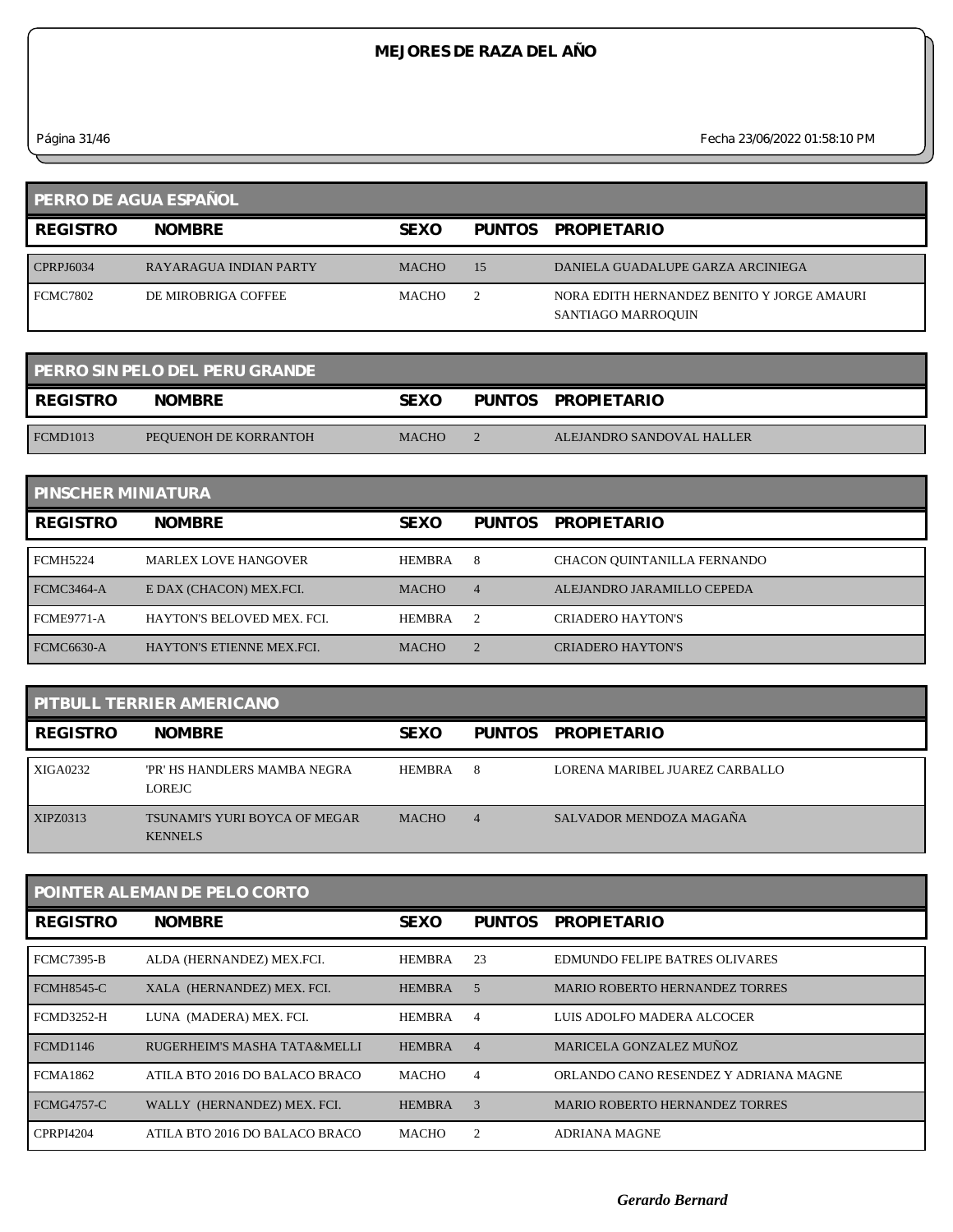*Página 32/46 Fecha 23/06/2022 01:58:10 PM*

| <b>POINTER ALEMAN DE PELO CORTO</b> |                            |              |   |                                       |  |
|-------------------------------------|----------------------------|--------------|---|---------------------------------------|--|
| <b>REGISTRO</b>                     | <b>NOMBRE</b>              | <b>SEXO</b>  |   | PUNTOS PROPIETARIO                    |  |
| <b>FCME3372</b>                     | <b>ANDY</b>                | <b>MACHO</b> | 2 | <b>EDMUNDO FELIPE BATRES OLIVARES</b> |  |
| FCMD3293                            | <b>CONAN DE VALCREOLE</b>  | МАСНО        | 2 | MARICELA GONZALEZ MUÑOZ               |  |
| <b>FCMK6436-A</b>                   | PANZER (BAUTISTA) MEX.FCI. | <b>MACHO</b> |   | <b>JOSE ANTONIO BAUTISTA TAMEZ</b>    |  |

| <b>POINTER ALEMAN DE PELO DURO</b> |                                               |             |  |                                                              |  |
|------------------------------------|-----------------------------------------------|-------------|--|--------------------------------------------------------------|--|
| <b>REGISTRO</b>                    | <b>NOMBRE</b>                                 | <b>SEXO</b> |  | PUNTOS PROPIETARIO                                           |  |
| FCMD0825                           | HAMPTON COURT'S START IT UP AND<br>NEVER STOP | MACHO       |  | GERARDO BERNARD HDEZ-LANDA Y ALEJANDRA HDZ -<br>LANDA GARCIA |  |

| <b>POODLE GRANDE - GRIS/APRICOT</b> |                           |               |    |                              |  |
|-------------------------------------|---------------------------|---------------|----|------------------------------|--|
| <b>REGISTRO</b>                     | <b>NOMBRE</b>             | <b>SEXO</b>   |    | PUNTOS PROPIETARIO           |  |
| <b>FCMD2240-B</b>                   | HARRY (SOLARES) MEX. FCI. | <b>MACHO</b>  | 20 | NALLELI ALGUERDA RAMOS TAPIA |  |
| FCMD0177-E                          | ISABELLA (NUÑEZ) MEX.FCI. | <b>HEMBRA</b> | Q  | LUZ VICTORIA VERA CERNA      |  |

| <b>POODLE GRANDE - MARRON/BLANCO/NEGRO</b> |                                               |               |                |                                   |  |  |
|--------------------------------------------|-----------------------------------------------|---------------|----------------|-----------------------------------|--|--|
| <b>REGISTRO</b>                            | <b>NOMBRE</b>                                 | <b>SEXO</b>   | <b>PUNTOS</b>  | <b>PROPIETARIO</b>                |  |  |
| <b>CPRPI3872</b>                           | <b>EDIVETTE CRUELLA DE V1L</b>                | <b>HEMBRA</b> | 30             | <b>JOSE DE JESUS LUNA LOPEZ</b>   |  |  |
| <b>FCME0731</b>                            | <b>MACHUCAS DANI</b>                          | <b>MACHO</b>  | 20             | <b>CHRISTIAN GUERRA DE JESUS</b>  |  |  |
| <b>FCMB6621-F</b>                          | LENNY SWEET MOON (VERA) MEX.FCI.              | <b>HEMBRA</b> | $\overline{4}$ | LUZ VICTORIA VERA CERNA           |  |  |
| CPRPJ6173                                  | PIED MONT WILLD CARD ATLUN ARAMI              | <b>HEMBRA</b> | 3              | <b>JOSE DE JESUS LUNA LOPEZ</b>   |  |  |
| <b>FCMB5053-C</b>                          | ARTEMISA DE MITILENE (CANTÚ)<br>MEX.FCI.      | <b>HEMBRA</b> | $\overline{2}$ | AZARETH JIMENNA CANTÚ PEÑA        |  |  |
| <b>FCME3128</b>                            | LEONARD DE NOOR Y ALBARRAL                    | <b>MACHO</b>  | $\overline{2}$ | NORMA CECILIA LOPEZ MORALES       |  |  |
| <b>FCMC4650-B</b>                          | ALCIDES (NUÑEZ) MEX. FCI.                     | <b>MACHO</b>  |                | ALEJANDRO NUÑEZ ARMESTO           |  |  |
| <b>FCMD1544-B</b>                          | DREAM AT NIGHT (RABINOVITZ/FOLEY)<br>MEX.FCI. | MACHO         |                | JOSE DE JESUS LUNA LOPEZ          |  |  |
| <b>FCMC8101</b>                            | CHICAVALLO BORN TO BE WILD                    | <b>MACHO</b>  |                | JÁZKARA AMARAVANTI GONZÁLEZ SÁENZ |  |  |
| <b>FCMB3815-B</b>                          | KHLOÉ (CASTILLO) MEX.FCI.                     | <b>HEMBRA</b> |                | OSCAR ISRAEL CASTILLO PADILLA     |  |  |

| <b>POODLE TOY</b> |               |             |               |                    |
|-------------------|---------------|-------------|---------------|--------------------|
| <b>REGISTRO</b>   | <b>NOMBRE</b> | <b>SEXO</b> | <b>PUNTOS</b> | <b>PROPIETARIO</b> |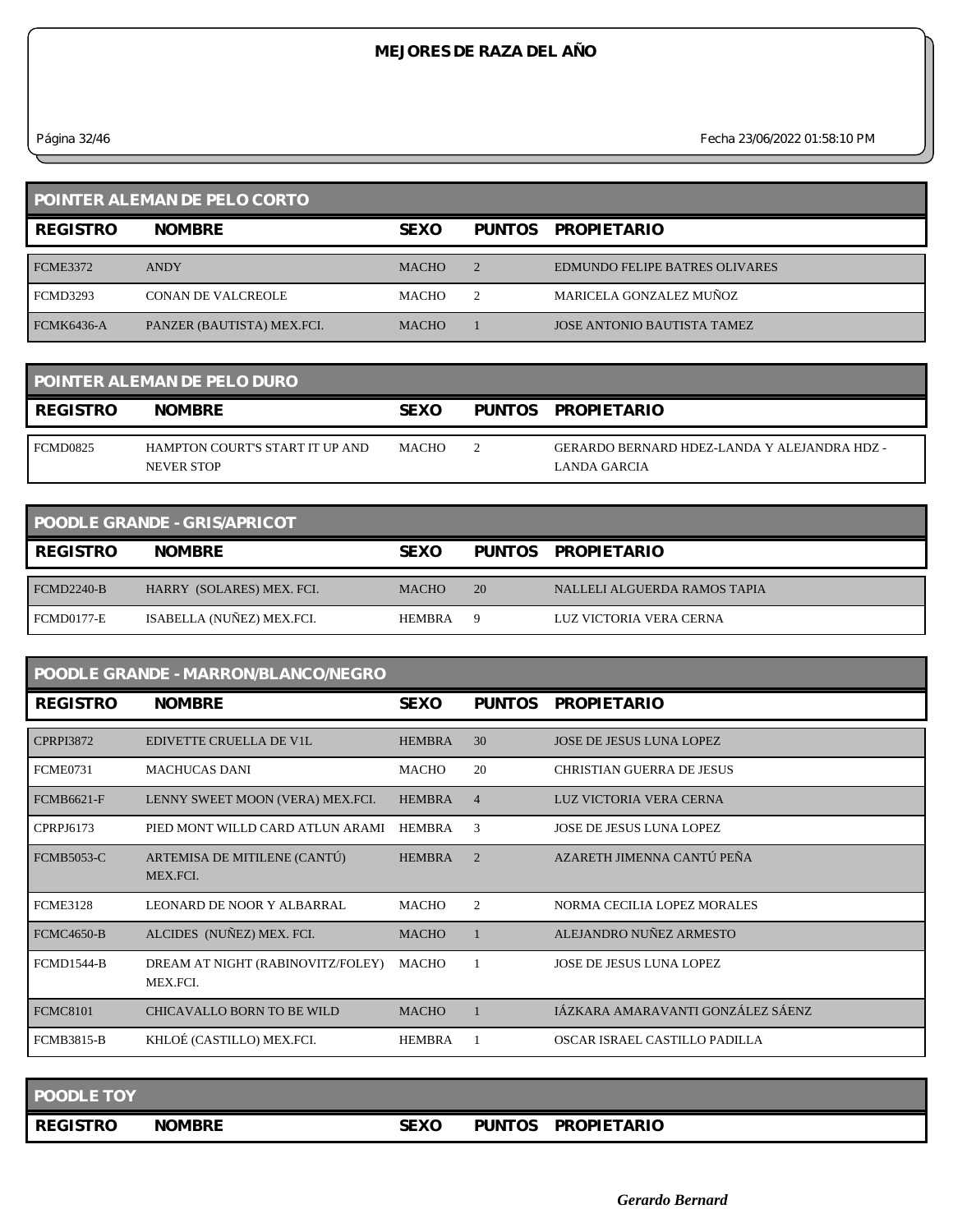*Página 33/46 Fecha 23/06/2022 01:58:10 PM*

| <b>POODLE TOY</b> |                              |              |                |                                |  |
|-------------------|------------------------------|--------------|----------------|--------------------------------|--|
| <b>REGISTRO</b>   | <b>NOMBRE</b>                | <b>SEXO</b>  |                | PUNTOS PROPIETARIO             |  |
| <b>FCMC8139-A</b> | RED VELVET (VELOZ) MEX. FCI. | <b>MACHO</b> | 8              | <b>ENRIQUE VELOZ GUTIERREZ</b> |  |
| <b>FCMF7455</b>   | <b>VALEGRO'S BUDAPEST</b>    | <b>MACHO</b> | $\overline{4}$ | <b>ENRIQUE VELOZ GUTIERREZ</b> |  |

| <b>PRESA CANARIO</b> |                             |               |   |                                   |  |
|----------------------|-----------------------------|---------------|---|-----------------------------------|--|
| <b>I REGISTRO</b>    | <b>NOMBRE</b>               | <b>SEXO</b>   |   | PUNTOS PROPIETARIO                |  |
| <b>CPRI4296</b>      | HARLEY QUINN (VERGARA) MEX. | <b>HEMBRA</b> | 8 | SERGIO EDUARDO VERGARA LEE        |  |
| CPRI2021-J           | HARLEY OUINN (PALAFOX) MEX. | <b>HEMBRA</b> | 4 | <b>MARTIN IVAN PALAFOX ROBIES</b> |  |

| <b>PUG</b>        |                                                    |               |                |                                                     |
|-------------------|----------------------------------------------------|---------------|----------------|-----------------------------------------------------|
| <b>REGISTRO</b>   | <b>NOMBRE</b>                                      | <b>SEXO</b>   | <b>PUNTOS</b>  | <b>PROPIETARIO</b>                                  |
| FCMC8402          | <b>GIRALDITA'S DELICIOSA</b>                       | <b>HEMBRA</b> | 45             | <b>JOSE ALBERTO VELEZ CONTRERAS</b>                 |
| <b>FCMF1402-C</b> | GUIVERCELLI GALAXY MEX.FCI.                        | <b>HEMBRA</b> | $\overline{4}$ | <b>JOSE ANTONIO BECERRIL BARCENAS</b>               |
| <b>FCMB9625</b>   | LOS CHATOS DEL NORTE SPECIAL<br><b>EDITION</b>     | <b>MACHO</b>  | $\overline{4}$ | TANIA EVELYN SANCHEZ CARCAÑO                        |
| <b>FCMD2012-A</b> | SAPOBLEDOR DARD ARTIST<br>(FLORES/MEYER) MEX. FCI. | <b>HEMBRA</b> | 3              | <b>BENJAMIN FLORES REYES Y MANUEL MEYER CABRERA</b> |
| FCMC7348-A        | BUMMER (VAZQUEZ) MEX.FCI.                          | <b>MACHO</b>  | 2              | SINUHE VAZQUEZ MONTOYA                              |
| <b>FCMD3475</b>   | <b>GLABROUS PUGNACIOUS OOPS!</b>                   | <b>MACHO</b>  |                | ELEAZAR GERARDO MORENO MATA                         |
| FCME4224-A        | SAPOBLEDOR DARK KNIGHT (FLORES)<br>MEX.FCI.        | <b>MACHO</b>  |                | <b>BENJAMIN FLORES REYES</b>                        |

| <b>PUMI</b>       |                                                            |              |                                                                                     |
|-------------------|------------------------------------------------------------|--------------|-------------------------------------------------------------------------------------|
| <b>REGISTRO</b>   | <b>NOMBRE</b>                                              | <b>SEXO</b>  | PUNTOS PROPIETARIO                                                                  |
| <b>FCMC7657-A</b> | NEED'S NO INTRODUCTION<br>(SANCHEZ/LEVY/SANTIAGO) MEX.FCI. | <b>MACHO</b> | SANCHEZ PALOMEQUE DIEGO Y CHRIS LEVY & THOMAS H.<br>LEVY Y RENATA SANTIAGO PRECIADO |

| <b>RODESIANO</b> |                          |               |                        |
|------------------|--------------------------|---------------|------------------------|
| <b>REGISTRO</b>  | <b>NOMBRE</b>            | <b>SEXO</b>   | PUNTOS PROPIETARIO     |
| $FCMD3433-A$     | SUNY (MENDOZA) MEX. FCI. | <b>HEMBRA</b> | ARGENTINO MENDOZA CHAN |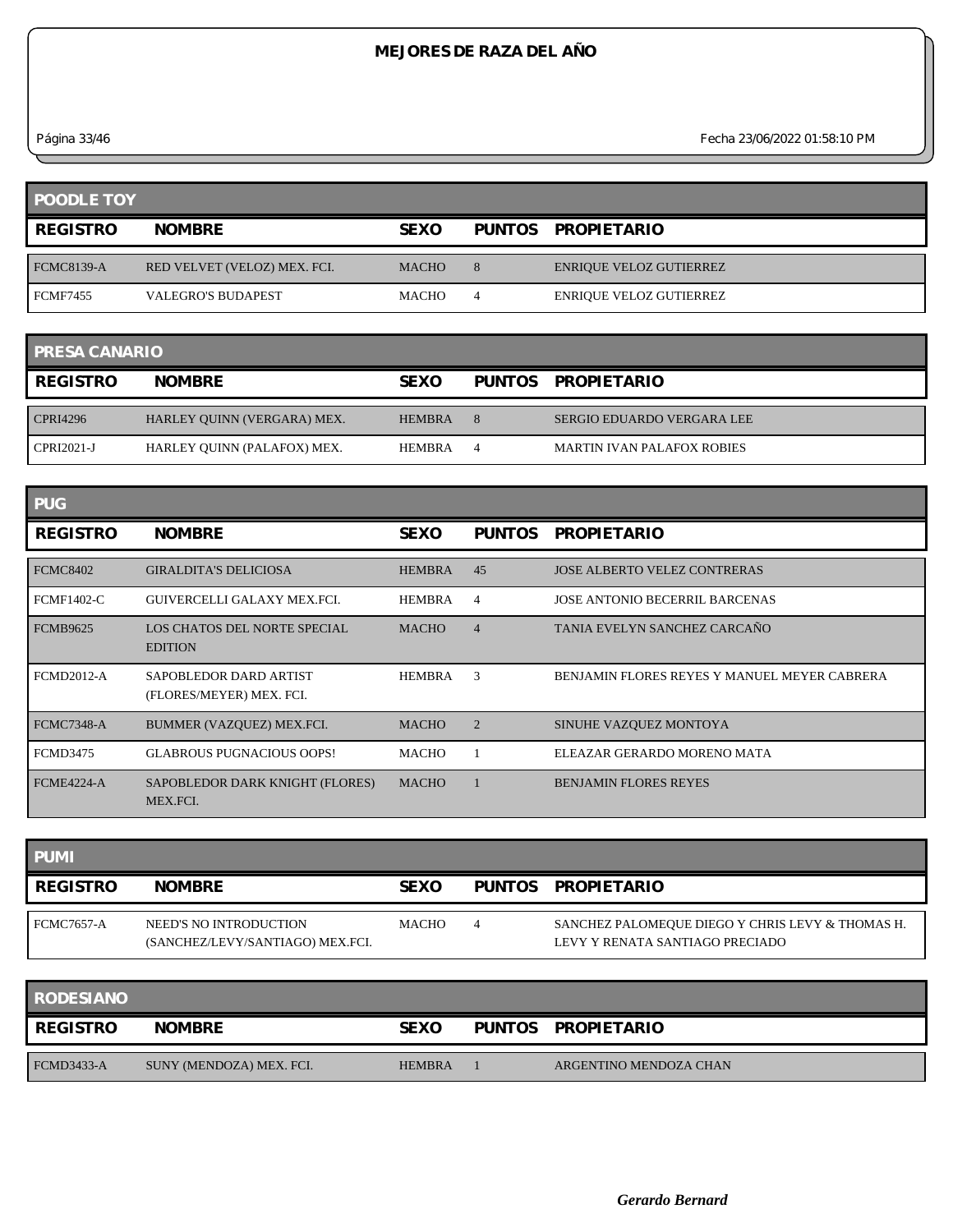*Página 34/46 Fecha 23/06/2022 01:58:10 PM*

| <b>ROTTWEILER</b> |                                    |               |               |                                      |  |  |
|-------------------|------------------------------------|---------------|---------------|--------------------------------------|--|--|
| <b>REGISTRO</b>   | <b>NOMBRE</b>                      | <b>SEXO</b>   | <b>PUNTOS</b> | <b>PROPIETARIO</b>                   |  |  |
| <b>FCMD0079</b>   | <b>BEA ROPLAHAUS OF SECUTOR</b>    | <b>HEMBRA</b> | 26            | ALARCON JARAMILLO GENARO             |  |  |
| <b>FCMC6774</b>   | <b>SILVER VOM HAUS ZAFIROVSKI</b>  | <b>MACHO</b>  | 14            | ENRIQUE GONZALEZ DE LA PARRA         |  |  |
| <b>FCME6473-B</b> | AITHOR (ZAMACONA) MEX.FCI.         | <b>MACHO</b>  | 9             | ALARCON JARAMILLO GENARO             |  |  |
| <b>FCME3796-D</b> | OLIMPIA VON DER GOPA'S MEX. FCL    | <b>HEMBRA</b> | 2             | CRIADERO VON DER GOPA'S              |  |  |
| <b>FCMB3892</b>   | <b>BARACK ROPLAHAUS OF SECUTOR</b> | <b>MACHO</b>  | 2             | LUIS ENRIQUE MARTINEZ JIMENEZ        |  |  |
| <b>FCMC7927-A</b> | CASSIUS CLAY (ARJONA) MEX.FCI.     | <b>MACHO</b>  | 2             | JOSE GONZALO ARJONA SOLIS            |  |  |
| <b>FCMD3108-B</b> | UVA (MAYORGA) MEX.FCI.             | <b>HEMBRA</b> | 2             | <b>TOMAS CUELI GUTIERREZ</b>         |  |  |
| <b>FCME9766-B</b> | CAYN (ALARCON) MEX.FCI.            | <b>MACHO</b>  |               | DIEGO FERNANDO MARTINEZ SANCHEZ      |  |  |
| <b>FCME5091-F</b> | ATENEA (GARCIA) MEX.FCI.           | <b>HEMBRA</b> |               | EDSON URIEL GARCIA MORENO            |  |  |
| <b>FCMB1765-A</b> | KARMA VON DER GOPA'S MEX.FCI.      | <b>MACHO</b>  | -1            | ENRIQUE GONZALEZ DE LA PARRA         |  |  |
| <b>FCMC8037</b>   | Y-RAMBO VON DER OBERSTEN           | <b>MACHO</b>  |               | JOAO MILTON HERNANDEZ MENDEZ         |  |  |
| <b>FCMD1173</b>   | <b>UBER DE YOLCRIS</b>             | <b>MACHO</b>  |               | VICENTE RIVA-PALACIO SULSER          |  |  |
| <b>FCMC8144-A</b> | PARDO (MOTE) MEX.FCI.              | <b>MACHO</b>  | 1             | SILVIA ALEJANDRA MOTE MANZANERO      |  |  |
| <b>FCMC9326</b>   | <b>FARON "HAUSE KALIGULA</b>       | <b>MACHO</b>  |               | JOSE DE JESUS ALBERTO DIAZ CONTRERAS |  |  |

| <b>SALUKI</b>   |                                 |               |                               |
|-----------------|---------------------------------|---------------|-------------------------------|
| <b>REGISTRO</b> | <b>NOMBRE</b>                   | <b>SEXO</b>   | PUNTOS PROPIETARIO            |
| FCMC8768        | DE LA CASA BORROMEO'S JACARANDA | <b>HEMBRA</b> | RICARDO ORLANDO ALVAREZ VILLA |

| <b>SAMOYEDO</b>   |                                           |               |                |                                  |
|-------------------|-------------------------------------------|---------------|----------------|----------------------------------|
| <b>REGISTRO</b>   | <b>NOMBRE</b>                             | <b>SEXO</b>   | <b>PUNTOS</b>  | <b>PROPIETARIO</b>               |
| FCMD3430          | ART MUAR FROM RUSSIAN WITH LOVE           | <b>HEMBRA</b> | 12             | <b>MANUEL MARQUEZ GOMEZ</b>      |
| <b>FCME5520-B</b> | LUNA SNOW FLAKE (AGUIRRE) MEX.FCI.        | HEMBRA        | 4              | FRANCISCO ARIEL NAVARRETE ACOSTA |
| <b>FCMG7851-C</b> | DUTCH DELIGHT (CALLAHAN) MEX.FCI.         | <b>HEMBRA</b> | $\overline{4}$ | DONALD CALLAHAN DINARDO          |
| <b>FCME0286-G</b> | LADY CHATTERLY (CALLAHAN) MEX.FCI. HEMBRA |               | -3             | DONALD CALLAHAN DINARDO          |

| <b>SAN BERNARDO PELO CORTO</b> |                            |               |  |                         |  |
|--------------------------------|----------------------------|---------------|--|-------------------------|--|
| <b>REGISTRO</b>                | <b>NOMBRE</b>              | <b>SEXO</b>   |  | PUNTOS PROPIETARIO      |  |
| CPRP <sub>13501</sub>          | ALPINE MTN SCARLETT FIERRO | <b>HEMBRA</b> |  | FIERRO HERNANDEZ JAVIER |  |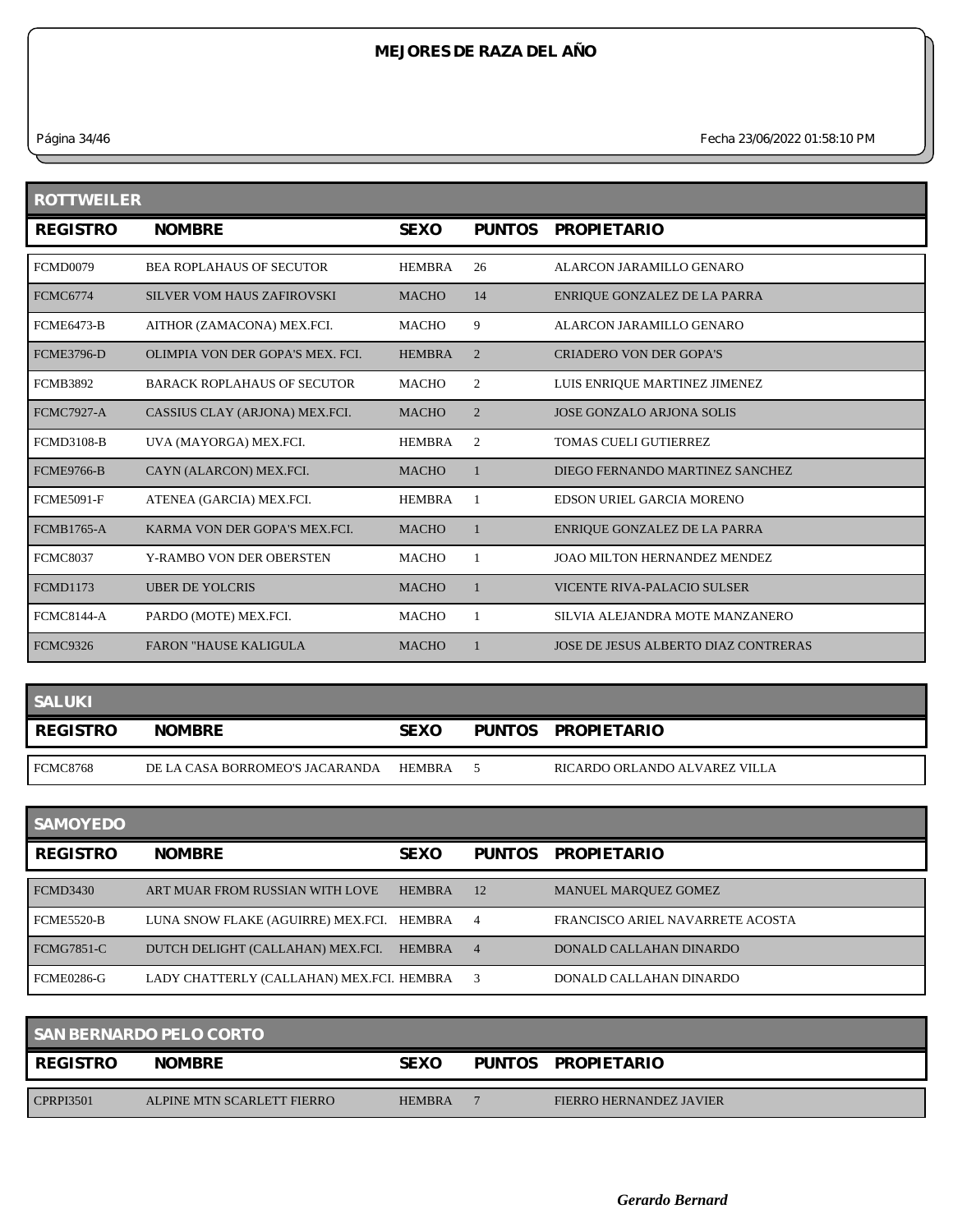*Página 35/46 Fecha 23/06/2022 01:58:10 PM*

| <b>SAN BERNARDO PELO LARGO</b> |                                              |               |               |                                |  |  |
|--------------------------------|----------------------------------------------|---------------|---------------|--------------------------------|--|--|
| <b>REGISTRO</b>                | <b>NOMBRE</b>                                | <b>SEXO</b>   | <b>PUNTOS</b> | <b>PROPIETARIO</b>             |  |  |
| <b>FCMG1845-B</b>              | ROBB STARK (FIERRO) MEX. FCI.                | MACHO         |               | <b>FIERRO HERNANDEZ JAVIER</b> |  |  |
| <b>FCME2240-B</b>              | REY JR (FLORES) MEX. FCI.                    | <b>MACHO</b>  | 6             | LUIS ARTURO VALDEZ SUASTEGUI   |  |  |
| <b>FCMB2769-A</b>              | HANS STARK *UGO'S (HERNANDEZ)<br>MEX.FCI.    | <b>MACHO</b>  | 3             | OSCAR HERNANDEZ PADILLA        |  |  |
| <b>FCME2954-A</b>              | TIMÒN (VALDEZ) MEX. FCI.                     | <b>MACHO</b>  | 2             | LUIS ARTURO VALDEZ SUASTEGUI   |  |  |
| <b>FCMB9263-A</b>              | LION (FIERRO) MEX.FCI.                       | MACHO         | 2             | <b>FIERRO HERNANDEZ JAVIER</b> |  |  |
| <b>FCMH7155-G</b>              | CIELO ROJO (MARTINEZ) MEX.FCI.               | <b>HEMBRA</b> | 2             | MARCO ANTONIO GARCIA CASTRO    |  |  |
| <b>FCMH7155-A</b>              | CHARLES LUCKY LUCIANO (MARTINEZ)<br>MEX.FCI. | MACHO         |               | ALEJANDRO URIBE GUTIERREZ      |  |  |

| <b>SCHNAUZER GIGANTE NEGRO</b> |                                           |               |                |                                                   |  |  |
|--------------------------------|-------------------------------------------|---------------|----------------|---------------------------------------------------|--|--|
| <b>REGISTRO</b>                | <b>NOMBRE</b>                             | <b>SEXO</b>   | <b>PUNTOS</b>  | <b>PROPIETARIO</b>                                |  |  |
| <b>FCMC7174</b>                | <b>ESCOBAR'S BELLA</b>                    | <b>HEMBRA</b> | 20             | ENER ENRIQUE ESCOBAR AGUIRRE                      |  |  |
| <b>FCMD2224</b>                | <b>SKANSEN'S ANNETTE</b>                  | HEMBRA        | -11            | FRANCISCO XAVIER VARGAS PEREZ                     |  |  |
| <b>FCMC3866-G</b>              | LEIA ORGANA ALDERAN (MORALES)<br>MEX.FCI. | <b>HEMBRA</b> | 8              | <b>JOSE JAVIER DIAZ VERA</b>                      |  |  |
| <b>FCMC4882-A</b>              | AUSTIN (VARGAS) MEX.FCI.                  | MACHO         | 7              | <b>JUAN BENJAMIN AQUINO ROBLES</b>                |  |  |
| <b>FCMC8910</b>                | HISTYLE VALHALLA'S IRON MAN               | <b>MACHO</b>  | $\mathfrak{D}$ | MICHAEL RUTKAS Y JENNIFER RUTKAS & ANNA STROMBERG |  |  |
| <b>FCMA0631</b>                | MARLENE DE CANDAMO                        | <b>HEMBRA</b> |                | ERNESTO SANDRINO GOMEZ CASTAÑEDA                  |  |  |
| <b>FCMC8911-C</b>              | MATTEO (MORALES) MEX.FCI.                 | <b>MACHO</b>  |                | <b>CARLOS ALBERTO CHAVEZ SANTACRUZ</b>            |  |  |
| GC-3883-A                      | RENATUS (PARKS) MEX.FCI.                  | <b>MACHO</b>  |                | <b>CHARLES PARKS BROOKS</b>                       |  |  |

| SCHNAUZER GIGANTE SAL Y PIMIENTA |                                             |              |                |                                    |  |  |
|----------------------------------|---------------------------------------------|--------------|----------------|------------------------------------|--|--|
| <b>REGISTRO</b>                  | <b>NOMBRE</b>                               | <b>SEXO</b>  | PUNTOS         | <b>PROPIETARIO</b>                 |  |  |
| FCMD1728-A                       | MICHAEL GREEN CRICKET (FLORES)<br>MEX. FCI. | <b>MACHO</b> | 8              | <b>MIGUEL ANGEL FLORES PARTIDA</b> |  |  |
| <b>FCMB1234</b>                  | IRON GIANT'S AKILA                          | МАСНО        | $\overline{4}$ | CARLOS RAYMUNDO MORENO CHAVEZ      |  |  |
| <b>FCMH9772-A</b>                | MICHAEL DON MIKE (FLORES) MEX.FCI.          | MACHO        |                | MIGUEL ANGEL FLORES PARTIDA        |  |  |

| SCHNAUZER MINIATURA BLANCO |                       |              |    |                           |  |
|----------------------------|-----------------------|--------------|----|---------------------------|--|
| <b>REGISTRO</b>            | <b>NOMBRE</b>         | <b>SEXO</b>  |    | PUNTOS PROPIETARIO        |  |
| FCMB5612                   | MADE IN SPAIN ZEPELIN | <b>MACHO</b> | 10 | MARTHA ELVA ZAMORANO RUIZ |  |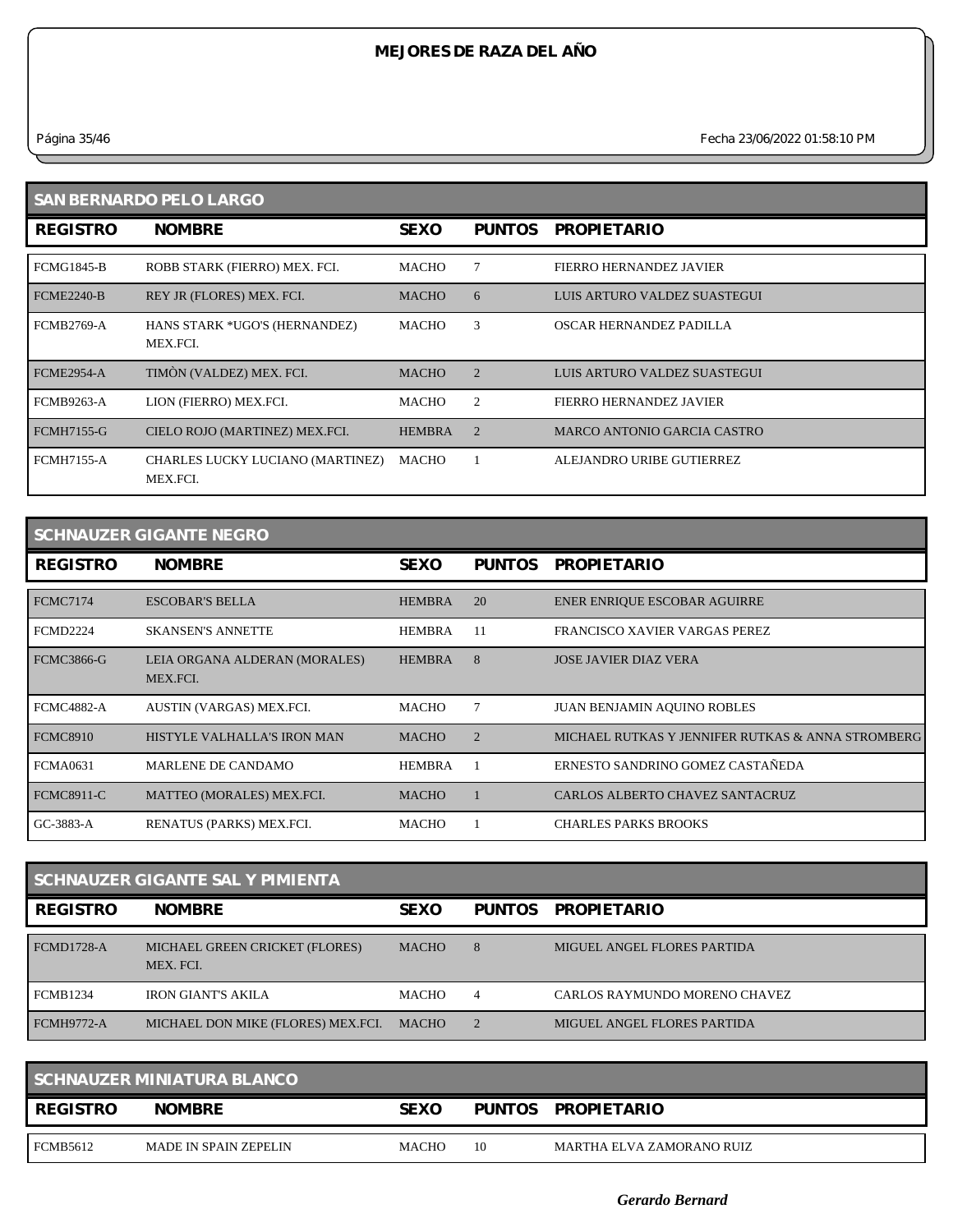*Página 36/46 Fecha 23/06/2022 01:58:10 PM*

# **SCHNAUZER MINIATURA BLANCO**

**REGISTRO NOMBRE SEXO PUNTOS PROPIETARIO**

| <b>SCHNAUZER MINIATURA NEGRO</b> |                                                         |              |                |                                   |  |  |
|----------------------------------|---------------------------------------------------------|--------------|----------------|-----------------------------------|--|--|
| <b>REGISTRO</b>                  | <b>NOMBRE</b>                                           | <b>SEXO</b>  | <b>PUNTOS</b>  | <b>PROPIETARIO</b>                |  |  |
| <b>FCMB8879</b>                  | JACEE'S BRAVERY IN THE DARKNESS OF<br><b>THE DESERT</b> | MACHO        | 18             | <b>JAVIER ARVIZU GARCIA</b>       |  |  |
| <b>FCMC8457</b>                  | <b>MOJITO DE PINULAK</b>                                | <b>MACHO</b> | 16             | CARLOS PEDRO GODY Y DAISY JIMENEZ |  |  |
| <b>FCMC6830-A</b>                | MICHAEL RAMBO (FLORES) MEX.FCI.                         | <b>MACHO</b> | 5              | MIGUEL ANGEL FLORES PARTIDA       |  |  |
| <b>FCMB0297-A</b>                | ORION (ARCE) MEX. FCI.                                  | <b>MACHO</b> | $\overline{4}$ | ALEJANDRA HUERTA ORTIZ            |  |  |

| SCHNAUZER MINIATURA NEGRO Y PLATA |                                                    |               |                |                                      |  |  |
|-----------------------------------|----------------------------------------------------|---------------|----------------|--------------------------------------|--|--|
| <b>REGISTRO</b>                   | <b>NOMBRE</b>                                      | <b>SEXO</b>   | <b>PUNTOS</b>  | <b>PROPIETARIO</b>                   |  |  |
| <b>FCMB8878</b>                   | REPITITION'S DIAMOND FOUND IN THE<br><b>DESERT</b> | <b>MACHO</b>  | 16             | <b>JAVIER ARVIZU GARCIA</b>          |  |  |
| <b>FCMD3046-A</b>                 | ITO DE JON (MANZANO) MEX. FCI.                     | <b>MACHO</b>  | 10             | JOSÉ IVAN ROJAS JIMÉNEZ              |  |  |
| <b>FCME5842-B</b>                 | ORIENT STAR (ROJAS) MEX.FCI.                       | <b>MACHO</b>  | 10             | <b>IVAN DE JESUS ROJAS HERNANDEZ</b> |  |  |
| <b>FCMB5507-A</b>                 | FORGET ME NOT (MARTINEZ) MEX. FCI.                 | <b>HEMBRA</b> |                | <b>AGUSTIN WONG ALARCON</b>          |  |  |
| <b>FCMD1979-A</b>                 | MOSCÚ (VAZQUEZ) MEX.FCI.                           | <b>HEMBRA</b> | 3              | <b>AUSTREBERTO VAZQUEZ ANGELES</b>   |  |  |
| <b>FCMD0949-C</b>                 | TORMENTA (LOZANO) MEX.FCI.                         | <b>HEMBRA</b> | $\overline{2}$ | DANIEL LOZANO TELLEZ                 |  |  |

| <b>SCHNAUZER MINIATURA SAL Y PIMIENTA</b> |                                    |               |                |                                      |  |  |
|-------------------------------------------|------------------------------------|---------------|----------------|--------------------------------------|--|--|
| <b>REGISTRO</b>                           | <b>NOMBRE</b>                      | <b>SEXO</b>   | <b>PUNTOS</b>  | <b>PROPIETARIO</b>                   |  |  |
| <b>FCMD3014</b>                           | MANIT'S YOU TAKE MY BREATH AWAY    | <b>MACHO</b>  | 16             | <b>IVAN DE JESUS ROJAS HERNANDEZ</b> |  |  |
| <b>FCMC8546</b>                           | <b>BEAUIDEAL BAILANDO</b>          | <b>MACHO</b>  | 13             | NORMA ALEJANDRA SUAREZ GONZALEZ      |  |  |
| <b>FCME9074-B</b>                         | RATCHET (BUTRON/JUAREZ) MEX. FCI.  | <b>MACHO</b>  | 5              | <b>JOSE LUIS JUAREZ VASQUEZ</b>      |  |  |
| <b>FCME4093-A</b>                         | APOLO VI (ROJAS) MEX.FCI.          | <b>MACHO</b>  | 5              | <b>IVAN DE JESUS ROJAS HERNANDEZ</b> |  |  |
| <b>FCMB0224-D</b>                         | TROYA (LOZANO) MEX. FCI.           | <b>HEMBRA</b> | $\overline{4}$ | DANIEL LOZANO TELLEZ                 |  |  |
| <b>FCME4093-D</b>                         | TITAN (ROJAS) MEX.FCI.             | MACHO         | 4              | <b>IVAN DE JESUS ROJAS HERNANDEZ</b> |  |  |
| <b>FCME2715-B</b>                         | KIKO (LOZANO) MEX. FCI.            | <b>MACHO</b>  | $\overline{4}$ | DANIEL LOZANO TELLEZ                 |  |  |
| <b>FCMF3634-B</b>                         | YANGA'S OBISPO MEX. FCI.           | <b>MACHO</b>  | $\overline{4}$ | RAUL ALEJANDRO CCAPA TORRES          |  |  |
| <b>FCMB0224-B</b>                         | PANZA PA ARRIBA (LOZANO) MEX. FCI. | <b>MACHO</b>  | 3              | DANIEL LOZANO TELLEZ                 |  |  |
| <b>FCMB4051-A</b>                         | PRETTY BOY (HERNANDEZ) MEX.FCI.    | MACHO         | 3              | JULIO ALFONSO HERNANDEZ JUÁREZ       |  |  |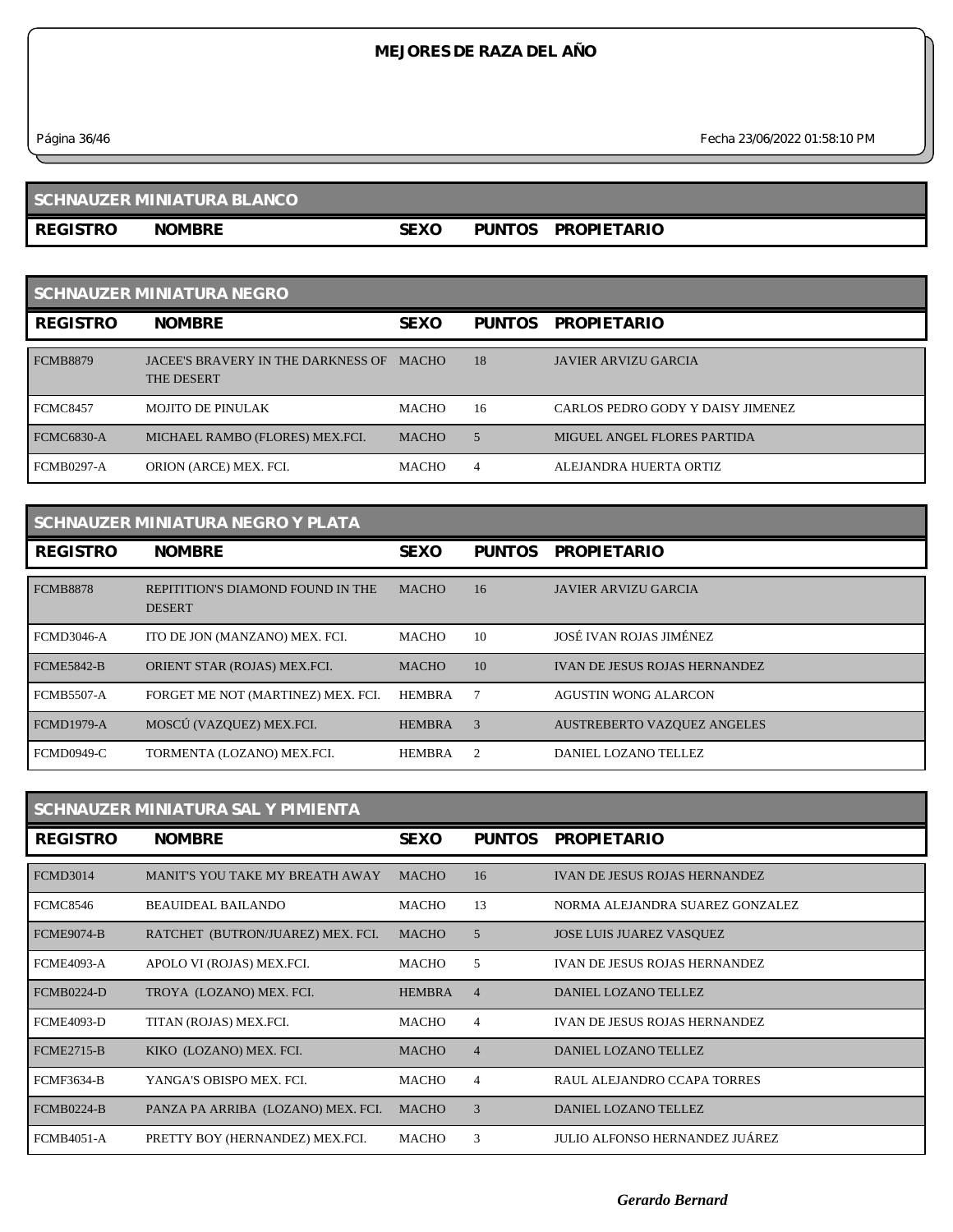*Página 37/46 Fecha 23/06/2022 01:58:10 PM*

| <b>SCHNAUZER MINIATURA SAL Y PIMIENTA</b> |                                                      |              |  |                                      |  |
|-------------------------------------------|------------------------------------------------------|--------------|--|--------------------------------------|--|
| <b>REGISTRO</b>                           | <b>NOMBRE</b>                                        | <b>SEXO</b>  |  | PUNTOS PROPIETARIO                   |  |
| <b>FCMC2917-A</b>                         | LEXINGTON BAD WEATHER (GUTIERREZ) HEMBRA<br>MEX.FCI. |              |  | ANA CRISTELL GALÁN PÉREZ             |  |
| FCMC9042-A                                | ROCKY (ROJAS) MEX.FCI.                               | <b>MACHO</b> |  | <b>IVAN DE JESUS ROJAS HERNANDEZ</b> |  |

| <b>SETTER GORDON</b> |                        |              |    |                                 |  |  |
|----------------------|------------------------|--------------|----|---------------------------------|--|--|
| <b>REGISTRO</b>      | <b>NOMBRE</b>          | <b>SEXO</b>  |    | PUNTOS PROPIETARIO              |  |  |
| FCMB7961             | CLOS ERASMUS BAELFAIRE | <b>MACHO</b> | 28 | CHRISTIAN DAVID TEJEDA ALATORRE |  |  |

| <b>SETTER INGLES</b> |                           |               |    |                                   |  |
|----------------------|---------------------------|---------------|----|-----------------------------------|--|
| <b>REGISTRO</b>      | <b>NOMBRE</b>             | <b>SEXO</b>   |    | PUNTOS PROPIETARIO                |  |
| <b>FCMC8610</b>      | LUCKSHERAY IMAGE LINE     | <b>HEMBRA</b> | 36 | <b>JOSE ALFONSO BRITO SANCHEZ</b> |  |
| CPRPJ6115            | SET'R RIDGE'S IN THE GAME | <b>MACHO</b>  | 11 | <b>GREPE STOCKDALE REBECA</b>     |  |
| <b>FCMC8081</b>      | LUCKSHERAY ROCKY'N'ROLL   | <b>HEMBRA</b> | 9  | <b>TATIANA CHERNYSHEVA</b>        |  |

| <b>SETTER IRLANDES</b> |                                        |              |                |                                         |  |
|------------------------|----------------------------------------|--------------|----------------|-----------------------------------------|--|
| <b>REGISTRO</b>        | <b>NOMBRE</b>                          | <b>SEXO</b>  | PUNTOS         | <b>PROPIETARIO</b>                      |  |
| <b>FCMB5860</b>        | VABRILL SULEE C.F.C. BRYTEAGLE         | <b>MACHO</b> | $\overline{4}$ | FRANCIASO XAVIER VAZQUEZ-BRACHO BISOGNO |  |
| <b>CPRPI4879</b>       | <b>GLAMUR DOLLSS BREGUET</b>           | <b>MACHO</b> | $\overline{4}$ | <b>JUAN CARLOS BARBOSA GONZALEZ</b>     |  |
| <b>FCMF3502-B</b>      | ALLEGIANCE DISTANT DREAMER<br>MEX.FCI. | <b>MACHO</b> |                | JAIME MARTIN ETIENNE SARMIENTO          |  |

| <b>SETTER IRLANDES ROJO Y BLANCO</b> |                                |              |  |                      |  |  |
|--------------------------------------|--------------------------------|--------------|--|----------------------|--|--|
| <b>REGISTRO</b>                      | <b>NOMBRE</b>                  | <b>SEXO</b>  |  | PUNTOS PROPIETARIO   |  |  |
| FCMF7248-A                           | EOIN BAILEYS (PEREZ) MEX. FCI. | <b>MACHO</b> |  | PEREZ VERA MARGARITA |  |  |

| <b>SHAR PEI</b>   |                             |               |                              |
|-------------------|-----------------------------|---------------|------------------------------|
| <b>REGISTRO</b>   | <b>NOMBRE</b>               | <b>SEXO</b>   | PUNTOS PROPIETARIO           |
| <b>FCMJ9491-G</b> | INNOCENCE (LOPEZ) MEX. FCI. | <b>HEMBRA</b> | SHEILA PATRICIA LOPEZ DONOSO |

| <b>SHIBA</b>    |               |             |               |                    |
|-----------------|---------------|-------------|---------------|--------------------|
| <b>REGISTRO</b> | <b>NOMBRE</b> | <b>SEXO</b> | <b>PUNTOS</b> | <b>PROPIETARIO</b> |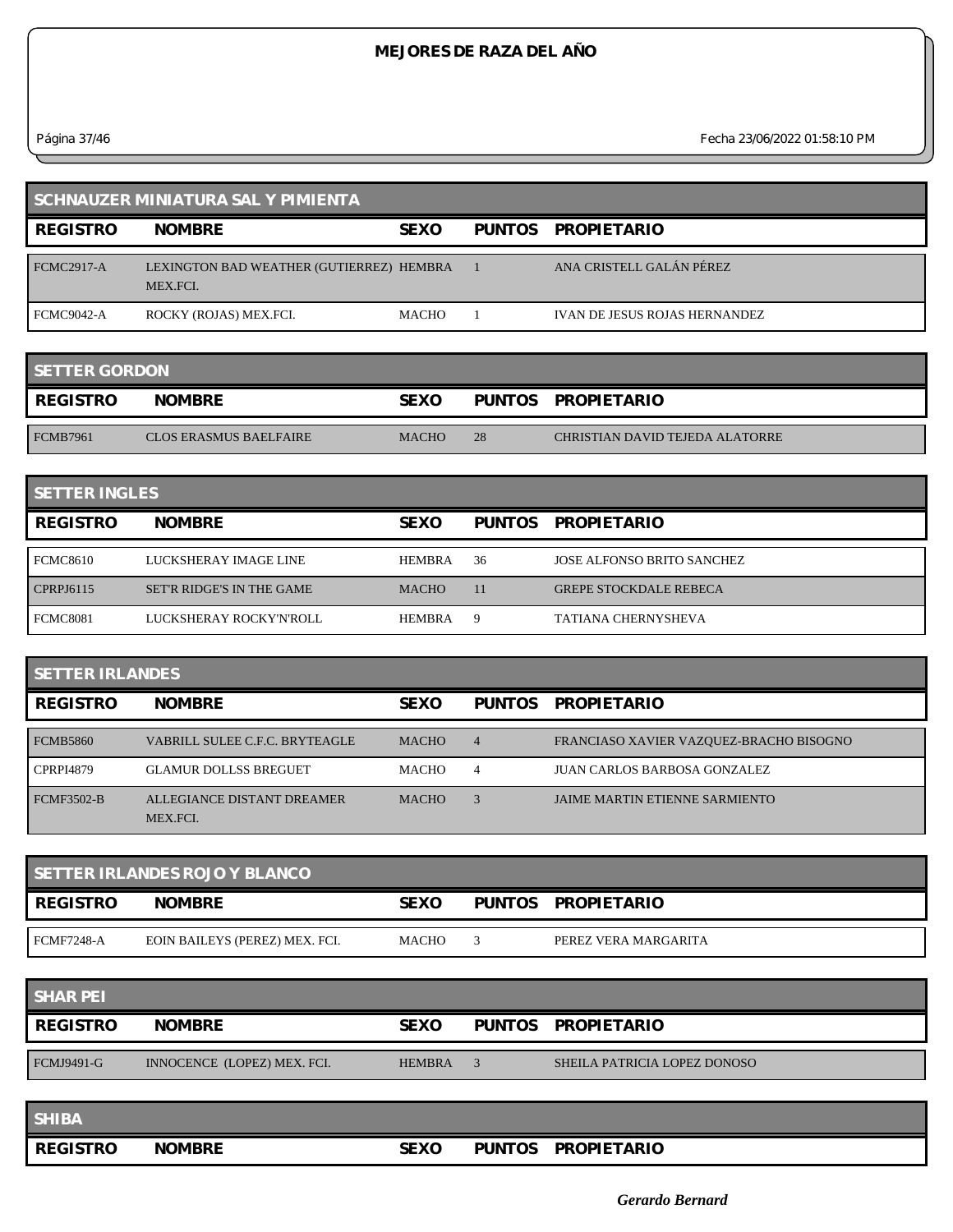*Página 38/46 Fecha 23/06/2022 01:58:10 PM*

| <b>SHIBA</b>      |                                    |               |               |                                    |
|-------------------|------------------------------------|---------------|---------------|------------------------------------|
| <b>REGISTRO</b>   | <b>NOMBRE</b>                      | <b>SEXO</b>   | <b>PUNTOS</b> | <b>PROPIETARIO</b>                 |
| <b>FCMC8640</b>   | DAR CHINGIZA CRISTAL SPLASH        | <b>HEMBRA</b> | .51           | <b>ISAAC ANTONIO LOPEZ MORALES</b> |
| CPRI4406          | KATARA KIA-KAHA (LEZAMA) MEX.      | <b>HEMBRA</b> | $\mathcal{R}$ | <b>GABRIEL LEZAMA BELTRAN</b>      |
| <b>FCMB4578</b>   | DAR CHINGIZA KEEPER OF THE SOUL II | <b>MACHO</b>  | 2             | ALBERTO GONZALEZ DE LA PARRA       |
| CPRPJ6120         | DAR CHINGIZA URBAN STYLE           | <b>MACHO</b>  |               | <b>JAVIER FLORES LAGUNAS</b>       |
| <b>FCMB4059-B</b> | ZUKO (SILVA) MEX.FCI.              | <b>MACHO</b>  |               | JOSE DE JESUS AGUILAR VILLEGAS     |
| <b>FCMD3249-C</b> | OKAMI-CHAN (MARTINEZ) MEX.FCI.     | <b>HEMBRA</b> |               | LORENA EUGENIA MARTINEZ NAVARRO    |

| <b>SHIH TZU</b>   |                                                 |               |                 |                                                                    |
|-------------------|-------------------------------------------------|---------------|-----------------|--------------------------------------------------------------------|
| <b>REGISTRO</b>   | <b>NOMBRE</b>                                   | <b>SEXO</b>   | <b>PUNTOS</b>   | <b>PROPIETARIO</b>                                                 |
| <b>FCMB4678-A</b> | CHEWBACCA (VERGARA) MEX.FCI                     | <b>MACHO</b>  | 13              | BRENDA CIDAY GUAJARDO GANDARILLA                                   |
| <b>FCMC6554-A</b> | LUCA (CAMPOS) MEX.FCI.                          | <b>MACHO</b>  | $7\phantom{.0}$ | <b>SALVADOR ANGEL CAMPOS AZUELA</b>                                |
| <b>FCMC4118-D</b> | LULU LAND AT FERGUEL (MARTINEZ)<br>MEX.FCI.     | <b>HEMBRA</b> | 6               | <b>FERNANDO MARTINEZ CORTES</b>                                    |
| <b>FCMB4635-A</b> | SNOW DROP (VAZQUEZ) MEX. FCI.                   | <b>HEMBRA</b> | 5               | MONSERRAT VAZQUEZ CALVO                                            |
| <b>CPRPI4886</b>  | PRIME MOON QUO VADIS                            | <b>MACHO</b>  | 5               | FLOR LETICIA NAVARRO CONTRERAS                                     |
| <b>FCMB5738-B</b> | JEILUN (CHERNOVA) MEX.FCI.                      | <b>MACHO</b>  | $\overline{4}$  | <b>ANNA CHERNOVA</b>                                               |
| <b>FCMC4117-A</b> | ONE MILLION BABY (MARTINEZ)<br>MEX.FCI.         | <b>HEMBRA</b> | $\overline{4}$  | <b>CAROLINA DUARTE MARTINEZ</b>                                    |
| <b>FCMC4118-B</b> | <b>BLACK BEAUTY JADE (MARTINEZ)</b><br>MEX.FCI. | <b>MACHO</b>  | 3               | SAMUEL DAVID NUÑEZ SEGOVIA Y KAREN GISSEL GUZMAN<br>CAMARGO        |
| <b>CPRPI4928</b>  | PRIME MOON GOOD FOR YOU                         | <b>HEMBRA</b> | 3               | FLOR LETICIA NAVARRO CONTRERAS                                     |
| <b>FCMC6554-B</b> | LUNA (CAMPOS) MEX.FCI.                          | <b>HEMBRA</b> | $\overline{2}$  | <b>SALVADOR ANGEL CAMPOS AZUELA</b>                                |
| <b>FCMB1133-A</b> | TYSON (GONZALEZ) MEX.FCI.                       | <b>MACHO</b>  | $\overline{2}$  | KAREN GISSEL GUZMAN CAMARGO Y SAMUEL DAVID<br><b>NUÑEZ SEGOVIA</b> |
| <b>FCMH6940-C</b> | TINALIN (VASQUEZ) MEX.FCI.                      | <b>HEMBRA</b> | $\mathbf{1}$    | <b>GUADALUPE ESPINOSA BARRANCO</b>                                 |
| <b>FCMB5738-D</b> | USSURI (CHERNOVA) MEX.FCI.                      | <b>HEMBRA</b> | -1              | <b>ANNA CHERNOVA</b>                                               |
| <b>FCMC5046-C</b> | JESSIE JAMES (LUNA) MEX.FCI.                    | <b>HEMBRA</b> | $\mathbf{1}$    | GUILLERMO YERET LUNA ALEJANDRO                                     |
| <b>FCMB1405-E</b> | QUINGMING CHE (OSORIA) MEX.FCI.                 | <b>HEMBRA</b> | 1               | <b>JESUS DE LOS SANTOS OSORIA ESPINOSA</b>                         |
| <b>CPRPI3870</b>  | PRIME MOON PAROLES DE CHASON                    | <b>MACHO</b>  |                 | FLOR LETICIA NAVARRO CONTRERAS                                     |
| <b>FCMB4292-A</b> | GISSA (NUÑEZ) MEX.FCI.                          | <b>HEMBRA</b> | -1              | SAMUEL DAVID NUÑEZ SEGOVIA                                         |
| <b>FCMB5049-A</b> | BILL (LUNA) MEX. FCI.                           | <b>MACHO</b>  |                 | <b>CAROLINA DUARTE MARTINEZ</b>                                    |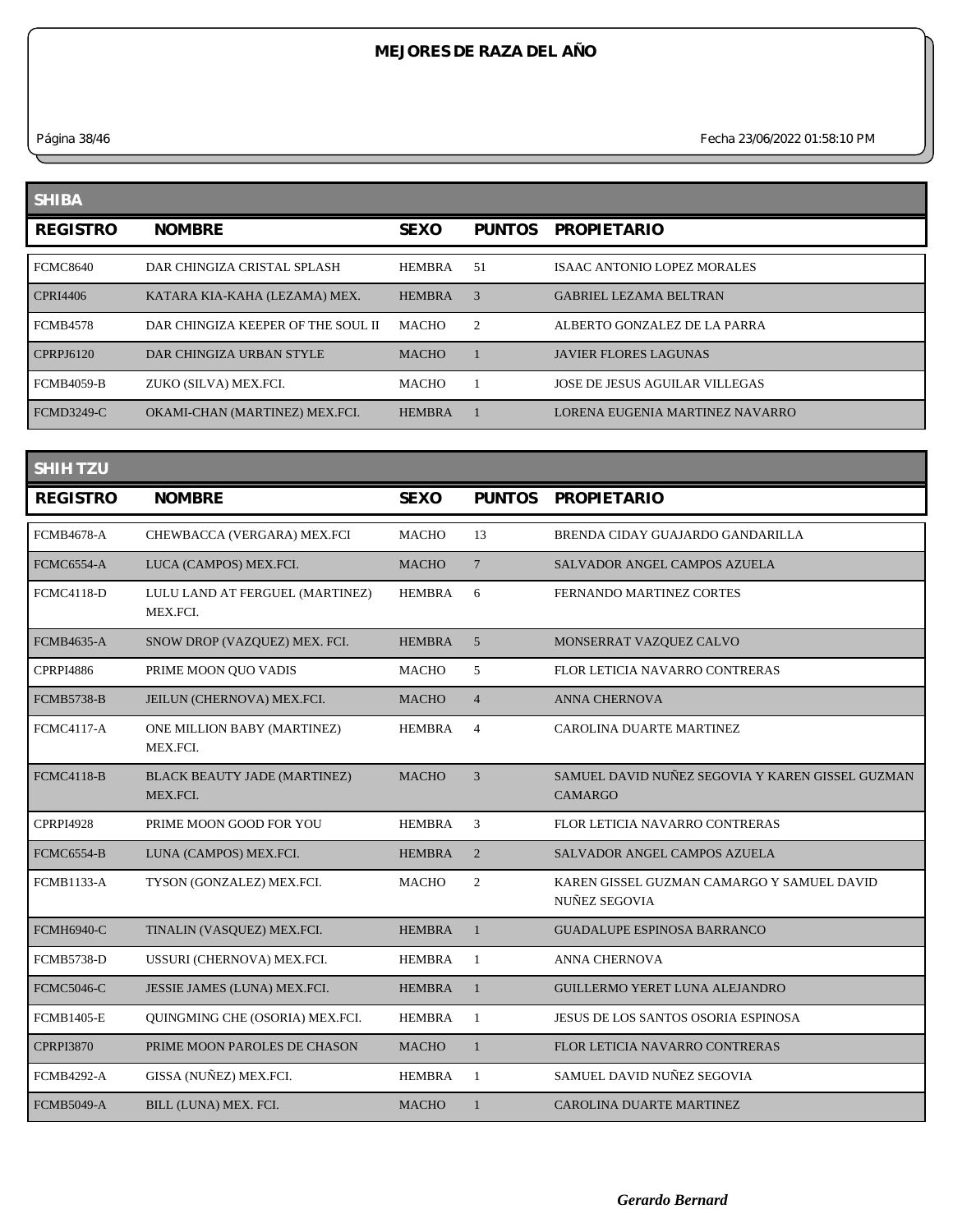*Página 39/46 Fecha 23/06/2022 01:58:10 PM*

| SPANIEL CONTINENTAL MINIATURA PAPILLON |                       |              |  |                    |  |  |
|----------------------------------------|-----------------------|--------------|--|--------------------|--|--|
| <b>REGISTRO</b>                        | <b>NOMBRE</b>         | <b>SEXO</b>  |  | PUNTOS PROPIETARIO |  |  |
| <b>FCMC4743-A</b>                      | NASH (GOMEZ) MEX.FCI. | <b>MACHO</b> |  | ASTRID GOMEZ ROJAS |  |  |

| SPITZ ALEMAN ENANO (POMERANIAN) |                                              |               |                |                                                                        |  |  |
|---------------------------------|----------------------------------------------|---------------|----------------|------------------------------------------------------------------------|--|--|
| <b>REGISTRO</b>                 | <b>NOMBRE</b>                                | <b>SEXO</b>   | <b>PUNTOS</b>  | <b>PROPIETARIO</b>                                                     |  |  |
| <b>FCME1926</b>                 | <b>HEZAES ANKARA</b>                         | <b>HEMBRA</b> | 19             | JUAN JOSE VILLEGAS HERNANDEZ, SALDIVAR ROJAS<br><b>FRANCISCO JOSE.</b> |  |  |
| <b>FCMF1687-A</b>               | THE RULEBREAKER (COLLAZO) MEX.FCI. MACHO     |               | 14             | OSCAR ROMEL RAYA RIVERA                                                |  |  |
| <b>FCME2215</b>                 | <b>HEZAES A STAR IS BORN</b>                 | <b>MACHO</b>  | 8              | <b>JUAN JOSE VILLEGAS HERNANDEZ</b>                                    |  |  |
| <b>FCMF4280-A</b>               | UNTIL THE VICTORY CHE (GONZALEZ)<br>MEX.FCI. | <b>MACHO</b>  | 5              | OMAR ABRAHAM GONZALEZ CONTRERAS                                        |  |  |
| <b>FCMG4792-A</b>               | TOTO (REZENDE) MEX.FCI.                      | <b>MACHO</b>  | $\overline{4}$ | NATALIA REZENDE MOREIRA                                                |  |  |
| <b>FCMC5360-A</b>               | BEAUTIFUL PERFECTION (OCAÑA)<br>MEX.FCI.     | <b>MACHO</b>  | 2              | ALVARO MAURICIO OCAÑA CASILLAS                                         |  |  |
| <b>FCMB3127-A</b>               | CIRCE (VILLEGAS) MEX.FCI.                    | <b>HEMBRA</b> | $\overline{2}$ | ERIC DANIEL MARQUEZ NIETO                                              |  |  |
| <b>FCMB6168-A</b>               | ASTRO SHADOW OF SHARM (CABRERA)<br>MEX.FCI.  | <b>MACHO</b>  |                | <b>HECTOR CABRERA GUARNERO</b>                                         |  |  |
| <b>FCME0159</b>                 | <b>BENTLEY OF FOREVER WITH POM</b>           | <b>MACHO</b>  |                | <b>HECTOR CABRERA GUARNERO</b>                                         |  |  |
| <b>FCME6964-A</b>               | MASHA (REYNA) MEX.FCI.                       | <b>HEMBRA</b> | $\overline{1}$ | DANIEL IVAN REYNA GARZA                                                |  |  |
| <b>FCMB4738-A</b>               | TOKIO (REYNA) MEX. FCI.                      | <b>MACHO</b>  |                | <b>JONATHAN CAMPOS SÁNCHEZ</b>                                         |  |  |

| <b>SPITZ ALEMAN LOBO (KEESHOND)</b> |                                         |              |               |                              |  |
|-------------------------------------|-----------------------------------------|--------------|---------------|------------------------------|--|
| <b>REGISTRO</b>                     | <b>NOMBRE</b>                           | <b>SEXO</b>  | <b>PUNTOS</b> | <b>PROPIETARIO</b>           |  |
| <b>FCMB2922</b>                     | ART PRIDE BOUCHERON SHINING<br>PLATINUM | <b>MACHO</b> | 16            | <b>PAOLA DE LUCAS BERNAL</b> |  |
| FCMD0458-A                          | CK DANYLO (ARANDA) MEX.FCI.             | <b>MACHO</b> |               | LUIS ARANDA HERRERA          |  |

| <b>SPITZ ALEMAN MINIATURA</b> |                        |              |  |                        |  |
|-------------------------------|------------------------|--------------|--|------------------------|--|
| <b>REGISTRO</b>               | <b>NOMBRE</b>          | <b>SEXO</b>  |  | PUNTOS PROPIETARIO     |  |
| <b>FCMB2191-B</b>             | ODÍN (VARGAS) MEX.FCI. | <b>MACHO</b> |  | ERIKA MORALES MELENDEZ |  |

| <b>SPRINGER SPANIEL INGLES</b> |               |      |               |                    |
|--------------------------------|---------------|------|---------------|--------------------|
| <b>I REGISTRO</b>              | <b>NOMBRE</b> | SEXO | <b>PUNTOS</b> | <b>PROPIETARIO</b> |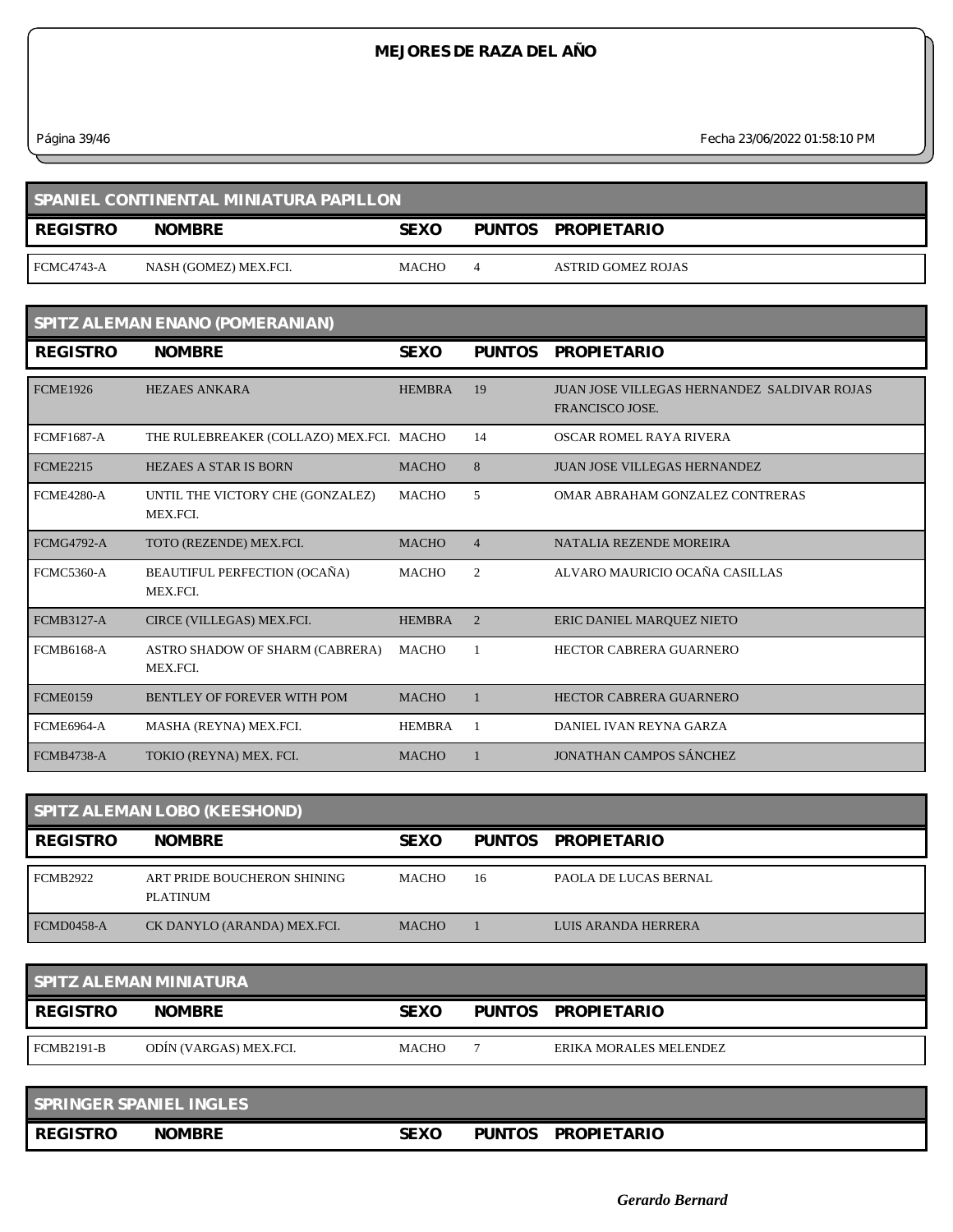*Página 40/46 Fecha 23/06/2022 01:58:10 PM*

| SPRINGER SPANIEL INGLES |                                                      |               |                |                                        |  |  |
|-------------------------|------------------------------------------------------|---------------|----------------|----------------------------------------|--|--|
| <b>REGISTRO</b>         | <b>NOMBRE</b>                                        | <b>SEXO</b>   | <b>PUNTOS</b>  | <b>PROPIETARIO</b>                     |  |  |
| <b>FCMH5745-A</b>       | GLORIESS IN MY LIFE (MARTINEZ) MEX.<br>FCI.          | <b>MACHO</b>  | 11             | <b>MARTINEZ FLORES MARTHA PATRICIA</b> |  |  |
| <b>FCME0716-B</b>       | SWEET EMOTION (MARTINEZ) MEX.                        | <b>HEMBRA</b> | 3              | RIGOBERTO MARTÍNEZ MEDINA              |  |  |
| <b>FCMD3353-A</b>       | LET IT BE BY GLORIESS (MARTINEZ)<br>MEX. FCI.        | <b>MACHO</b>  | 3              | <b>MARTINEZ FLORES MARTHA PATRICIA</b> |  |  |
| <b>FCME7236-A</b>       | EMMA (HERNANDEZ) MEX.FCI.                            | <b>HEMBRA</b> | 2              | <b>GRACIDA PARAMO RUBEN ADRIAN</b>     |  |  |
| <b>FCMC6747-A</b>       | ARGGOW DIAMONDS ARE FOREVER<br>MEX FCI.              | <b>MACHO</b>  | $\mathfrak{D}$ | <b>DIEGO ARGUELLES ROSAS</b>           |  |  |
| <b>FCMC5324-C</b>       | ARGGOW THE LOVE I LOST MEX.FCL                       | <b>HEMBRA</b> | 2              | <b>CRIADERO ARGGOW</b>                 |  |  |
| <b>FCMK3813-A</b>       | <b>GLORIESS LITTLE CHILD (MARTINEZ)</b><br>MEX.FCI.  | <b>MACHO</b>  |                | SERGIO ENRIQUE HERRERA VALDEZ          |  |  |
| <b>FCMH5744-A</b>       | GLORIESS DOCTOR ROBERT (MARTINEZ) MACHO<br>MEX. FCI. |               |                | <b>MARTINEZ FLORES MARTHA PATRICIA</b> |  |  |

#### **STAFFORDSHIRE BULL TERRIER REGISTRO NOMBRE SEXO PUNTOS PROPIETARIO** FCMC3454-D CHILANGUITA MYSTIQUE (BRICEÑO) MEX. FCI. 18 MARGARITO BRICEÑO GASPAR FCME2207 ITCHEBOREN TEUFEL MACHO 11 JOSHUE CAMARGO VARGAS FCMB0833-B LADY SHURI (LARA) MEX.FCI. HEMBRA 8 RODOLFO AMADEUS LARA GAUNA FCMC4794 NABUSIMAKE BULL'S BERETTA HEMBRA 4 JOSE MIGUEL SANGUINO RODRIGUEZ FCME1038-A CHURCHILL THE CHIEF (LEZAMA) MEX.FCI. MACHO 4 HARUMY LEZAMA LOPEZ FCMC5109-B HARLEY QUINN (GUTIERREZ) MEX. FCI. HEMBRA 4 JOAQUIN GUTIERREZ MENDEZ FCMG9963-A MAXIMUS DECIMUS T (GARCIA) MEX.FCI. MACHO 4 RODOLFO AMADEUS LARA GAUNA FCME8343 DIABHAL CHILD SENTINEL CARBONARASTAFF (FCI) MACHO 1 MARGARITO BRICEÑO GASPAR FCME2422-B ANDSARA GOLDEN TRESURE (LOPEZ) MACHO MEX.FCI. 1 JORGE EDUARDO LOPEZ MOLINA FCMB6802-A 2BITS MAZIKEEN DEVIL (LARA) MEX. FCI. HEMBRA 1 RODOLFO AMADEUS LARA GAUNA GB-5068-D SONORA SBT MAMBA (BAÑALES) MEX.FCI. HEMBRA 1 ALFREDO CALDERONI GONZALEZ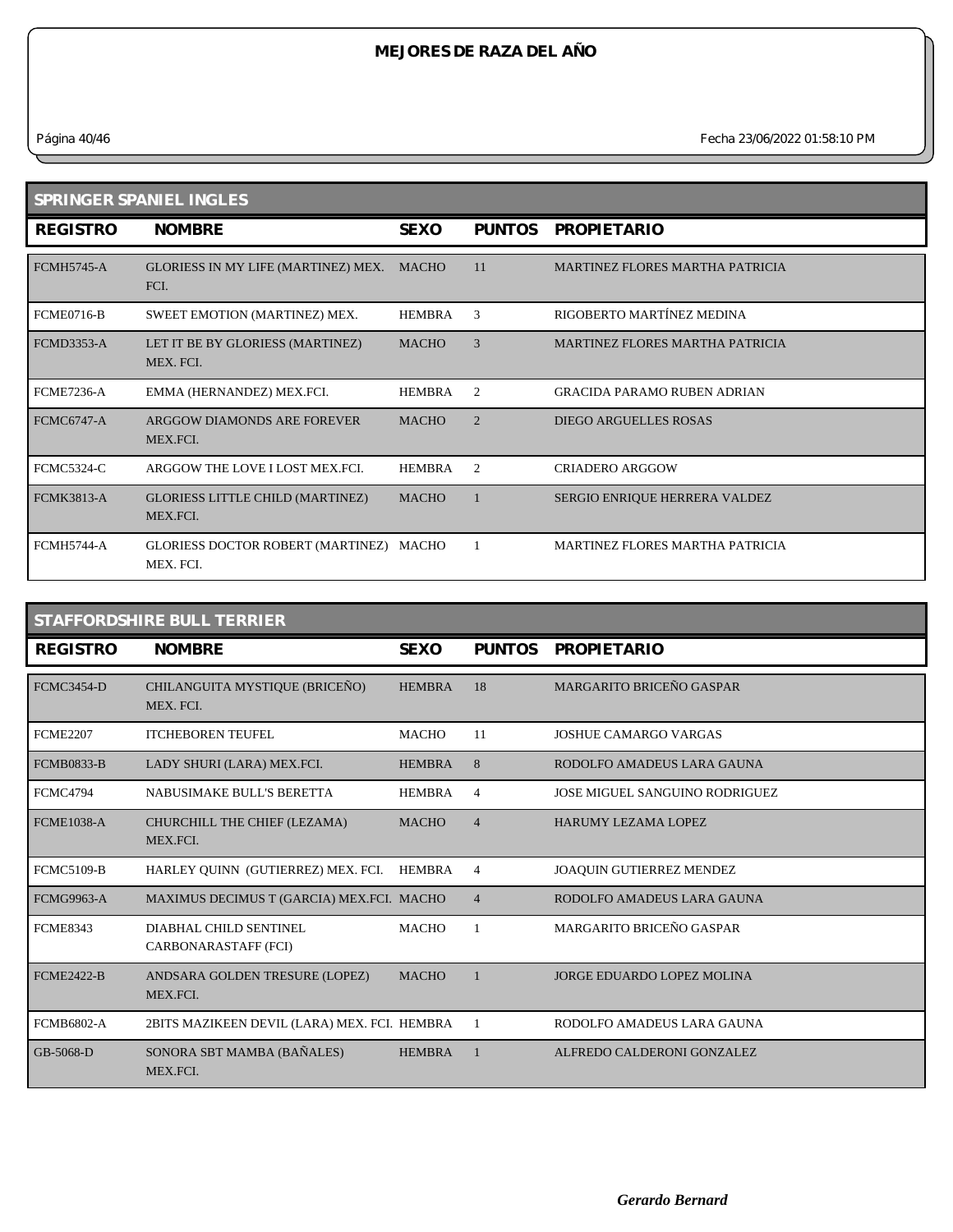*Página 41/46 Fecha 23/06/2022 01:58:10 PM*

| <b>STAFFORDSHIRE TERRIER AMERICANO</b> |                                                |               |                |                                      |  |
|----------------------------------------|------------------------------------------------|---------------|----------------|--------------------------------------|--|
| <b>REGISTRO</b>                        | <b>NOMBRE</b>                                  | <b>SEXO</b>   | <b>PUNTOS</b>  | <b>PROPIETARIO</b>                   |  |
| <b>FCMD0557-E</b>                      | ATENEA (CARDENAS) MEX.FCI.                     | <b>HEMBRA</b> | 15             | <b>DAVID CARDENAS RIOS</b>           |  |
| <b>FCMI1206-C</b>                      | <b>MAKING DIFERENCE (CARDENAS)</b><br>MEX.FCI. | <b>MACHO</b>  | 10             | ARMANDO PAEZ VAZQUEZ                 |  |
| <b>FCME2492</b>                        | <b>VEGASTONE SALOMON</b>                       | <b>MACHO</b>  | 7              | FILIBERTO PEREZ DE LA CRUZ           |  |
| <b>FCMC6166-A</b>                      | TUK TUK (CARDENAS) MEX. FCI.                   | <b>MACHO</b>  | .5             | <b>MANUEL FRANCISCO ARENAS RAMOS</b> |  |
| <b>FCME7858</b>                        | <b>SENIARS THE MAN O'WAR</b>                   | <b>MACHO</b>  | 3              | MARCO ANTONIO RIVADENEYRA SANCHEZ    |  |
| <b>FCME3454-A</b>                      | JURAMST BATMAN (JUAREZ) MEX.FCI.               | <b>MACHO</b>  | 3              | <b>ARTURO JUAREZ ROMERO</b>          |  |
| <b>FCMC0684-A</b>                      | DARTH VADER (CHI SING) MEX.FCI.                | <b>MACHO</b>  | $\overline{c}$ | <b>SAMUEL CHI SING AGUILAR</b>       |  |
| <b>FCME9079-C</b>                      | MILAR LUCAS MEX. FCI.                          | <b>MACHO</b>  | 2              | <b>CRIADERO MILAR</b>                |  |
| <b>FCMC2626-C</b>                      | SOMETHING ROYAL MAYA (CARDENAS)<br>MEX.FCI.    | <b>HEMBRA</b> | 2              | <b>DAVID CARDENAS RIOS</b>           |  |
| CPRPH6441                              | <b>SKY GARDEN THE FOX MASK</b>                 | <b>MACHO</b>  |                | <b>JORGE FEDERICO URIBE MORENO</b>   |  |
| <b>FCMF0828-B</b>                      | MR JERRY LEE (GUERRERO) MEX.FCI.               | <b>MACHO</b>  |                | <b>SERGIO GUERRERO MARTINEZ</b>      |  |
| <b>FCMC3899-I</b>                      | ANTRAX (REZA) MEX. FCI.                        | <b>HEMBRA</b> |                | <b>RAUL REZA ALBARRAN</b>            |  |

| <b>TERRANOVA</b>  |                                                 |               |               |                                                                      |
|-------------------|-------------------------------------------------|---------------|---------------|----------------------------------------------------------------------|
| <b>REGISTRO</b>   | <b>NOMBRE</b>                                   | <b>SEXO</b>   | <b>PUNTOS</b> | <b>PROPIETARIO</b>                                                   |
| <b>FCMD0663</b>   | <b>BEAUTY MARK TENDER EBONY</b>                 | <b>MACHO</b>  | 40            | <b>JOSE ADRIAN SALINAS PEREZ</b>                                     |
| <b>FCMC4305-A</b> | POE THE RAVEN RUSSELL (LUNA)<br>MEX.FCI.        | <b>MACHO</b>  | 17            | <b>IVAN DE JESUS ROJAS HERNANDEZ</b>                                 |
| <b>FCME1763</b>   | CAYUGA NEXT STOP THE FUTURE                     | <b>MACHO</b>  | 5             | ALVARO AGUIRRE VILLARREAL                                            |
| <b>FCMI9527-H</b> | HERA (STOOPEN) MEX. FCI.                        | <b>HEMBRA</b> | 3             | ECHEGOYEN RADILLO VICTOR ISRAEL Y EDUARDO ACOSTA<br><b>FERNANDEZ</b> |
| <b>FCMC7982</b>   | PEEK BAALAM CUPIDO L'HO FATTO<br>UN'ALTRA VOLTA | HEMBRA        | 3             | OMAR ALEJANDRO MORENO FONSECA Y DIANA PATRICIA<br>CASTAÑON VAZQUEZ   |
| <b>FCMK3089</b>   | THICKISH NEWFOUNDLAND ZEUDI<br><b>ARAYA</b>     | <b>HEMBRA</b> |               | OMAR ALEJANDRO MORENO FONSECA                                        |
| <b>FCMF8231-C</b> | BIMBA (LAMUÑO) MEX.FCI.                         | <b>HEMBRA</b> |               | LAMUÑO NORMA NAVARRO DE                                              |

| <b>TERRIER ESCOCES</b> |                               |               |  |                                                  |  |  |
|------------------------|-------------------------------|---------------|--|--------------------------------------------------|--|--|
| <b>REGISTRO</b>        | <b>NOMBRE</b>                 | <b>SEXO</b>   |  | PUNTOS PROPIETARIO                               |  |  |
| <b>FCMH8636-A</b>      | MC'ROC ROOSTER MEX.FCI.       | <b>MACHO</b>  |  | <b>CRIADERO MC'ROC</b>                           |  |  |
| <b>FCMG4588-B</b>      | PERFUME DE GARDENIA (ALARCON) | <b>HEMBRA</b> |  | FRANCISCO XAVIER VARGAS PEREZ Y ROBERTO FEDERICO |  |  |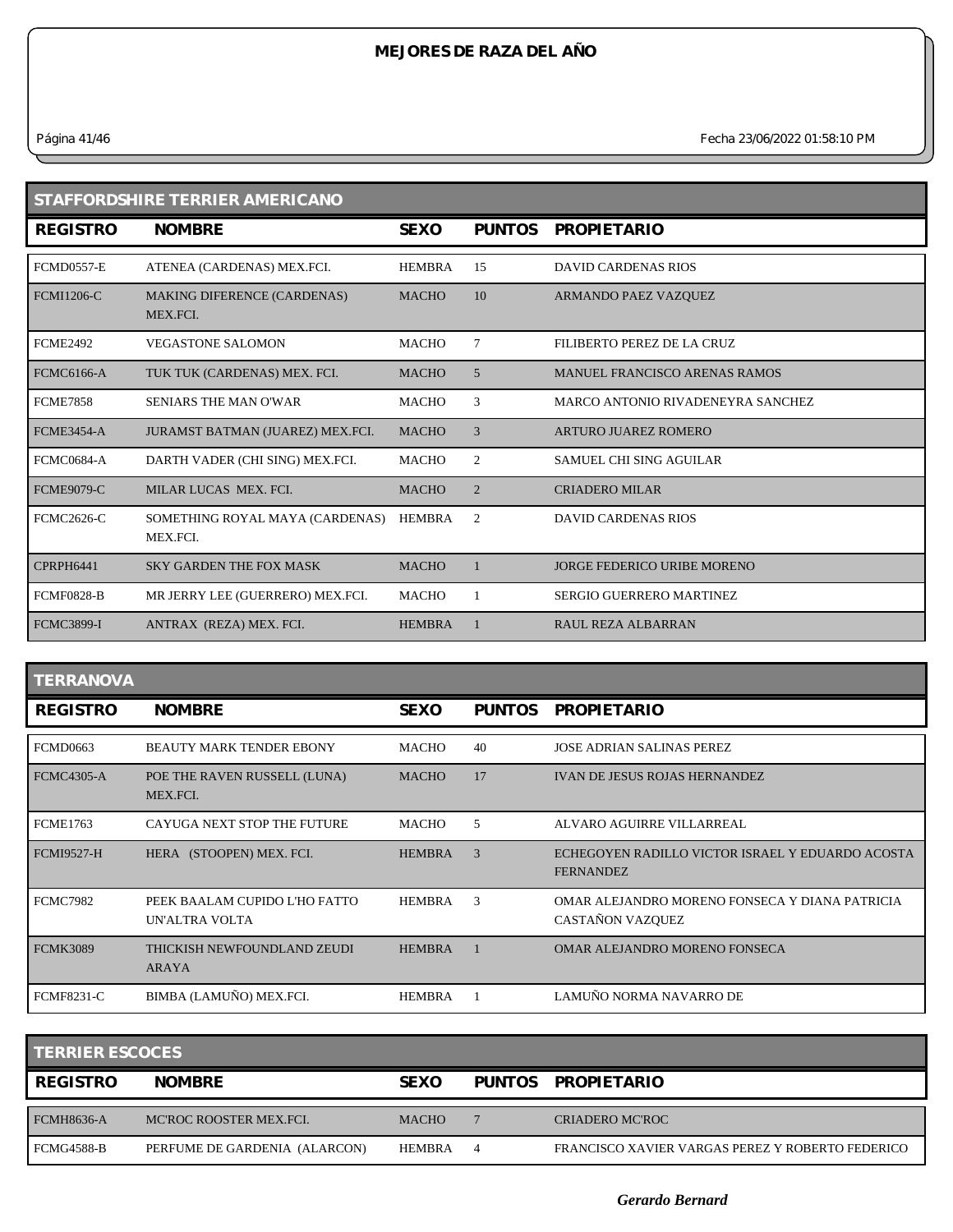*Página 42/46 Fecha 23/06/2022 01:58:10 PM*

| <b>TERRIER ESCOCES</b> |                                                     |               |                |                                |  |
|------------------------|-----------------------------------------------------|---------------|----------------|--------------------------------|--|
| <b>REGISTRO</b>        | <b>NOMBRE</b>                                       | <b>SEXO</b>   | <b>PUNTOS</b>  | <b>PROPIETARIO</b>             |  |
|                        | MEX. FCI.                                           |               |                | ALVAREZ MARQUEZ                |  |
| <b>FCMC7345-D</b>      | MC'ROC TOSH MEX.FCI.                                | <b>MACHO</b>  | $\overline{4}$ | <b>CRIADERO MC'ROC</b>         |  |
| <b>FCMD0514-A</b>      | MC'ROC VENOM MEX.FCI.                               | <b>MACHO</b>  | 3              | <b>CRIADERO MC'ROC</b>         |  |
| <b>FCME9819-C</b>      | MC'ROC RHAEGAL MEX. FCI.                            | <b>MACHO</b>  | $\overline{2}$ | <b>RENE GRANADOS RODRIGUEZ</b> |  |
| <b>FCMC5631-C</b>      | MC'ROC HARALD MEX.FCI.                              | MACHO         | 2              | <b>RENE GRANADOS RODRIGUEZ</b> |  |
| <b>FCMG0762-A</b>      | MC'ROC LOVELY MAUREEN MEX. FCI.                     | <b>HEMBRA</b> | $\overline{2}$ | ANTONIO PENICHE GARCIA         |  |
| <b>FCMC1233-A</b>      | MC'ROC DEMETRIA (VARGAS) MEX. FCI.                  | HEMBRA        | 2              | FRANCISCO XAVIER VARGAS PEREZ  |  |
| <b>FCMD0903</b>        | EMPIRE STATE OF MIND GLAMOUR<br><b>X'TRAVAGANZA</b> | <b>MACHO</b>  |                | HUGO ALEJANDRO ARAUJO GONZALEZ |  |

| <b>TERRIER RUSO NEGRO</b> |                                                       |               |               |                              |
|---------------------------|-------------------------------------------------------|---------------|---------------|------------------------------|
| <b>REGISTRO</b>           | <b>NOMBRE</b>                                         | <b>SEXO</b>   | <b>PUNTOS</b> | <b>PROPIETARIO</b>           |
| FCMB2921                  | AMELIYA GORNYI KHRUSTAL                               | <b>HEMBRA</b> |               | PAOLA DE LUCAS BERNAL        |
| <b>FCMB2925</b>           | ARKADA SCHASTLIVAYA DOCH<br><b>GORYACHEY SHTUCHKI</b> | <b>HEMBRA</b> |               | <b>PAOLA DE LUCAS BERNAL</b> |

| <b>WEIMARANER PELO CORTO</b> |                                                |               |  |                                     |  |
|------------------------------|------------------------------------------------|---------------|--|-------------------------------------|--|
| <b>REGISTRO</b>              | <b>NOMBRE</b>                                  | <b>SEXO</b>   |  | PUNTOS PROPIETARIO                  |  |
| <b>FCMB1662</b>              | 'EKAHI'S YOU'RE STILL THE ONE                  | <b>HEMBRA</b> |  | RAUL ANTONIO CHANES BERRONES        |  |
| <b>FCMB1669-B</b>            | <b>GURY NUIT D'ARGENT (CHANES)</b><br>MEX.FCI. | <b>HEMBRA</b> |  | <b>RAUL ANTONIO CHANES BERRONES</b> |  |

| <b>WELSH CORGI CARDIGAN</b> |                                                  |               |                |                                            |  |
|-----------------------------|--------------------------------------------------|---------------|----------------|--------------------------------------------|--|
| <b>REGISTRO</b>             | <b>NOMBRE</b>                                    | <b>SEXO</b>   | <b>PUNTOS</b>  | <b>PROPIETARIO</b>                         |  |
| CPRJ5944-B                  | NARAKU DAIMON (VELASCO/CHADIN)<br>MEX.           | MACHO         | 4              | ROCIO VELASCO NAVA Y JONATHAN CHADIN LASKA |  |
| FCMC <sub>2545</sub>        | KARAGIN ALPHA-OMEGA HEARTHUNCH                   | <b>HEMBRA</b> | $\overline{4}$ | LEONARDO VI SALDAÑA GONZALEZ               |  |
| <b>FCME1586</b>             | PALE MORNING STAR D'ALMA<br><b>CASTRENSE</b>     | <b>HEMBRA</b> | $\overline{2}$ | LOURDES ALEJANDRA BORREGO RIVERA           |  |
| <b>FCMF6024-A</b>           | REGINA (RANDOLPH) MEX.FCI.                       | <b>HEMBRA</b> |                | ROCIO VELASCO NAVA JONATHAN CHADIN LASKA Y |  |
| <b>FCME1522</b>             | GRAND FORSETI Z JURAJSKIEGO ZAMKU MACHO<br>(FCI) |               |                | LOURDES ALEJANDRA BORREGO RIVERA           |  |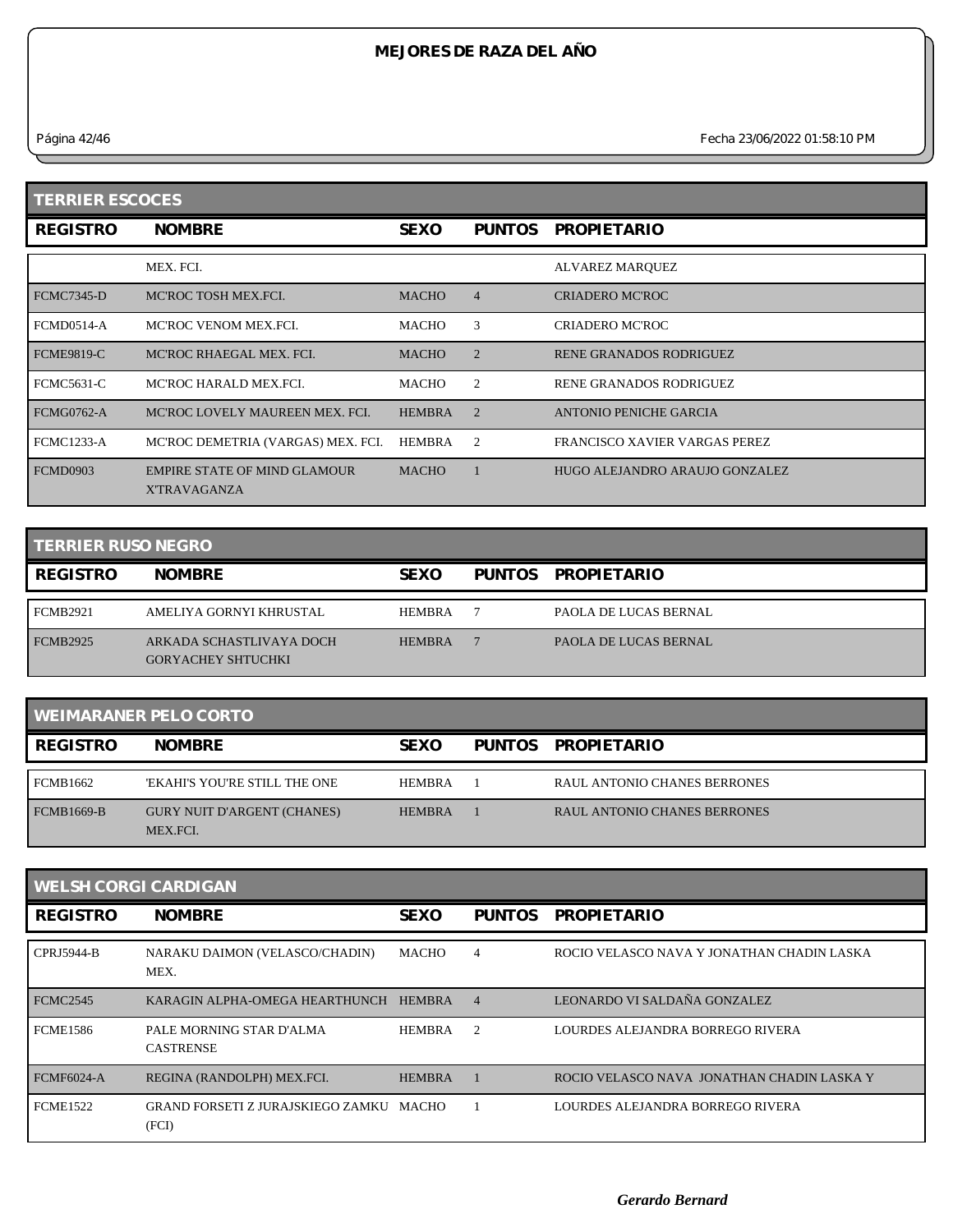*Página 43/46 Fecha 23/06/2022 01:58:10 PM*

| <b>WELSH CORGI PEMBROKE</b> |                                             |               |                |                                |  |  |
|-----------------------------|---------------------------------------------|---------------|----------------|--------------------------------|--|--|
| <b>REGISTRO</b>             | <b>NOMBRE</b>                               | <b>SEXO</b>   | <b>PUNTOS</b>  | <b>PROPIETARIO</b>             |  |  |
| <b>FCMB7992</b>             | <b>LUXBERRY BUTTERFLY</b>                   | <b>HEMBRA</b> | 26             | JOSE AMBROSIO CORO MENA        |  |  |
| <b>CPRPI4334</b>            | LUXBERRY BATERFLY                           | <b>HEMBRA</b> | 8              | <b>JOSE AMBROSIO CORO MENA</b> |  |  |
| <b>CPRPI4624</b>            | ALENCLAUD FLORENCIO                         | <b>MACHO</b>  | 5              | <b>JOSE AMBROSIO CORO MENA</b> |  |  |
| <b>FCMC8140</b>             | ADIL GAYAZ ORIGAMI                          | <b>HEMBRA</b> | 4              | LEONARDO VI SALDAÑA GONZALEZ   |  |  |
| <b>FCMA0504</b>             | ALPEN WINNIE PEMS PASSION                   | <b>MACHO</b>  | 3              | <b>RUBEN PENICHE PASOS</b>     |  |  |
| <b>FCMB4022-A</b>           | ALPEN DONA (MORA) MEX.FCI.                  | <b>HEMBRA</b> | 2              | <b>RUBEN PENICHE PASOS</b>     |  |  |
| <b>FCME1499-B</b>           | ASTRO (IBARRA) MEX.FCI.                     | <b>MACHO</b>  | $\overline{2}$ | ALEJANDRA PUERTA CASTRILLON    |  |  |
| <b>FCMC8248-F</b>           | LAGUERTHA SIELD WOMAN (CANDILA)<br>MEX.FCI. | <b>HEMBRA</b> | $\overline{2}$ | LORENA CANDILA ANCONA          |  |  |
| <b>CPRPI4738</b>            | ANDVOL SALVATORE FERRAGAMO                  | <b>MACHO</b>  |                | YADIRA SANTANA GALINDO         |  |  |
| <b>FCMF6376</b>             | <b>ALENCLAUDSTOCKY</b>                      | <b>MACHO</b>  |                | <b>RUBEN PENICHE PASOS</b>     |  |  |
| <b>FCMC7581-A</b>           | JOWDY GOLDEN THUNDER (ALLEGRE)<br>MEX.FCI.  | <b>MACHO</b>  | $\mathbf{1}$   | MARLENE ALLEGRE HERNANDEZ      |  |  |
| <b>FCMD0562</b>             | TAILWIND ON THE ROAD AGAIN                  | <b>MACHO</b>  | -1             | IBARRA GALLEGOS JUAN AGUSTIN   |  |  |

#### **WELSH TERRIER**

| <b>REGISTRO</b>   | <b>NOMBRE</b>                            | <b>SEXO</b>   | <b>PUNTOS</b> | <b>PROPIETARIO</b>              |
|-------------------|------------------------------------------|---------------|---------------|---------------------------------|
| <b>FCMD3150-A</b> | MEGAN (DEL REY) MEX. FCI.                | <b>HEMBRA</b> | 21            | ANNIA FABIOLA DEL REY PASQUALLI |
| <b>FCME5182-C</b> | ADELE (DEL REY) MEX.FCI.                 | <b>HEMBRA</b> | 9             | DANIELA OROZCO CHÁVEZ           |
| <b>FCME7026-A</b> | LANDO CALRISSIAN (HERNANDEZ)<br>MEX.FCI. | <b>MACHO</b>  | 6             | <b>JOSE FIDELMAR VACA REYES</b> |
| <b>FCMK7017-B</b> | ALMIRANTE TOM (DEL REY) MEX. FCI.        | <b>MACHO</b>  |               | <b>JOSE FIDELMAR VACA REYES</b> |

| <b>WEST HIGHLAND WHITE TERRIER</b> |                                   |               |               |                                         |  |
|------------------------------------|-----------------------------------|---------------|---------------|-----------------------------------------|--|
| <b>REGISTRO</b>                    | <b>NOMBRE</b>                     | <b>SEXO</b>   | <b>PUNTOS</b> | <b>PROPIETARIO</b>                      |  |
| <b>CPRPI4799</b>                   | <b>ALBORADA LATE STORM</b>        | <b>MACHO</b>  | 11            | LEOBARDO ALEJANDRO SANCHEZ-BRETON VILLA |  |
| <b>FCMC8790</b>                    | <b>WERWEISE'S MOOD</b>            | <b>MACHO</b>  | 9             | KARL GOSTA MORGAN GRANANDER             |  |
| <b>FCMD1617-A</b>                  | MCROC ROB ROY MEX. FCI.           | <b>MACHO</b>  | 8             | <b>EMILIO HERIBERTO QUINTANA FLORES</b> |  |
| <b>FCMF2361-B</b>                  | MC'ROC ARMORED SAINT MEX.FCI.     | <b>MACHO</b>  | 5             | FIGUEROA GOMEZ ALFONSO                  |  |
| <b>FCMC7310-C</b>                  | HEINEKEN (OUINTANA) MEX.FCI.      | <b>HEMBRA</b> | 5             | <b>EMILIO HERIBERTO QUINTANA FLORES</b> |  |
| <b>FCMC5027-A</b>                  | NICOLAS (SANCHEZ) MEX.FCI.        | MACHO         | 3             | SARA ZAMORA ZAMORA                      |  |
| <b>FCMB0131-B</b>                  | FIRE IN MY HEART (ARCE) MEX. FCI. | <b>HEMBRA</b> |               | <b>ALFREDO ARCE MENDOZA</b>             |  |

*Gerardo Bernard*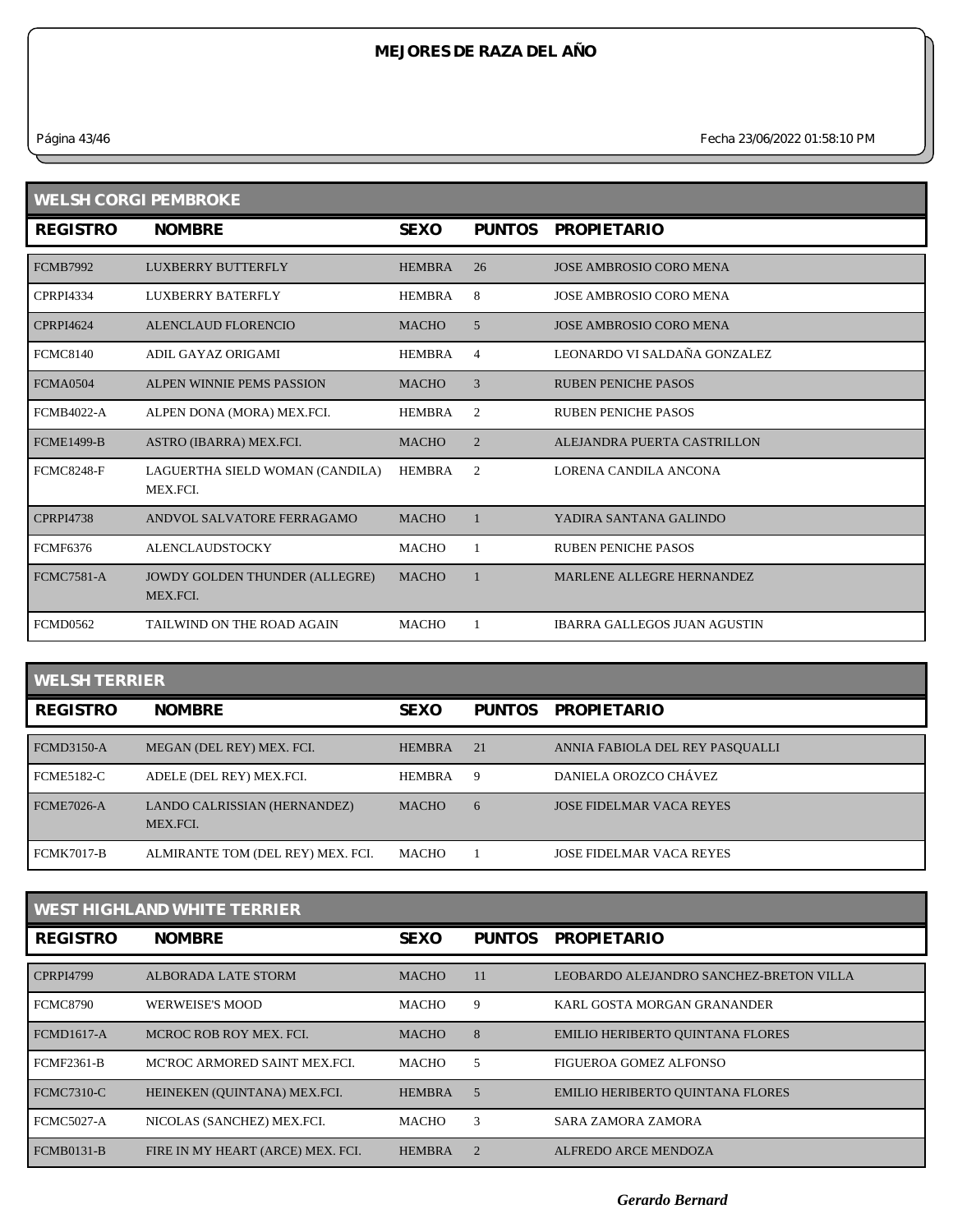*Página 44/46 Fecha 23/06/2022 01:58:10 PM*

| <b>WEST HIGHLAND WHITE TERRIER</b> |                                          |              |               |                                         |  |
|------------------------------------|------------------------------------------|--------------|---------------|-----------------------------------------|--|
| <b>REGISTRO</b>                    | <b>NOMBRE</b>                            | <b>SEXO</b>  | <b>PUNTOS</b> | <b>PROPIETARIO</b>                      |  |
| <b>FCME7933-A</b>                  | PIRATAD'CARIBE (QUINTANA) MEX. FCI.      | MACHO        | 2             | EMILIO HERIBERTO QUINTANA FLORES        |  |
| <b>FCMK5193-A</b>                  | MC'ROC TRUE GIFT MEX.FCI.                | <b>MACHO</b> |               | <b>CRIADERO MC'ROC</b>                  |  |
| <b>FCMH9730-C</b>                  | BUNDY GER SAUVAGE (VELASCO) MEX.<br>FCI. | MACHO        |               | <b>GENARO VELASCO ROCHA</b>             |  |
| <b>FCMA0596</b>                    | <b>ITALO DEI MELOGRANI</b>               | <b>MACHO</b> |               | <b>EMILIO HERIBERTO QUINTANA FLORES</b> |  |
| <b>FCMC9082</b>                    | WHITE VILLAN MR ONE AND ONLY             | <b>MACHO</b> |               | KARL GOSTA MORGAN GRANANDER             |  |

| <b>WHIPPET</b>    |                                                         |               |                |                                           |
|-------------------|---------------------------------------------------------|---------------|----------------|-------------------------------------------|
| <b>REGISTRO</b>   | <b>NOMBRE</b>                                           | <b>SEXO</b>   | <b>PUNTOS</b>  | <b>PROPIETARIO</b>                        |
| <b>FCMB2246</b>   | WINDBORN JAJA DING DONG AT TEXANO MACHO                 |               | 18             | ORLANDO CANO & LORI WILSON - PAUST        |
| <b>FCMC5043-B</b> | ANNABELL (RODRIGUEZ) MEX.FCI.                           | <b>HEMBRA</b> | 4              | LAURA EDNA RODRIGUEZ MARTINEZ             |
| <b>FCMF4407</b>   | DE LOS NONUALCOS CRETA DIOSA DEL<br><b>MEDITERRANEO</b> | <b>HEMBRA</b> | 3              | ORLANDO CANO RESENDEZ                     |
| <b>FCMC5062</b>   | WENRICK'S EL PATRON AT TEXANO                           | MACHO         | $\mathfrak{D}$ | ORLANDO CANO & JOSE CANO & JODY GARCINI   |
| <b>FCMC5043-C</b> | CATRINA (RODRIGUEZ) MEX.FCI.                            | <b>HEMBRA</b> |                | DAVID FLORES FARFAN Y GUSTAVO BOUZAS GAYA |
| <b>FCMC5885-A</b> | D'CRODA MEXICO YAXKIN MEX. FCI.                         | <b>MACHO</b>  |                | D'CRODAMEXICO.                            |
| <b>FCMB4368-B</b> | KALVIN (CHAPA) MEX.FCI.                                 | <b>MACHO</b>  |                | DAVID FLORES FARFAN Y GUSTAVO BOUZAS GAYA |

| <b>XOLOITZCUINTLE ESTANDAR</b> |                                              |               |                |                                                                        |  |
|--------------------------------|----------------------------------------------|---------------|----------------|------------------------------------------------------------------------|--|
| <b>REGISTRO</b>                | <b>NOMBRE</b>                                | <b>SEXO</b>   | <b>PUNTOS</b>  | <b>PROPIETARIO</b>                                                     |  |
| <b>FCMC1861-D</b>              | IZTLY (MARTINEZ) MEX. FCI.                   | <b>HEMBRA</b> | 29             | AMEZCUA JOSE FELICIANO                                                 |  |
| <b>FCME4647-A</b>              | MASTER ROCK CALACO (ALONSO/TOJO)<br>MEX.FCI. | <b>MACHO</b>  | 11             | MIGUEL ALONSO PEREZ Y SILVIA INES TOJO                                 |  |
| <b>FCMB4878-B</b>              | GALLARDO (ARENA) MEX.FCI.                    | MACHO         | 7              | MARIA GUADALUPE ARENA ESCOFFIE                                         |  |
| <b>FCMC2017-B</b>              | TECUANILLO (AVALOS/LARA) MEX. FCI. MACHO     |               | $\overline{4}$ | HUGO FERNANDO AVALOS GUTIERREZ Y/O JONATHAN<br><b>ADRIAN LARA TENE</b> |  |
| <b>FCMC2733-D</b>              | TLAKATL (MARTINEZ) MEX.FCI.                  | <b>MACHO</b>  | 2              | ALBERTO FELIPE MARTINEZ LOBATO                                         |  |
| <b>FCMG9726-B</b>              | LA AVELLANA CALIENTE MEX.FCI.                | <b>HEMBRA</b> |                | ENRIQUE GONZALEZ DE LA PARRA                                           |  |
| <b>FCMC2931-E</b>              | SICARU (MARTINEZ) MEX.FCI.                   | <b>HEMBRA</b> |                | ALBERTO FELIPE MARTINEZ LOBATO                                         |  |
| <b>FCMC0884-C</b>              | ZANDUNGA (ALATORRE) MEX.FCI.                 | <b>HEMBRA</b> |                | ESPERANZA LILIANA ALATORRE GERONIMO                                    |  |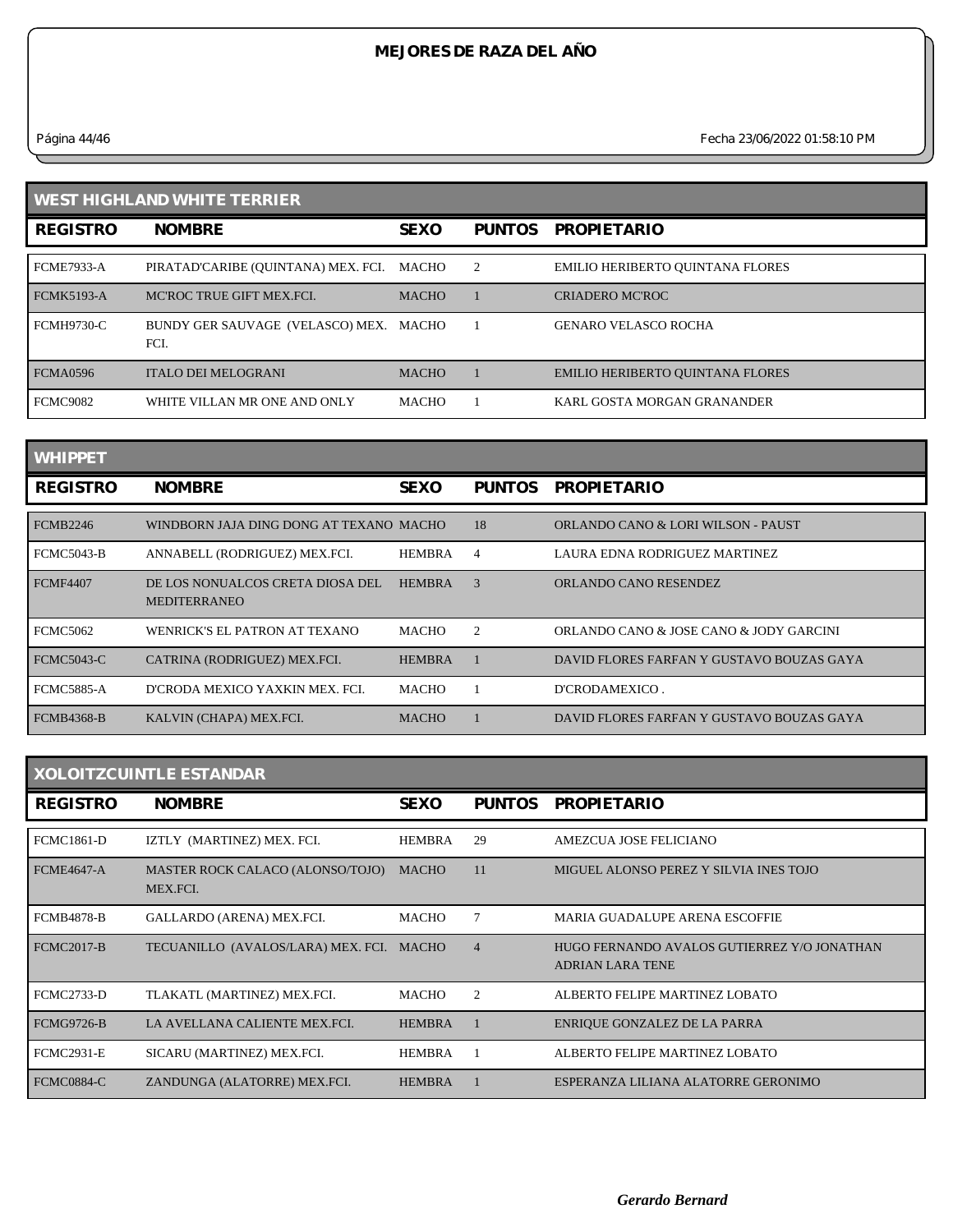*Página 45/46 Fecha 23/06/2022 01:58:10 PM*

| <b>XOLOITZCUINTLE INTERMEDIO</b> |                                          |               |               |                                  |
|----------------------------------|------------------------------------------|---------------|---------------|----------------------------------|
| <b>REGISTRO</b>                  | <b>NOMBRE</b>                            | <b>SEXO</b>   | <b>PUNTOS</b> | <b>PROPIETARIO</b>               |
| <b>FCMB3773-A</b>                | K'INICH (VALDERRAMA) MEX.FCI.            | <b>MACHO</b>  | 36            | JONATHAN VALDERRAMA ZAMORA       |
| <b>FCMC8092-A</b>                | XIJULIACTÉ DE LIFRALCOA (CAMPOS)<br>MEX. | <b>HEMBRA</b> | 6             | FRANCISCO ALBERTO CAMPOS MONTES  |
| <b>FCME1642-B</b>                | COLIMAN (CERNAS) MEX. FCI.               | <b>MACHO</b>  | 4             | RAMON GUILLERMO CERNAS MANRIQUEZ |
| <b>FCMF9025-D</b>                | MAQUILI (ESPINOZA) MEX. FCI.             | <b>HEMBRA</b> |               | <b>GUILLERMO ESPINOZA LOPEZ</b>  |

| <b>XOLOITZCUINTLE MINIATURA</b> |                                                     |               |                |                                                 |
|---------------------------------|-----------------------------------------------------|---------------|----------------|-------------------------------------------------|
| <b>REGISTRO</b>                 | <b>NOMBRE</b>                                       | <b>SEXO</b>   | <b>PUNTOS</b>  | <b>PROPIETARIO</b>                              |
| <b>FCMC6355-A</b>               | MC'ROC PUSXINÙ MEX.                                 | <b>HEMBRA</b> | 14             | MORALES ESPONDA JAIME HUMBERTO                  |
| <b>FCMD3476</b>                 | <b>GLABROUS PUGNACIOUS</b><br><b>NEZAHUALCOYOTL</b> | <b>MACHO</b>  | 5              | ELEAZAR GERARDO MORENO MATA                     |
| <b>FCMC7956-B</b>               | BIMBA (CERNAS) MEX.FCI.                             | <b>HEMBRA</b> | 4              | <b>MIGUEL LOPEZ SILVAN</b>                      |
| <b>FCMC2766-E</b>               | LELE LIF (AOKI) MEX.FCI.                            | <b>HEMBRA</b> | 3              | FRANCISCO ALBERTO CAMPOS MONTES                 |
| <b>FCMK8972-A</b>               | MC'ROC PUMA MEX.FCI.                                | MACHO         | 2              | <b>CRIADERO MC'ROC</b>                          |
| <b>FCME5799-C</b>               | SABINA DE CASA TOZANI (SUEDAN)<br>MEX.FCI.          | <b>HEMBRA</b> | $\overline{2}$ | MONICA GIOVANNA SUEDÁN QUINTERO                 |
| <b>FCMK9678-B</b>               | ROMINA (ARENA) MEX. FCI.                            | HEMBRA        | $\overline{2}$ | MONICA GIOVANNA SUEDÁN QUINTERO                 |
| <b>FCMF1294-C</b>               | MC'ROC KETZALY MEX.FCL                              | <b>HEMBRA</b> |                | FRANCISCO XAVIER VARGAS PEREZ Y CRIADERO MC'ROC |

| <b>YORKSHIRE TERRIER</b> |                                              |               |                |                                                                              |
|--------------------------|----------------------------------------------|---------------|----------------|------------------------------------------------------------------------------|
| <b>REGISTRO</b>          | <b>NOMBRE</b>                                | <b>SEXO</b>   | <b>PUNTOS</b>  | <b>PROPIETARIO</b>                                                           |
| <b>FCMC8641</b>          | HARRY POTTER STRIBRNÉ PRANÍ                  | <b>MACHO</b>  | 11             | <b>JAIME EFREN KEYMOLEN SAENZ</b>                                            |
| <b>FCMB7826</b>          | VAN HALLEN STRIBRNE PRANI                    | <b>MACHO</b>  | 9              | <b>JULIO CESAR GONZALEZ MORA</b>                                             |
| <b>FCMH7159-A</b>        | D-JUNIOR (GARCIA) MEX. FCI.                  | MACHO         | 5              | <b>MOISES MEDINA CASTRO</b>                                                  |
| <b>FCMB8864</b>          | TESORO DEL MUNDO IT'S MY LEGEND              | <b>MACHO</b>  | $\overline{5}$ | <b>MACIAS JUAREZ CLAUDIA NILDA</b>                                           |
| <b>CPRI4441</b>          | TESORO DEL MUNDO IT'S MY LEGEND              | <b>MACHO</b>  | $\overline{4}$ | <b>MACIAS JUAREZ CLAUDIA NILDA</b>                                           |
| <b>FCMB6852-A</b>        | GEA A ROYAL DIVA (JIMENEZ) MEX. FCI.         | <b>HEMBRA</b> | $\overline{4}$ | ALVARO MAURICIO OCAÑA CASILLAS                                               |
| <b>FCMA0584-C</b>        | CANDY ROSE (RAMIREZ) MEX.FCI.                | <b>HEMBRA</b> | 4              | ZEYDA SOFIA RAMIREZ ALVAREZ                                                  |
| <b>FCMF9832-A</b>        | BELIEVE YOU PATRICIO (ZAMONSETT)<br>MEX.FCI. | <b>MACHO</b>  | 3              | HERSILIA ZAMONSETT OCHOA                                                     |
| <b>FCME1279-C</b>        | ROYAL TIARA (GARZA) MEX.FCI.                 | <b>HEMBRA</b> | 3              | ADRIAN GARZA MADERO Y JANICE LORRAINE WILLIAMS Y<br><b>MARY WARD KEELING</b> |